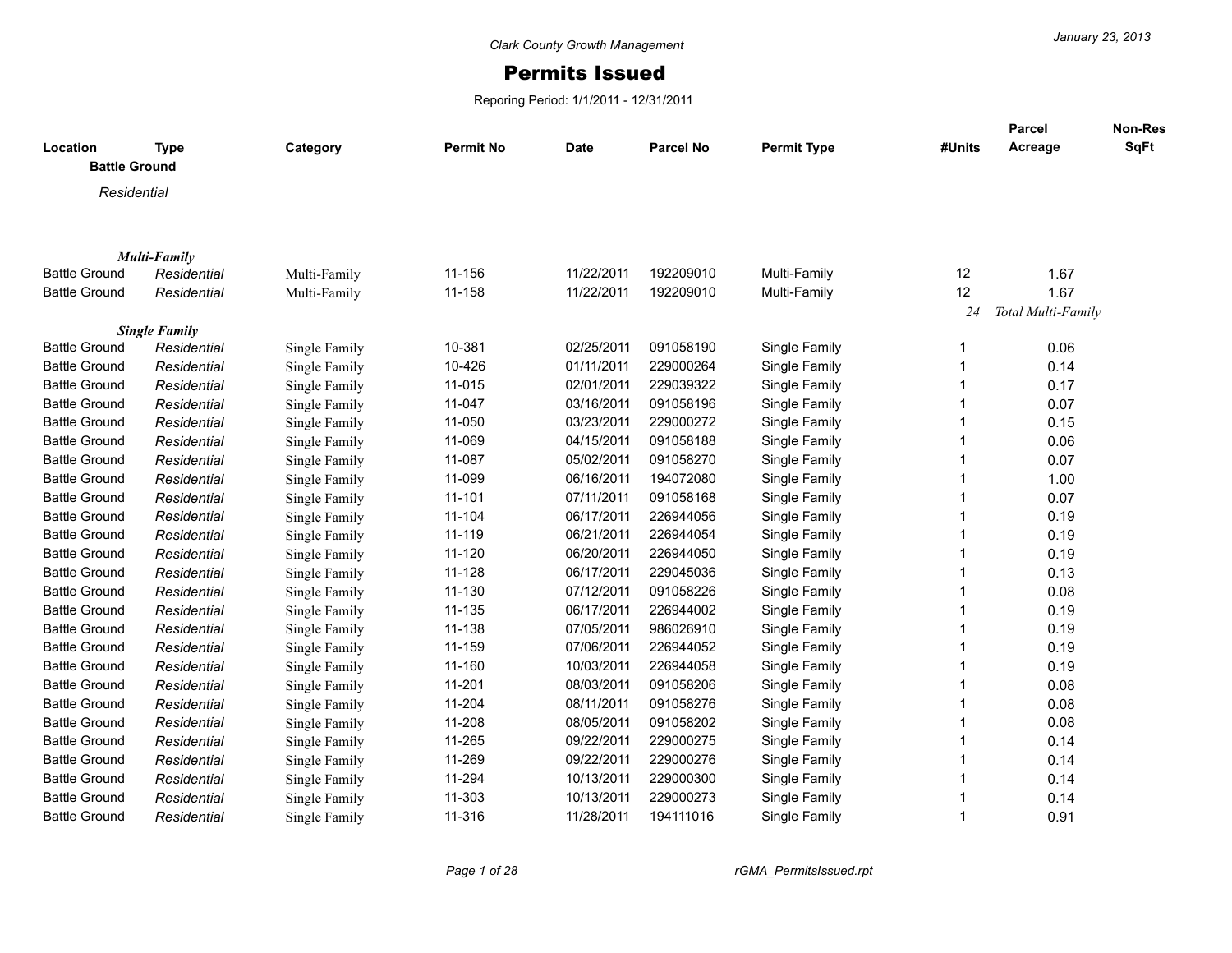|                                  |                                     |               |                  |             |                  |                                |        | <b>Parcel</b>       | Non-Res      |
|----------------------------------|-------------------------------------|---------------|------------------|-------------|------------------|--------------------------------|--------|---------------------|--------------|
| Location<br><b>Battle Ground</b> | <b>Type</b>                         | Category      | <b>Permit No</b> | <b>Date</b> | <b>Parcel No</b> | <b>Permit Type</b>             | #Units | Acreage             | <b>SqFt</b>  |
|                                  |                                     |               |                  |             |                  |                                |        |                     |              |
| Residential                      |                                     |               |                  |             |                  |                                |        |                     |              |
|                                  |                                     |               |                  |             |                  |                                |        |                     |              |
|                                  |                                     |               |                  |             |                  |                                |        |                     |              |
| <b>Battle Ground</b>             | <b>Single Family</b><br>Residential | Single Family | 11-318           | 10/31/2011  | 194072076        | Single Family                  |        | 1.00                |              |
| <b>Battle Ground</b>             | Residential                         | Single Family | 11-322           | 11/04/2011  | 228584146        | Single Family                  |        | 0.12                |              |
| <b>Battle Ground</b>             | Residential                         | Single Family | 11-331           | 11/09/2011  | 194111018        | Single Family                  |        | 1.41                |              |
| <b>Battle Ground</b>             | Residential                         | Single Family | 11-334           | 11/15/2011  | 194072084        | Single Family                  |        | 1.01                |              |
| <b>Battle Ground</b>             | Residential                         | Single Family | 11-347           | 12/15/2011  | 228584238        | Single Family                  |        | 0.13                |              |
|                                  |                                     |               |                  |             |                  |                                | 31     | Total Single Family |              |
|                                  |                                     |               |                  |             |                  |                                |        |                     |              |
|                                  |                                     |               |                  |             |                  | <b>Battle Ground Sub Total</b> | 55     |                     | $\mathbf{0}$ |
|                                  |                                     |               |                  |             |                  |                                |        |                     |              |
|                                  | <b>Battle Ground UGA</b>            |               |                  |             |                  |                                |        |                     |              |
| Residential                      |                                     |               |                  |             |                  |                                |        |                     |              |
|                                  |                                     |               |                  |             |                  |                                |        |                     |              |
|                                  |                                     |               |                  |             |                  |                                |        |                     |              |
|                                  | <b>Single Family</b>                |               |                  |             |                  |                                |        |                     |              |
| <b>Battle Ground</b>             | Residential                         | Single Family | SFR2011-00005    | 02/14/2011  | 192635006        | Single Family                  |        | 1.00                |              |
| <b>Battle Ground</b>             | Residential                         | Single Family | SFR2011-00138    | 06/01/2011  | 194218060        | Single Family                  |        | 1.01                |              |
| <b>Battle Ground</b>             | Residential                         | Single Family | SFR2011-00328    | 11/18/2011  | 195385018        | Single Family                  |        | 2.51                |              |
| <b>Battle Ground</b>             | Residential                         | Single Family | SFR2011-00334    | 11/10/2011  | 194218012        | Single Family                  |        | 1.12                |              |
| <b>Battle Ground</b>             | Residential                         | Single Family | SFR2011-00360    | 12/06/2011  | 194218044        | Single Family                  |        | 1.18                |              |
|                                  |                                     |               |                  |             |                  |                                | 5      | Total Single Family |              |
|                                  |                                     |               |                  |             |                  | Battle Ground UGA Sub Total    | 5      |                     | $\mathbf{0}$ |
|                                  |                                     |               |                  |             |                  |                                |        |                     |              |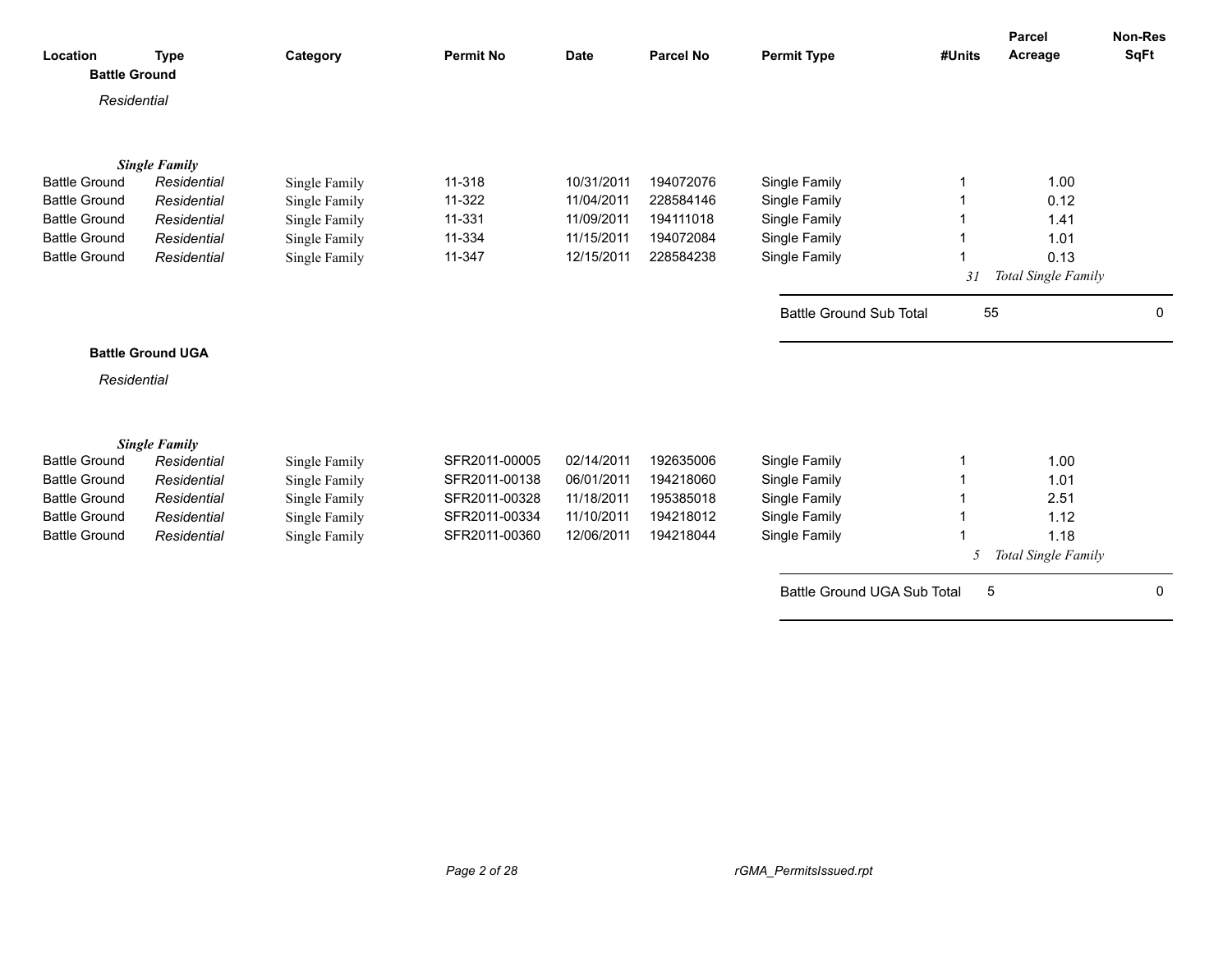| Location | <b>Type</b><br>Camas | Category         | <b>Permit No</b> | <b>Date</b> | <b>Parcel No</b> | <b>Permit Type</b>      | #Units | <b>Parcel</b><br>Acreage | Non-Res<br><b>SqFt</b> |
|----------|----------------------|------------------|------------------|-------------|------------------|-------------------------|--------|--------------------------|------------------------|
|          |                      |                  |                  |             |                  |                         |        |                          |                        |
|          | Non-Residential      |                  |                  |             |                  |                         |        |                          |                        |
|          |                      |                  |                  |             |                  |                         |        |                          |                        |
| Camas    | Non-Residential      | Institutional    | 201157           | 06/21/2011  | 177701000        | Institutional           |        | 10.69                    | 1,792                  |
| Camas    | Non-Residential      | Institutional    | 201158           | 06/21/2011  | 091008000        | Institutional           |        | 9.33                     | 1,792                  |
| Camas    | Non-Residential      | Other Commercial | 201153           | 06/08/2011  | 091045005        | <b>Other Commercial</b> |        | 0.72                     | 120                    |
| Camas    | Non-Residential      | Other Commercial | 201164           | 07/07/2011  | 172972000        | <b>Other Commercial</b> |        | 2.50                     | 6,158                  |
| Camas    | Non-Residential      | Other Commercial | 201165           | 08/23/2011  | 123207000        | <b>Other Commercial</b> |        | 11.98                    | 80,428                 |
| Camas    | Non-Residential      | Other Commercial | 201166           | 09/28/2011  | 087440000        | <b>Other Commercial</b> |        | 0.51                     | 180                    |
| Camas    | Non-Residential      | Other Commercial | 201167           | 10/10/2011  | 125668000        | <b>Other Commercial</b> |        | 3.08                     | 32                     |
| Camas    | Non-Residential      | Other Commercial | 201168           | 10/10/2011  | 126257000        | <b>Other Commercial</b> |        | 11.07                    | 30,000                 |
|          | Residential          |                  |                  |             |                  |                         |        |                          |                        |
|          |                      |                  |                  |             |                  |                         |        |                          |                        |
|          | <b>Single Family</b> |                  |                  |             |                  |                         |        |                          |                        |
| Camas    | Residential          | Single Family    | 201101           | 01/03/2011  | 175956018        | Single Family           | 1      | 0.22                     |                        |
| Camas    | Residential          | Single Family    | 201102           | 01/03/2011  | 175956020        | Single Family           | 1      | 0.22                     |                        |
| Camas    | Residential          | Single Family    | 201103           | 01/04/2011  | 127744042        | Single Family           | 1      | 0.24                     |                        |
| Camas    | Residential          | Single Family    | 201104           | 01/05/2011  | 125403012        | Single Family           | 1      | 0.17                     |                        |
| Camas    | Residential          | Single Family    | 201105           | 01/28/2011  | 084921042        | Single Family           | 1      | 0.24                     |                        |
| Camas    | Residential          | Single Family    | 201106           | 01/31/2011  | 081958196        | Single Family           | 1      | 0.15                     |                        |
| Camas    | Residential          | Single Family    | 201107           | 01/31/2011  | 175956024        | Single Family           | 1      | 0.25                     |                        |
| Camas    | Residential          | Single Family    | 201108           | 02/07/2011  | 127744056        | Single Family           | 1      | 0.19                     |                        |
| Camas    | Residential          | Single Family    | 201109           | 02/09/2011  | 175944004        | Single Family           | 1      | 0.25                     |                        |
| Camas    | Residential          | Single Family    | 201110           | 02/09/2011  | 125403016        | Single Family           | 1      | 0.17                     |                        |
| Camas    | Residential          | Single Family    | 201111           | 02/15/2011  | 084921202        | Single Family           | 1      | 0.37                     |                        |
| Camas    | Residential          | Single Family    | 201112           | 02/16/2011  | 084921220        | Single Family           | 1      | 0.25                     |                        |
| Camas    | Residential          | Single Family    | 201113           | 02/25/2011  | 125403078        | Single Family           | 1      | 0.16                     |                        |
| Camas    | Residential          | Single Family    | 201114           | 03/03/2011  | 084921100        | Single Family           | 1      | 0.24                     |                        |
| Camas    | Residential          | Single Family    | 201115           | 03/14/2011  | 084921010        | Single Family           | 1      | 0.24                     |                        |
| Camas    | Residential          | Single Family    | 201116           | 03/14/2011  | 088800000        | Single Family           | 1      | 0.11                     |                        |
| Camas    | Residential          | Single Family    | 201117           | 03/15/2011  | 125403084        | Single Family           | 1      | 0.15                     |                        |
| Camas    | Residential          | Single Family    | 201118           | 03/15/2011  | 125403060        | Single Family           | 1      | 0.20                     |                        |
| Camas    | Residential          | Single Family    | 201119           | 03/17/2011  | 127744040        | Single Family           | 1      | 0.23                     |                        |
| Camas    | Residential          | Single Family    | 201120           | 03/25/2011  | 084921144        | Single Family           |        | 0.26                     |                        |
| Camas    | Residential          | Single Family    | 201121           | 03/25/2011  | 125394002        | Single Family           |        | 0.27                     |                        |
| Camas    | Residential          | Single Family    | 201122           | 03/31/2011  | 127744020        | Single Family           |        | 0.22                     |                        |
| Camas    | Residential          | Single Family    | 201123           | 04/01/2011  | 125403024        | Single Family           |        | 0.26                     |                        |
| Camas    | Residential          | Single Family    | 201124           | 04/06/2011  | 124817386        | Single Family           | 1      | 0.31                     |                        |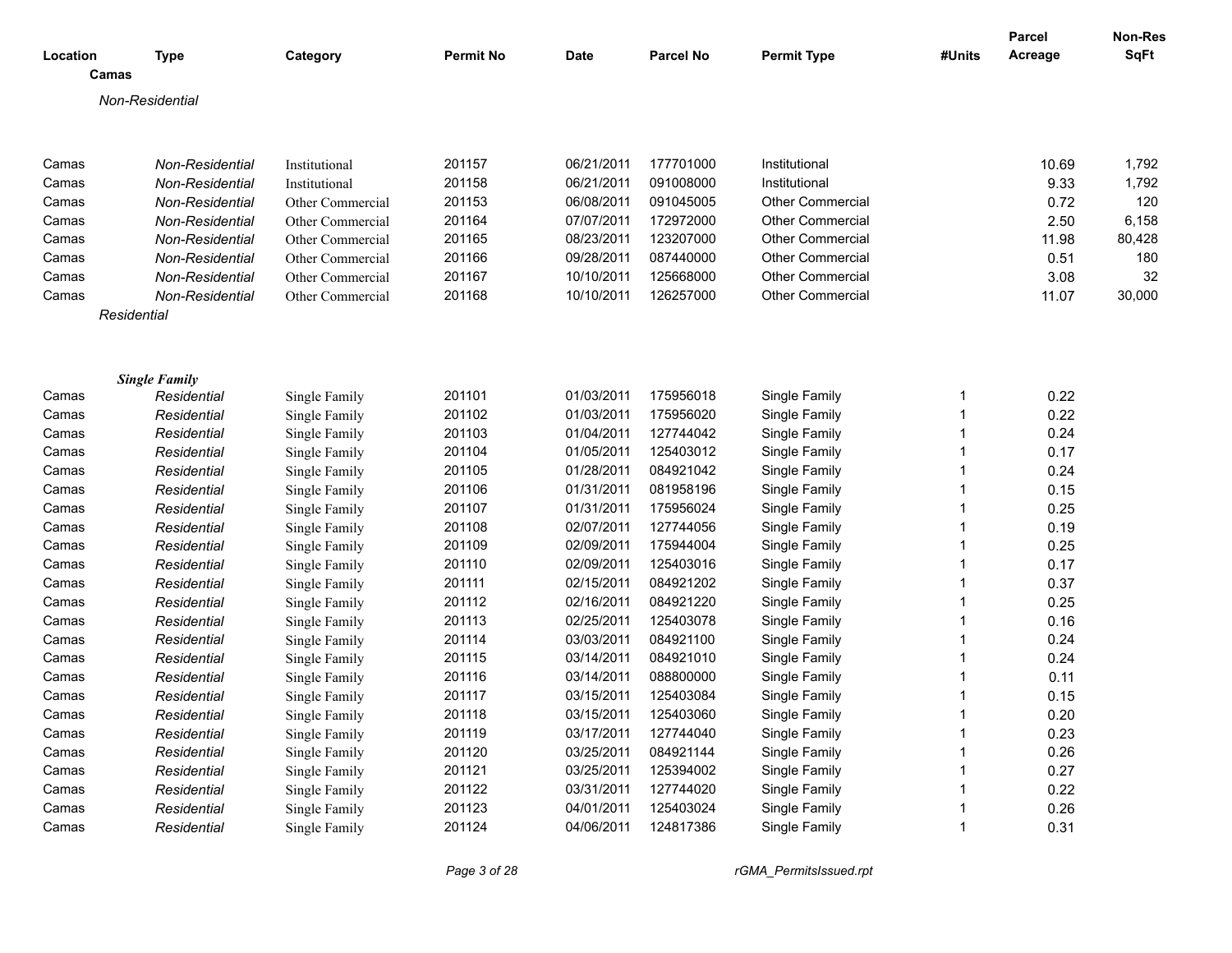|                   |                      |               |                  |            |                  |                    |        | <b>Parcel</b> | Non-Res     |
|-------------------|----------------------|---------------|------------------|------------|------------------|--------------------|--------|---------------|-------------|
| Location<br>Camas | <b>Type</b>          | Category      | <b>Permit No</b> | Date       | <b>Parcel No</b> | <b>Permit Type</b> | #Units | Acreage       | <b>SqFt</b> |
|                   |                      |               |                  |            |                  |                    |        |               |             |
|                   | Residential          |               |                  |            |                  |                    |        |               |             |
|                   |                      |               |                  |            |                  |                    |        |               |             |
|                   |                      |               |                  |            |                  |                    |        |               |             |
|                   | <b>Single Family</b> |               |                  |            |                  |                    |        |               |             |
| Camas             | Residential          | Single Family | 201125           | 04/08/2011 | 084921034        | Single Family      | 1      | 0.24          |             |
| Camas             | Residential          | Single Family | 201126           | 04/11/2011 | 084921044        | Single Family      | 1      | 0.24          |             |
| Camas             | Residential          | Single Family | 201127           | 04/15/2011 | 177663190        | Single Family      | 1      | 0.10          |             |
| Camas             | Residential          | Single Family | 201128           | 04/15/2011 | 177663192        | Single Family      | 1      | 0.07          |             |
| Camas             | Residential          | Single Family | 201129           | 04/15/2011 | 177663194        | Single Family      | 1      | 0.08          |             |
| Camas             | Residential          | Single Family | 201130           | 04/15/2011 | 177663196        | Single Family      | 1      | 0.06          |             |
| Camas             | Residential          | Single Family | 201131           | 04/15/2011 | 177663198        | Single Family      | 1      | 0.08          |             |
| Camas             | Residential          | Single Family | 201132           | 04/15/2011 | 177663200        | Single Family      | 1      | 0.08          |             |
| Camas             | Residential          | Single Family | 201133           | 04/15/2011 | 177663204        | Single Family      | 1      | 0.10          |             |
| Camas             | Residential          | Single Family | 201134           | 04/15/2011 | 127744050        | Single Family      | 1      | 0.23          |             |
| Camas             | Residential          | Single Family | 201135           | 04/15/2011 | 177663202        | Single Family      | 1      | 0.06          |             |
| Camas             | Residential          | Single Family | 201136           | 04/27/2011 | 084921046        | Single Family      | 1      | 0.24          |             |
| Camas             | Residential          | Single Family | 201137           | 04/28/2011 | 125403026        | Single Family      | 1      | 0.20          |             |
| Camas             | Residential          | Single Family | 201138           | 04/28/2011 | 082990360        | Single Family      | 1      | 0.41          |             |
| Camas             | Residential          | Single Family | 201139           | 04/29/2011 | 123831052        | Single Family      | 1      | 0.18          |             |
| Camas             | Residential          | Single Family | 201140           | 05/03/2011 | 178110024        | Single Family      | 1      | 0.21          |             |
| Camas             | Residential          | Single Family | 201141           | 05/04/2011 | 125403070        | Single Family      | 1      | 0.20          |             |
| Camas             | Residential          | Single Family | 201142           | 05/04/2011 | 125403064        | Single Family      | 1      | 0.19          |             |
| Camas             | Residential          | Single Family | 201143           | 05/06/2011 | 127744052        | Single Family      | 1      | 0.29          |             |
| Camas             | Residential          | Single Family | 201144           | 05/09/2011 | 127147026        | Single Family      | 1      | 0.19          |             |
| Camas             | Residential          | Single Family | 201145           | 05/09/2011 | 084921222        | Single Family      | 1      | 0.24          |             |
| Camas             | Residential          | Single Family | 201146           | 05/17/2011 | 084921060        | Single Family      | 1      | 0.24          |             |
| Camas             | Residential          | Single Family | 201147           | 05/26/2011 | 084921178        | Single Family      | 1      | 0.26          |             |
| Camas             | Residential          | Single Family | 201148           | 06/03/2011 | 125403014        | Single Family      | 1      | 0.17          |             |
| Camas             | Residential          | Single Family | 201149           | 06/06/2011 | 084921200        | Single Family      | 1      | 0.35          |             |
| Camas             | Residential          | Single Family | 201150           | 06/06/2011 | 125394014        | Single Family      | 1      | 0.29          |             |
| Camas             | Residential          | Single Family | 201151           | 06/07/2011 | 175933012        | Single Family      | 1      | 0.20          |             |
| Camas             | Residential          | Single Family | 201152           | 06/08/2011 | 125403036        | Single Family      | 1      | 0.17          |             |
| Camas             | Residential          | Single Family | 201154           | 06/14/2011 | 127444008        | Single Family      | 1      | 0.28          |             |
| Camas             | Residential          | Single Family | 201155           | 06/14/2011 | 092232800        | Single Family      | 1      | 0.29          |             |
| Camas             | Residential          | Single Family | 201156           | 06/16/2011 | 127744060        | Single Family      | 1      | 0.26          |             |
| Camas             | Residential          | Single Family | 201159           | 06/24/2011 | 127744044        | Single Family      | 1      | 0.23          |             |
| Camas             | Residential          | Single Family | 201160           | 06/27/2011 | 084921182        | Single Family      | 1      | 0.27          |             |
| Camas             | Residential          | Single Family | 201161           | 06/28/2011 | 175956014        | Single Family      | 1      | 0.24          |             |
|                   |                      |               | 201162           | 06/29/2011 | 127744054        | Single Family      | 1      | 0.25          |             |
| Camas             | Residential          | Single Family |                  |            |                  |                    |        |               |             |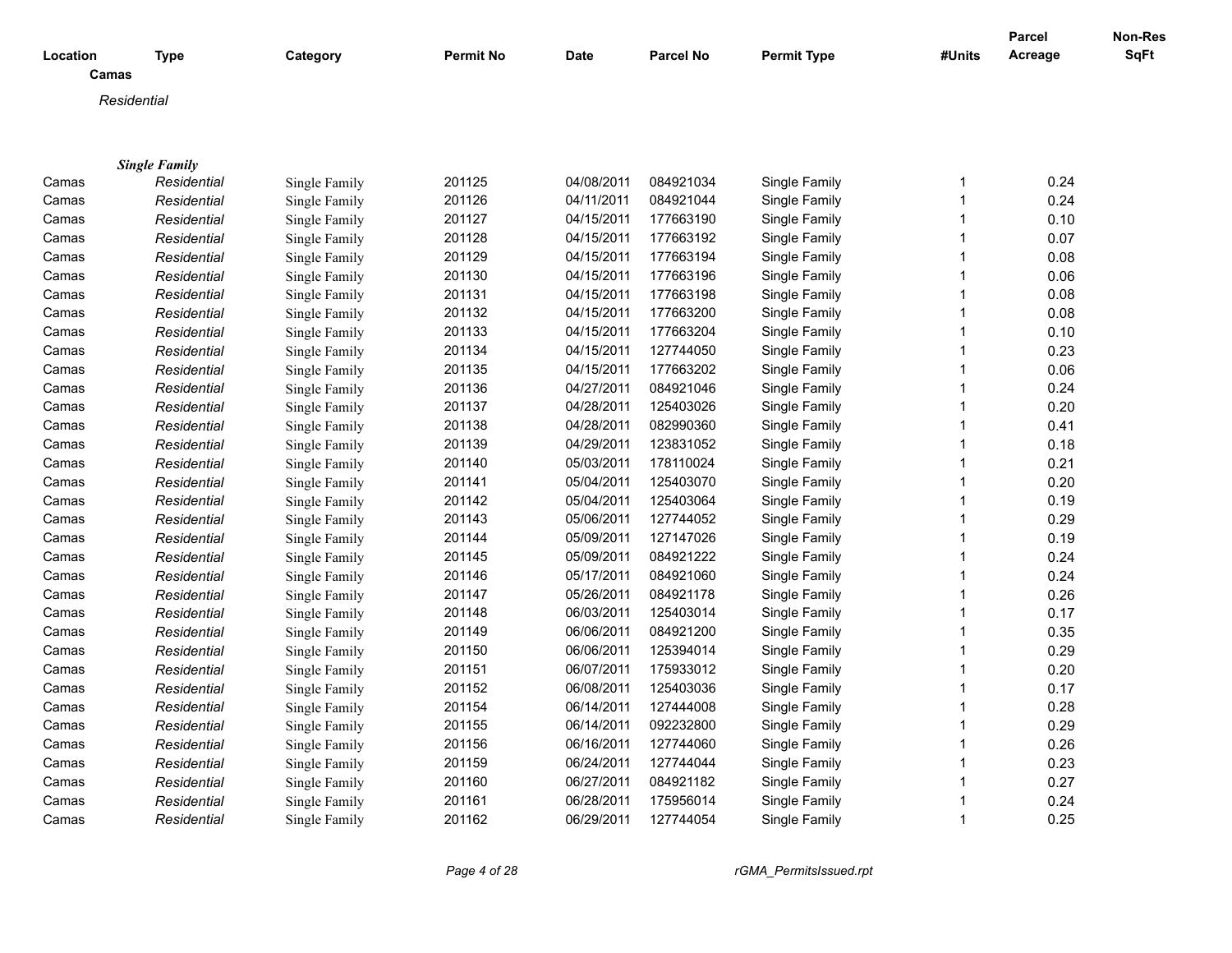| Location<br>Camas      | <b>Type</b>                         | Category                       | <b>Permit No</b>               | <b>Date</b>              | Parcel No              | <b>Permit Type</b>             | #Units         | Parcel<br>Acreage           | Non-Res<br><b>SqFt</b> |
|------------------------|-------------------------------------|--------------------------------|--------------------------------|--------------------------|------------------------|--------------------------------|----------------|-----------------------------|------------------------|
|                        | Residential                         |                                |                                |                          |                        |                                |                |                             |                        |
| Camas                  | <b>Single Family</b><br>Residential | Single Family                  | 201163                         | 06/29/2011               | 090264162              | Single Family                  | 1<br>60        | 0.27<br>Total Single Family |                        |
|                        |                                     |                                |                                |                          |                        | Camas Sub Total                | 60             |                             | 120,502                |
|                        | <b>Camas UGA</b>                    |                                |                                |                          |                        |                                |                |                             |                        |
|                        | Residential                         |                                |                                |                          |                        |                                |                |                             |                        |
|                        | <b>Single Family</b>                |                                |                                |                          |                        |                                |                |                             |                        |
| Camas UGA<br>Camas UGA | Residential<br>Residential          | Single Family<br>Single Family | SFR2011-00229<br>SFR2011-00294 | 08/10/2011<br>10/31/2011 | 125662142<br>173171000 | Single Family<br>Single Family |                | 0.32<br>1.13                |                        |
| Camas UGA              | Residential                         | Single Family                  | SFR2011-00316                  | 11/15/2011               | 125662154              | Single Family                  |                | 0.16                        |                        |
|                        |                                     |                                |                                |                          |                        |                                | $\mathfrak{Z}$ | Total Single Family         |                        |
|                        |                                     |                                |                                |                          |                        | Camas UGA Sub Total            | 3              |                             | 0                      |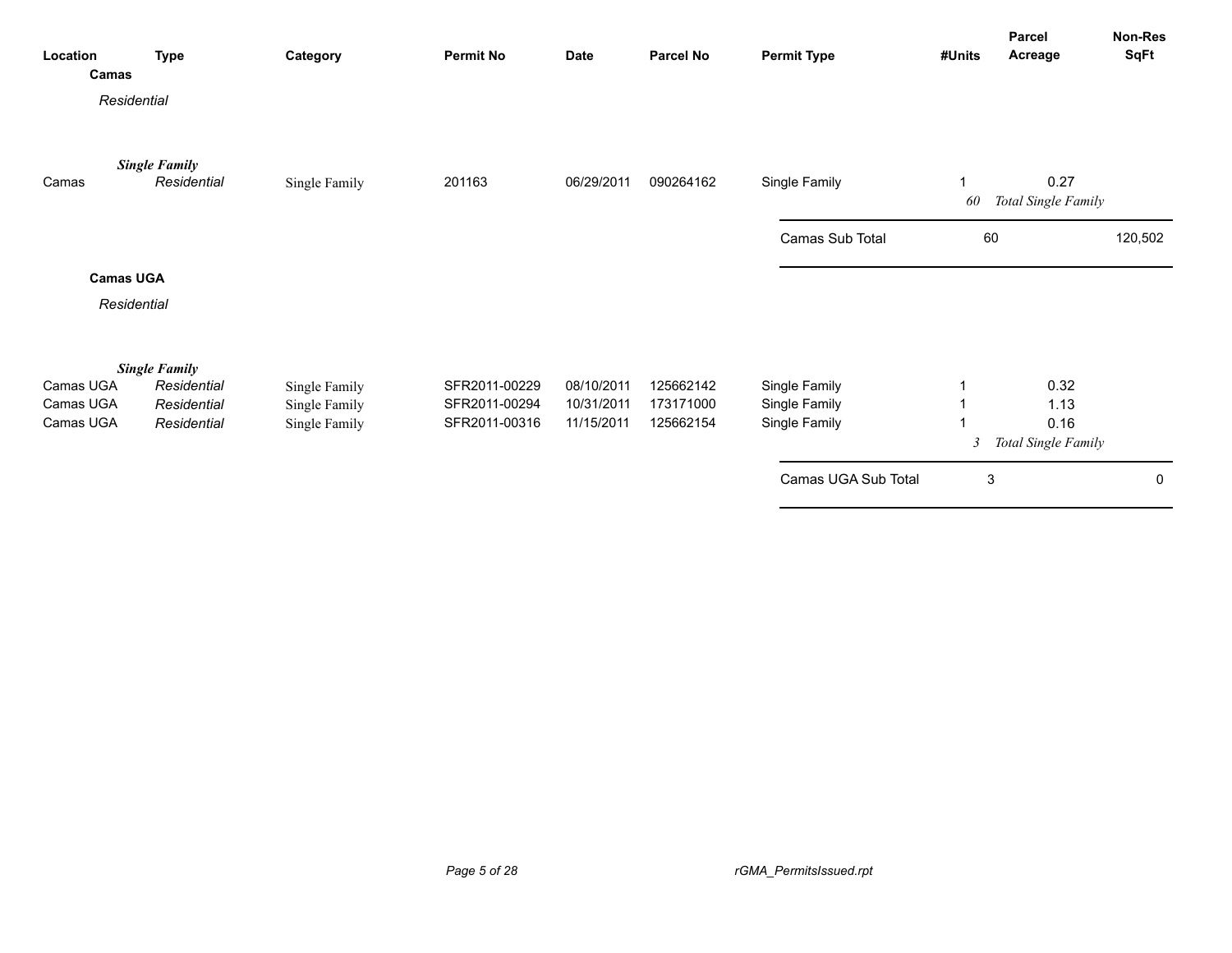| Location      | <b>Type</b>          | Category      | <b>Permit No</b> | <b>Date</b> | <b>Parcel No</b> | <b>Permit Type</b>      | #Units       | <b>Parcel</b><br>Acreage | <b>Non-Res</b><br><b>SqFt</b> |
|---------------|----------------------|---------------|------------------|-------------|------------------|-------------------------|--------------|--------------------------|-------------------------------|
| La Center     |                      |               |                  |             |                  |                         |              |                          |                               |
| Residential   |                      |               |                  |             |                  |                         |              |                          |                               |
|               |                      |               |                  |             |                  |                         |              |                          |                               |
|               | <b>Single Family</b> |               |                  |             |                  |                         |              |                          |                               |
| La Center     | Residential          | Single Family | RN10-888         | 02/28/2011  | 258894036        | Single Family           |              | 0.18                     |                               |
| La Center     | Residential          | Single Family | RN11-906         | 03/31/2011  | 258894022        | Single Family           |              | 0.23                     |                               |
| La Center     | Residential          | Single Family | RN11-908         | 04/18/2011  | 258894076        | Single Family           |              | 0.19                     |                               |
| La Center     | Residential          | Single Family | RN11-910         | 04/19/2011  | 258894032        | Single Family           |              | 0.18                     |                               |
| La Center     | Residential          | Single Family | RN11-929         | 12/09/2011  | 258894010        | Single Family           |              | 0.21                     |                               |
|               |                      |               |                  |             |                  |                         | -5           | Total Single Family      |                               |
|               |                      |               |                  |             |                  | La Center Sub Total     | -5           |                          | $\Omega$                      |
|               | La Center UGA        |               |                  |             |                  |                         |              |                          |                               |
| Residential   |                      |               |                  |             |                  |                         |              |                          |                               |
|               |                      |               |                  |             |                  |                         |              |                          |                               |
|               | <b>Single Family</b> |               |                  |             |                  |                         |              |                          | PER M.                        |
| La Center UG, | Residential          | Single Family | SFR2010-00377    | 01/03/2011  | 258775000        | Single Family           |              | 20.37                    |                               |
| La Center UG, | Residential          | Single Family | SFR2011-00212    | 07/29/2011  | 986028829        | Single Family           |              | 1.05                     |                               |
| La Center UG, | Residential          | Single Family | SFR2011-00242    | 09/07/2011  | 986027897        | Single Family           |              | 5.26                     |                               |
|               |                      |               |                  |             |                  |                         | 3            | Total Single Family      |                               |
|               |                      |               |                  |             |                  | La Center UGA Sub Total | $\mathbf{3}$ |                          | $\Omega$                      |
|               |                      |               |                  |             |                  |                         |              |                          |                               |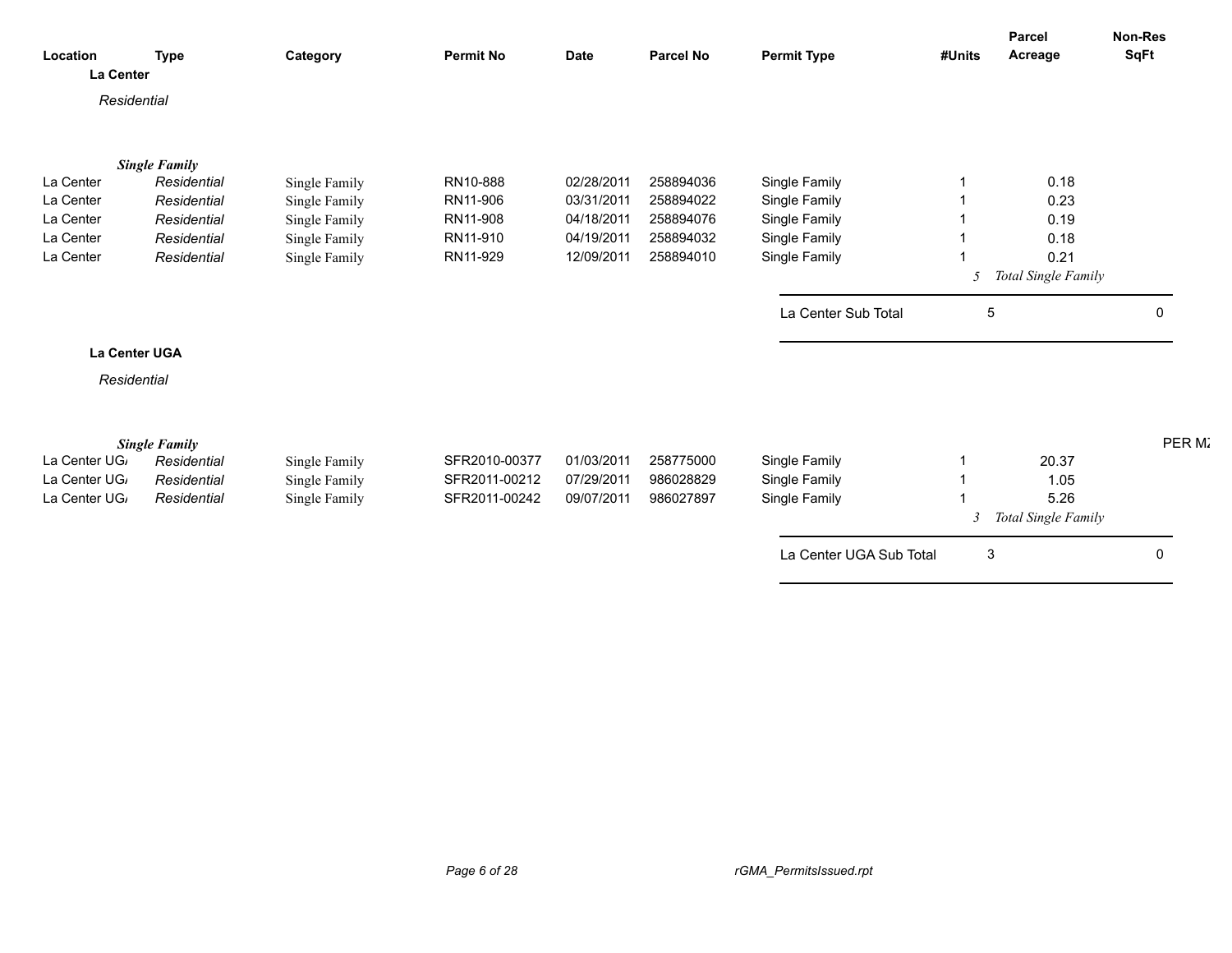| Location   | <b>Type</b>          | Category      | <b>Permit No</b> | Date       | <b>Parcel No</b> | <b>Permit Type</b> | #Units       | <b>Parcel</b><br>Acreage | Non-Res<br>SqFt |
|------------|----------------------|---------------|------------------|------------|------------------|--------------------|--------------|--------------------------|-----------------|
| Ridgefield |                      |               |                  |            |                  |                    |              |                          |                 |
|            | Residential          |               |                  |            |                  |                    |              |                          |                 |
|            |                      |               |                  |            |                  |                    |              |                          |                 |
|            |                      |               |                  |            |                  |                    |              |                          |                 |
|            | <b>Single Family</b> |               |                  |            |                  |                    |              |                          |                 |
| Ridgefield | Residential          | Single Family | BLD-10-0128      | 02/25/2011 | 216024002        | Single Family      | 1            | 2.17                     |                 |
| Ridgefield | Residential          | Single Family | BLD-11-0001      | 04/28/2011 | 220032244        | Single Family      | $\mathbf{1}$ | 0.23                     |                 |
| Ridgefield | Residential          | Single Family | BLD-11-0002      | 02/14/2011 | 220032226        | Single Family      | $\mathbf{1}$ | 0.16                     |                 |
| Ridgefield | Residential          | Single Family | BLD-11-0003      | 01/25/2011 | 986028213        | Single Family      | $\mathbf{1}$ | 0.11                     |                 |
| Ridgefield | Residential          | Single Family | BLD-11-0004      | 02/23/2011 | 220032204        | Single Family      | $\mathbf{1}$ | 0.17                     |                 |
| Ridgefield | Residential          | Single Family | BLD-11-0005      | 02/14/2011 | 220032222        | Single Family      | 1            | 0.15                     |                 |
| Ridgefield | Residential          | Single Family | BLD-11-0006      | 02/02/2011 | 986027640        | Single Family      | $\mathbf 1$  | 0.25                     |                 |
| Ridgefield | Residential          | Single Family | BLD-11-0008      | 02/09/2011 | 986028169        | Single Family      | $\mathbf{1}$ | 0.11                     |                 |
| Ridgefield | Residential          | Single Family | BLD-11-0009      | 02/10/2011 | 986028180        | Single Family      | $\mathbf{1}$ | 0.13                     |                 |
| Ridgefield | Residential          | Single Family | BLD-11-0010      | 02/17/2011 | 986028958        | Single Family      | $\mathbf{1}$ | 0.18                     |                 |
| Ridgefield | Residential          | Single Family | BLD-11-0012      | 02/25/2011 | 986028931        | Single Family      | $\mathbf{1}$ | 0.22                     |                 |
| Ridgefield | Residential          | Single Family | BLD-11-0013      | 02/28/2011 | 986028227        | Single Family      | 1            | 0.16                     |                 |
| Ridgefield | Residential          | Single Family | BLD-11-0017      | 03/23/2011 | 216044092        | Single Family      | $\mathbf{1}$ | 0.12                     |                 |
| Ridgefield | Residential          | Single Family | BLD-11-0018      | 03/14/2011 | 986028250        | Single Family      | $\mathbf 1$  | 0.05                     |                 |
| Ridgefield | Residential          | Single Family | BLD-11-0019      | 03/14/2011 | 986028251        | Single Family      | $\mathbf 1$  | 0.04                     |                 |
| Ridgefield | Residential          | Single Family | BLD-11-0020      | 03/14/2011 | 986028252        | Single Family      | $\mathbf{1}$ | 0.05                     |                 |
| Ridgefield | Residential          | Single Family | BLD-11-0025      | 05/05/2011 | 216044126        | Single Family      | $\mathbf{1}$ | 0.12                     |                 |
| Ridgefield | Residential          | Single Family | BLD-11-0026      | 04/19/2011 | 986029200        | Single Family      | $\mathbf{1}$ | 0.23                     |                 |
| Ridgefield | Residential          | Single Family | BLD-11-0027      | 04/19/2011 | 986029201        | Single Family      | $\mathbf{1}$ | 0.29                     |                 |
| Ridgefield | Residential          | Single Family | BLD-11-0028      | 04/27/2011 | 213808230        | Single Family      | 1            | 0.10                     |                 |
| Ridgefield | Residential          | Single Family | BLD-11-0030      | 04/25/2011 | 986028953        | Single Family      | $\mathbf{1}$ | 0.13                     |                 |
| Ridgefield | Residential          | Single Family | BLD-11-0031      | 04/21/2011 | 986028209        | Single Family      | 1            | 0.18                     |                 |
| Ridgefield | Residential          | Single Family | BLD-11-0033      | 04/25/2011 | 986027639        | Single Family      | $\mathbf 1$  | 0.19                     |                 |
| Ridgefield | Residential          | Single Family | BLD-11-0034      | 04/25/2011 | 986028173        | Single Family      | $\mathbf{1}$ | 0.13                     |                 |
| Ridgefield | Residential          | Single Family | BLD-11-0035      | 05/03/2011 | 213808194        | Single Family      | $\mathbf{1}$ | 0.15                     |                 |
| Ridgefield | Residential          | Single Family | BLD-11-0039      | 06/30/2011 | 216044122        | Single Family      | $\mathbf{1}$ | 0.11                     |                 |
| Ridgefield | Residential          | Single Family | BLD-11-0041      | 05/13/2011 | 986027666        | Single Family      | $\mathbf{1}$ | 0.09                     |                 |
| Ridgefield | Residential          | Single Family | BLD-11-0043      | 05/27/2011 | 220032260        | Single Family      | 1            | 0.29                     |                 |
| Ridgefield | Residential          | Single Family | BLD-11-0044      | 06/09/2011 | 220032156        | Single Family      | $\mathbf{1}$ | 0.17                     |                 |
| Ridgefield | Residential          | Single Family | BLD-11-0046      | 05/27/2011 | 986028934        | Single Family      | $\mathbf{1}$ | 0.17                     |                 |
| Ridgefield | Residential          | Single Family | BLD-11-0049      | 12/01/2011 | 220032238        | Single Family      | $\mathbf 1$  | 0.17                     |                 |
| Ridgefield | Residential          | Single Family | BLD-11-0050      | 10/25/2011 | 220032120        | Single Family      | $\mathbf{1}$ | 0.16                     |                 |
| Ridgefield | Residential          | Single Family | BLD-11-0052      | 06/01/2011 | 986028189        | Single Family      | $\mathbf{1}$ | 0.12                     |                 |
| Ridgefield | Residential          | Single Family | BLD-11-0053      | 06/01/2011 | 986028936        | Single Family      | 1            | 0.14                     |                 |
| Ridgefield | Residential          | Single Family | BLD-11-0054      | 06/02/2011 | 986028961        | Single Family      | $\mathbf 1$  | 0.16                     |                 |
|            |                      |               |                  |            |                  |                    |              |                          |                 |

*Page 7 of 28 rGMA\_PermitsIssued.rpt*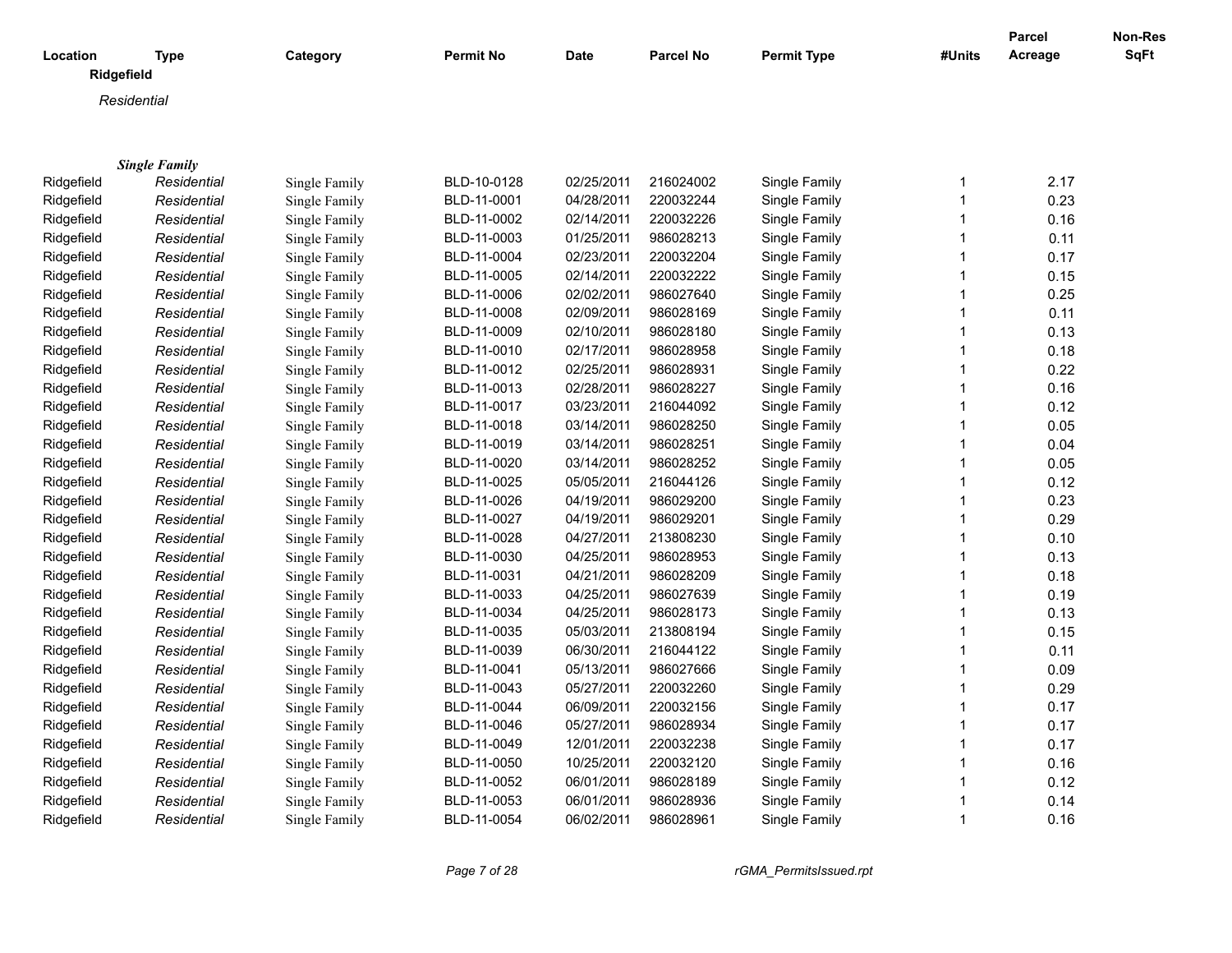| Location   | <b>Type</b>          | Category      | <b>Permit No</b> | <b>Date</b> | <b>Parcel No</b> | <b>Permit Type</b>   | #Units | Parcel<br>Acreage   | Non-Res<br><b>SqFt</b> |
|------------|----------------------|---------------|------------------|-------------|------------------|----------------------|--------|---------------------|------------------------|
| Ridgefield |                      |               |                  |             |                  |                      |        |                     |                        |
|            | Residential          |               |                  |             |                  |                      |        |                     |                        |
|            |                      |               |                  |             |                  |                      |        |                     |                        |
|            |                      |               |                  |             |                  |                      |        |                     |                        |
|            | <b>Single Family</b> |               |                  |             |                  |                      |        |                     |                        |
| Ridgefield | Residential          | Single Family | BLD-11-0055      | 06/13/2011  | 068318268        | Single Family        |        | 0.21                |                        |
| Ridgefield | Residential          | Single Family | BLD-11-0056      | 06/08/2011  | 986026133        | Single Family        |        | 0.13                |                        |
| Ridgefield | Residential          | Single Family | BLD-11-0058      | 06/14/2011  | 220032254        | Single Family        |        | 0.46                |                        |
| Ridgefield | Residential          | Single Family | BLD-11-0060      | 06/23/2011  | 220032056        | Single Family        |        | 0.22                |                        |
| Ridgefield | Residential          | Single Family | BLD-11-0061      | 06/23/2011  | 220032234        | Single Family        |        | 0.18                |                        |
| Ridgefield | Residential          | Single Family | BLD-11-0062      | 06/27/2011  | 986028938        | Single Family        |        | 0.13                |                        |
| Ridgefield | Residential          | Single Family | BLD-11-0069      | 07/26/2011  | 986026134        | Single Family        |        | 0.13                |                        |
| Ridgefield | Residential          | Single Family | BLD-11-0072      | 07/20/2011  | 986027669        | Single Family        |        | 0.08                |                        |
| Ridgefield | Residential          | Single Family | BLD-11-0073      | 07/18/2011  | 986027670        | Single Family        |        | 0.08                |                        |
| Ridgefield | Residential          | Single Family | BLD-11-0076      | 09/06/2011  | 068318146        | Single Family        |        | 0.19                |                        |
| Ridgefield | Residential          | Single Family | BLD-11-0085      | 08/23/2011  | 986028165        | Single Family        |        | 0.13                |                        |
| Ridgefield | Residential          | Single Family | BLD-11-0092      | 10/04/2011  | 986028941        | Single Family        |        | 0.16                |                        |
| Ridgefield | Residential          | Single Family | BLD-11-0095      | 10/11/2011  | 121080096        | Single Family        |        | 0.34                |                        |
| Ridgefield | Residential          | Single Family | BLD-11-0099      | 10/24/2011  | 986028935        | Single Family        |        | 0.15                |                        |
| Ridgefield | Residential          | Single Family | BLD-11-0100      | 10/24/2011  | 986028954        | Single Family        |        | 0.16                |                        |
| Ridgefield | Residential          | Single Family | BLD-11-0105      | 11/04/2011  | 986028939        | Single Family        |        | 0.14                |                        |
| Ridgefield | Residential          | Single Family | BLD-11-0106      | 11/18/2011  | 986028161        | Single Family        |        | 0.12                |                        |
| Ridgefield | Residential          | Single Family | BLD-11-0107      | 12/09/2011  | 220032236        | Single Family        |        | 0.29                |                        |
| Ridgefield | Residential          | Single Family | BLD-11-0108      | 11/30/2011  | 216044010        | Single Family        |        | 0.12                |                        |
| Ridgefield | Residential          | Single Family | BLD-11-0112      | 11/23/2011  | 986028244        | Single Family        |        | 0.14                |                        |
|            |                      |               |                  |             |                  |                      | 55     | Total Single Family |                        |
|            |                      |               |                  |             |                  | Ridgefield Sub Total | 55     |                     | 0                      |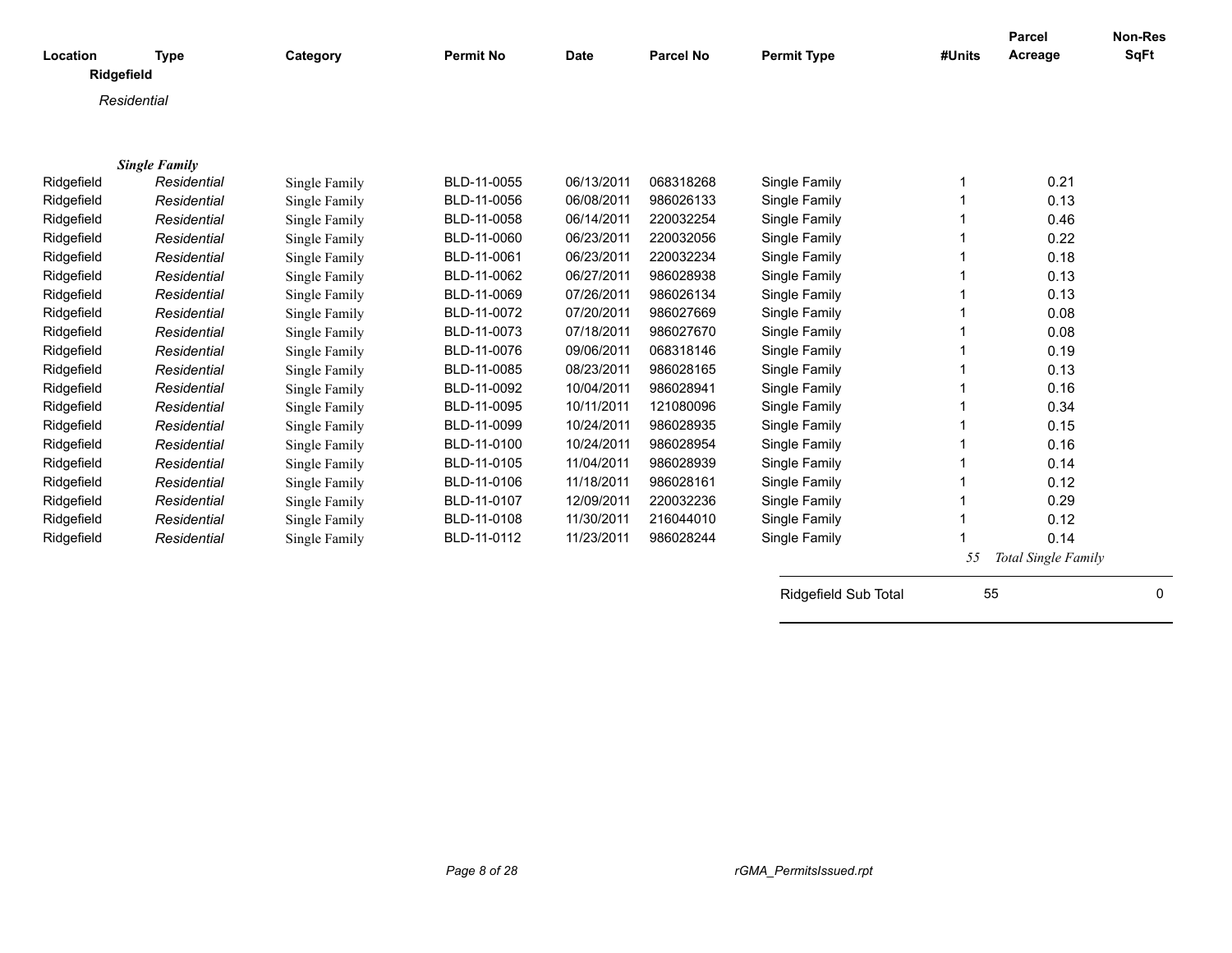| Location  | <b>Type</b>            | Category                 | <b>Permit No</b> | <b>Date</b> | <b>Parcel No</b> | <b>Permit Type</b>       | #Units         | <b>Parcel</b><br>Acreage | Non-Res<br>SqFt |
|-----------|------------------------|--------------------------|------------------|-------------|------------------|--------------------------|----------------|--------------------------|-----------------|
|           | <b>Vancouver</b>       |                          |                  |             |                  |                          |                |                          |                 |
|           | Non-Residential        |                          |                  |             |                  |                          |                |                          |                 |
|           |                        |                          |                  |             |                  |                          |                |                          |                 |
| Vancouver | Non-Residential        | Commercial Retail        | COM2010-00356    | 02/17/2011  | 024010000        | <b>Commercial Retail</b> |                | 0.12                     | 4,336           |
| Vancouver | <b>Non-Residential</b> | <b>Commercial Retail</b> | COM2011-00325    | 08/24/2011  | 164130000        | <b>Commercial Retail</b> |                | 1.23                     | 723             |
| Vancouver | <b>Non-Residential</b> | <b>Commercial Retail</b> | COM2011-00347    | 09/28/2011  | 126454002        | <b>Commercial Retail</b> |                | 1.11                     | 25,000          |
| Vancouver | Non-Residential        | Commercial Retail        | COM2011-00348    | 09/28/2011  | 986029206        | <b>Commercial Retail</b> |                | 0.64                     | 10,494          |
| Vancouver | Non-Residential        | Commercial Retail        | COM2011-00414    | 11/10/2011  | 176595001        | <b>Commercial Retail</b> |                | 1.10                     | 9,052           |
| Vancouver | <b>Non-Residential</b> | Industrial               | COM2010-00458    | 03/31/2011  | 058657000        | Industrial               |                | 5.19                     | 20,530          |
| Vancouver | Non-Residential        | Industrial               | COM2011-00134    | 07/11/2011  | 152167000        | Industrial               |                | 45.92                    | 348,474         |
| Vancouver | <b>Non-Residential</b> | Industrial               | COM2011-00220    | 09/06/2011  | 147389000        | Industrial               |                | 8.90                     | 26,504          |
| Vancouver | Non-Residential        | Industrial               | COM2011-00340    | 09/22/2011  | 031049000        | Industrial               |                | 2.74                     | 6,720           |
| Vancouver | <b>Non-Residential</b> | Office                   | COM2011-00133    | 07/11/2011  | 152167000        | Office                   |                | 45.92                    | 20,000          |
| Vancouver | Non-Residential        | Office                   | COM2011-00219    | 07/21/2011  | 033832005        | Office                   |                | 1.00                     | 18,000          |
| Vancouver | Non-Residential        | Office                   | COM2011-00405    | 09/28/2011  | 037910168        | Office                   |                | 3.04                     | 300             |
| Vancouver | Non-Residential        | Office                   | COM2011-00520    | 12/21/2011  | 176610000        | Office                   |                | 11.35                    | 51,822          |
| Vancouver | Non-Residential        | Other Commercial         | COM2010-00460    | 01/13/2011  | 029466000        | <b>Other Commercial</b>  |                | 0.73                     | 13,427          |
| Vancouver | Non-Residential        | Other Commercial         | COM2010-00482    | 02/10/2011  | 059115062        | <b>Other Commercial</b>  |                | 1.60                     | 0               |
| Vancouver | Non-Residential        | Other Commercial         | COM2010-00510    | 05/11/2011  | 051490000        | <b>Other Commercial</b>  |                | 0.11                     | 4,973           |
| Vancouver | Non-Residential        | Other Commercial         | COM2011-00239    | 09/07/2011  | 111011002        | <b>Other Commercial</b>  |                | 2.89                     | 75,759          |
| Vancouver | Non-Residential        | Other Commercial         | COM2011-00267    | 08/01/2011  | 059115064        | <b>Other Commercial</b>  |                | 1.98                     | 432             |
| Vancouver | <b>Non-Residential</b> | Other Commercial         | COM2011-00334    | 09/22/2011  | 031049000        | <b>Other Commercial</b>  |                | 2.74                     | 7,200           |
| Vancouver | Non-Residential        | Other Commercial         | COM2011-00341    | 09/22/2011  | 031049000        | <b>Other Commercial</b>  |                | 2.74                     | 7,200           |
| Vancouver | <b>Non-Residential</b> | Other Commercial         | COM2011-00342    | 09/22/2011  | 031049000        | <b>Other Commercial</b>  |                | 2.74                     | 7,200           |
| Vancouver | Non-Residential        | Other Commercial         | COM2011-00343    | 09/22/2011  | 031049000        | Other Commercial         |                | 2.74                     | 4,320           |
|           | Residential            |                          |                  |             |                  |                          |                |                          |                 |
|           |                        |                          |                  |             |                  |                          |                |                          |                 |
|           | <b>Multi-Family</b>    |                          |                  |             |                  |                          |                |                          |                 |
| Vancouver | Residential            | Duplex                   | SFR2010-00150    | 02/09/2011  | 037913296        | Duplex                   | $\mathbf{1}$   | 0.32                     |                 |
| Vancouver | Residential            | Duplex                   | SFR2010-00182    | 04/07/2011  | 060040000        | Duplex                   | $\overline{2}$ | 0.12                     |                 |
| Vancouver | Residential            | Multi-Family             | MFR2010-00194    | 02/08/2011  | 052205000        | Multi-Family             | 76             | 1.09                     |                 |
| Vancouver | Residential            | Multi-Family             | MFR2010-00203    | 09/08/2011  | 012773000        | Multi-Family             | 4              | 0.18                     |                 |
| Vancouver | Residential            | Multi-Family             | MFR2011-00100    | 07/22/2011  | 029343000        | Multi-Family             | 4              | 0.35                     |                 |
| Vancouver | Residential            | Multi-Family             | SFR2011-00012    | 06/10/2011  | 986027932        | Multi-Family             | $\mathbf{1}$   | 0.07                     |                 |
| Vancouver | Residential            | Multi-Family             | SFR2011-00013    | 06/10/2011  | 986027931        | Multi-Family             | $\mathbf 1$    | 0.07                     |                 |
| Vancouver | Residential            | Multi-Family             | SFR2011-00022    | 06/10/2011  | 986027930        | Multi-Family             | $\mathbf{1}$   | 0.07                     |                 |
| Vancouver | Residential            | Multi-Family             | SFR2011-00031    | 05/10/2011  | 037919944        | Multi-Family             | $\mathbf 1$    | 0.10                     |                 |
| Vancouver | Residential            | Multi-Family             | SFR2011-00032    | 05/10/2011  | 037919942        | Multi-Family             | $\mathbf{1}$   | 0.10                     |                 |

*Page 9 of 28 rGMA\_PermitsIssued.rpt*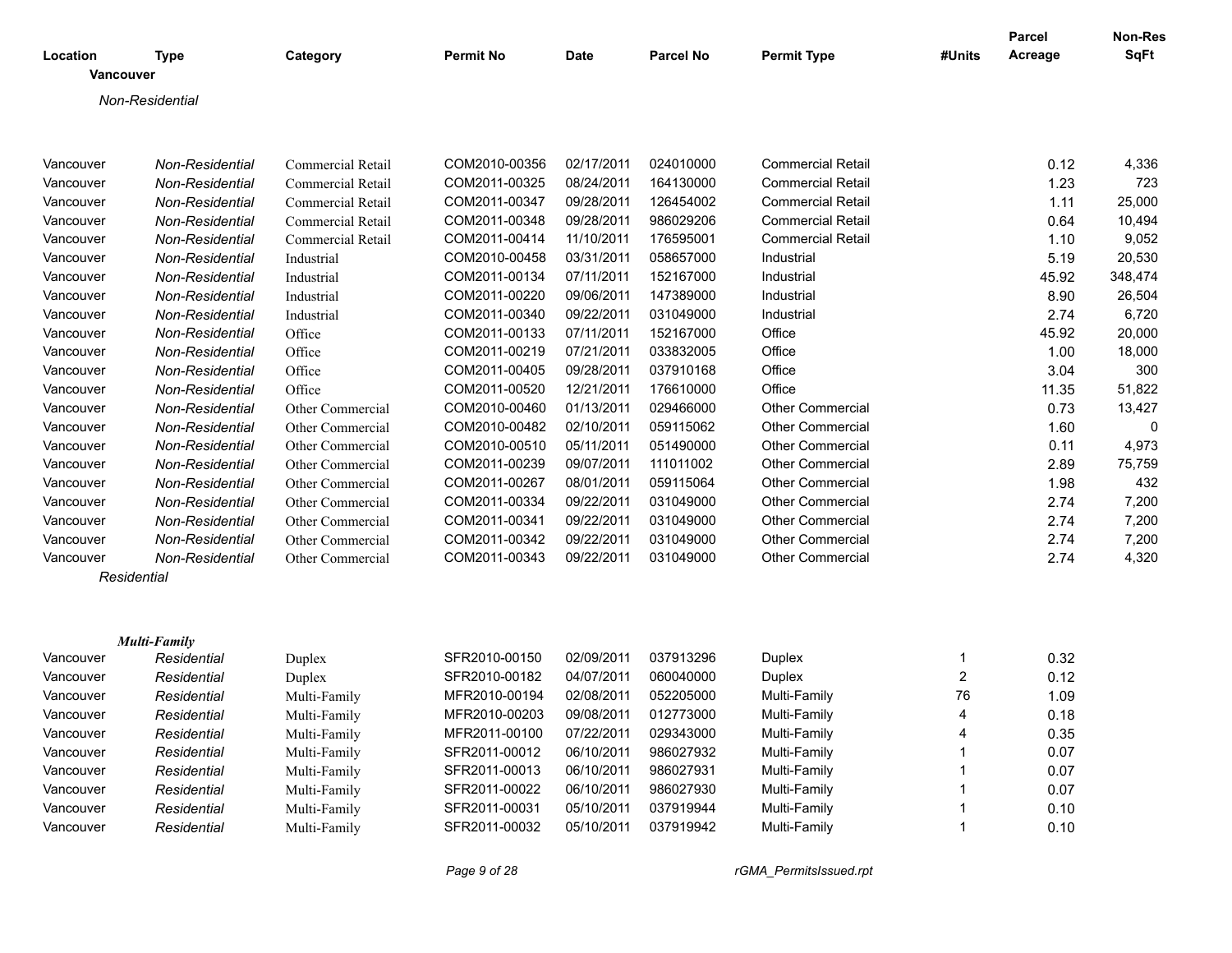| Category                   | <b>Permit No</b> | <b>Date</b> | <b>Parcel No</b> | <b>Permit Type</b> | #Units | Parcel<br>Acreage | <b>Non-Res</b><br><b>SqFt</b> |
|----------------------------|------------------|-------------|------------------|--------------------|--------|-------------------|-------------------------------|
|                            |                  |             |                  |                    |        |                   |                               |
|                            |                  |             |                  |                    |        |                   |                               |
|                            |                  |             |                  |                    |        |                   |                               |
| <b>Type</b><br>Residential |                  |             |                  |                    |        |                   |                               |

|           | <b>Single Family</b> |               |               |            |           |               |      |
|-----------|----------------------|---------------|---------------|------------|-----------|---------------|------|
| Vancouver | Residential          | Additions     | RES2011-00131 | 04/19/2011 | 037920580 | Additions     | 0.33 |
| Vancouver | Residential          | Additions     | RES2011-00151 | 04/13/2011 | 037910511 | Additions     | 0.49 |
| Vancouver | Residential          | Single Family | SFR2010-00074 | 01/20/2011 | 162378018 | Single Family | 0.11 |
| Vancouver | Residential          | Single Family | SFR2010-00090 | 01/31/2011 | 109951048 | Single Family | 0.06 |
| Vancouver | Residential          | Single Family | SFR2010-00091 | 01/31/2011 | 109951046 | Single Family | 0.06 |
| Vancouver | Residential          | Single Family | SFR2010-00094 | 05/02/2011 | 986028329 | Single Family | 0.22 |
| Vancouver | Residential          | Single Family | SFR2010-00095 | 05/02/2011 | 986028330 | Single Family | 0.20 |
| Vancouver | Residential          | Single Family | SFR2010-00109 | 08/04/2011 | 166862005 | Single Family | 0.28 |
| Vancouver | Residential          | Single Family | SFR2010-00117 | 02/28/2011 | 101403716 | Single Family | 0.07 |
| Vancouver | Residential          | Single Family | SFR2010-00137 | 06/20/2011 | 167418002 | Single Family | 3.13 |
| Vancouver | Residential          | Single Family | SFR2010-00140 | 01/03/2011 | 149752048 | Single Family | 0.06 |
| Vancouver | Residential          | Single Family | SFR2010-00143 | 01/28/2011 | 177235074 | Single Family | 0.09 |
| Vancouver | Residential          | Single Family | SFR2010-00144 | 01/28/2011 | 177235078 | Single Family | 0.08 |
| Vancouver | Residential          | Single Family | SFR2010-00145 | 01/28/2011 | 177235076 | Single Family | 0.08 |
| Vancouver | Residential          | Single Family | SFR2010-00148 | 01/11/2011 | 101403694 | Single Family | 0.08 |
| Vancouver | Residential          | Single Family | SFR2010-00153 | 02/02/2011 | 177497072 | Single Family | 0.06 |
| Vancouver | Residential          | Single Family | SFR2010-00154 | 02/02/2011 | 177497012 | Single Family | 0.07 |
| Vancouver | Residential          | Single Family | SFR2010-00155 | 02/02/2011 | 177497010 | Single Family | 0.07 |
| Vancouver | Residential          | Single Family | SFR2010-00156 | 02/02/2011 | 177497008 | Single Family | 0.07 |
| Vancouver | Residential          | Single Family | SFR2010-00157 | 02/02/2011 | 177497006 | Single Family | 0.06 |
| Vancouver | Residential          | Single Family | SFR2010-00158 | 01/03/2011 | 110280034 | Single Family | 0.17 |
| Vancouver | Residential          | Single Family | SFR2010-00159 | 01/27/2011 | 177497042 | Single Family | 0.06 |
| Vancouver | Residential          | Single Family | SFR2010-00160 | 01/27/2011 | 177497004 | Single Family | 0.07 |
| Vancouver | Residential          | Single Family | SFR2010-00177 | 03/02/2011 | 166613005 | Single Family | 0.21 |
| Vancouver | Residential          | Single Family | SFR2010-00178 | 03/30/2011 | 177497050 | Single Family | 0.07 |
| Vancouver | Residential          | Single Family | SFR2010-00180 | 02/02/2011 | 177497054 | Single Family | 0.06 |
| Vancouver | Residential          | Single Family | SFR2010-00181 | 02/02/2011 | 177497052 | Single Family | 0.06 |
| Vancouver | Residential          | Single Family | SFR2011-00001 | 03/01/2011 | 159150108 | Single Family | 0.14 |
| Vancouver | Residential          | Single Family | SFR2011-00002 | 01/26/2011 | 109730052 | Single Family | 0.12 |
| Vancouver | Residential          | Single Family | SFR2011-00003 | 01/26/2011 | 177497002 | Single Family | 0.07 |
| Vancouver | Residential          | Single Family | SFR2011-00008 | 02/18/2011 | 109730050 | Single Family | 0.10 |
| Vancouver | Residential          | Single Family | SFR2011-00009 | 02/22/2011 | 162369020 | Single Family | 0.09 |
| Vancouver | Residential          | Single Family | SFR2011-00010 | 04/20/2011 | 164285001 | Single Family | 0.09 |
| Vancouver | Residential          | Single Family | SFR2011-00011 | 04/28/2011 | 000335000 | Single Family | 0.21 |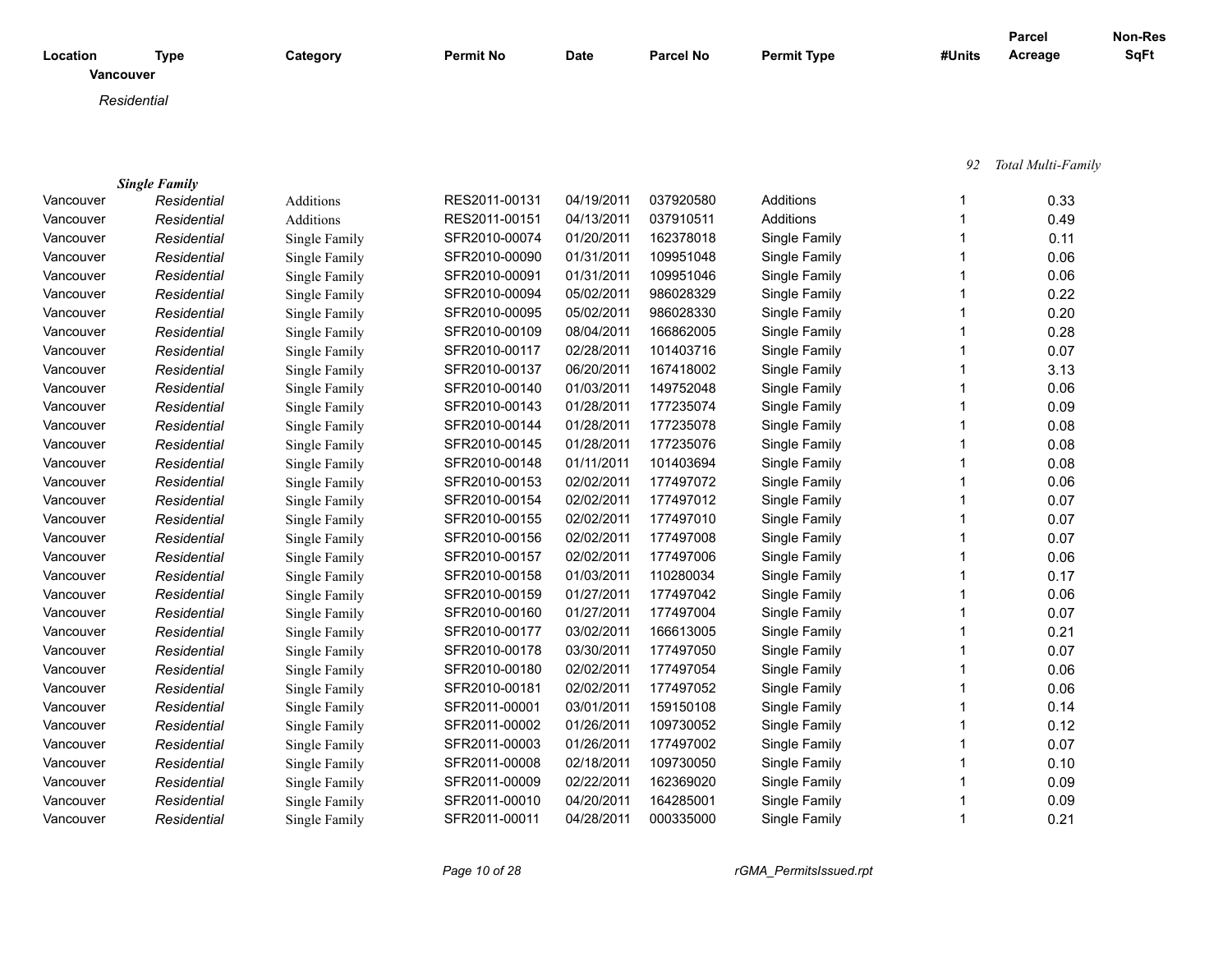|                       |                      |               |                  |             |                  |                    |              | <b>Parcel</b> | Non-Res |
|-----------------------|----------------------|---------------|------------------|-------------|------------------|--------------------|--------------|---------------|---------|
| Location<br>Vancouver | <b>Type</b>          | Category      | <b>Permit No</b> | <b>Date</b> | <b>Parcel No</b> | <b>Permit Type</b> | #Units       | Acreage       | SqFt    |
|                       | Residential          |               |                  |             |                  |                    |              |               |         |
|                       |                      |               |                  |             |                  |                    |              |               |         |
|                       |                      |               |                  |             |                  |                    |              |               |         |
|                       | <b>Single Family</b> |               |                  |             |                  |                    |              |               |         |
| Vancouver             | Residential          | Single Family | SFR2011-00014    | 03/29/2011  | 149752043        | Single Family      | $\mathbf{1}$ | 0.05          |         |
| Vancouver             | Residential          | Single Family | SFR2011-00016    | 03/30/2011  | 109951016        | Single Family      | $\mathbf{1}$ | 0.19          |         |
| Vancouver             | Residential          | Single Family | SFR2011-00017    | 08/10/2011  | 109951006        | Single Family      | $\mathbf{1}$ | 0.14          |         |
| Vancouver             | Residential          | Single Family | SFR2011-00018    | 05/03/2011  | 177258038        | Single Family      | $\mathbf{1}$ | 0.22          |         |
| Vancouver             | Residential          | Single Family | SFR2011-00019    | 04/21/2011  | 164786034        | Single Family      | $\mathbf{1}$ | 0.25          |         |
| Vancouver             | Residential          | Single Family | SFR2011-00020    | 04/22/2011  | 109936002        | Single Family      | $\mathbf 1$  | 0.14          |         |
| Vancouver             | Residential          | Single Family | SFR2011-00021    | 04/26/2011  | 037919938        | Single Family      | $\mathbf{1}$ | 0.11          |         |
| Vancouver             | Residential          | Single Family | SFR2011-00023    | 04/20/2011  | 149752050        | Single Family      | $\mathbf 1$  | 0.06          |         |
| Vancouver             | Residential          | Single Family | SFR2011-00025    | 05/03/2011  | 164915020        | Single Family      | $\mathbf{1}$ | 0.16          |         |
| Vancouver             | Residential          | Single Family | SFR2011-00026    | 04/27/2011  | 109936004        | Single Family      | $\mathbf 1$  | 0.12          |         |
| Vancouver             | Residential          | Single Family | SFR2011-00027    | 04/27/2011  | 109936090        | Single Family      | $\mathbf{1}$ | 0.11          |         |
| Vancouver             | Residential          | Single Family | SFR2011-00028    | 05/09/2011  | 177235072        | Single Family      | $\mathbf{1}$ | 0.09          |         |
| Vancouver             | Residential          | Single Family | SFR2011-00029    | 05/09/2011  | 177235070        | Single Family      | $\mathbf 1$  | 0.10          |         |
| Vancouver             | Residential          | Single Family | SFR2011-00030    | 05/09/2011  | 177235068        | Single Family      | 1            | 0.10          |         |
| Vancouver             | Residential          | Single Family | SFR2011-00034    | 06/21/2011  | 986026535        | Single Family      | $\mathbf{1}$ | 0.06          |         |
| Vancouver             | Residential          | Single Family | SFR2011-00035    | 06/21/2011  | 986026534        | Single Family      | $\mathbf{1}$ | 0.06          |         |
| Vancouver             | Residential          | Single Family | SFR2011-00037    | 06/03/2011  | 109936086        | Single Family      | $\mathbf 1$  | 0.14          |         |
| Vancouver             | Residential          | Single Family | SFR2011-00038    | 08/26/2011  | 035170000        | Single Family      | 1            | 0.15          |         |
| Vancouver             | Residential          | Single Family | SFR2011-00039    | 11/10/2011  | 177497056        | Single Family      | $\mathbf{1}$ | 0.06          |         |
| Vancouver             | Residential          | Single Family | SFR2011-00042    | 11/30/2011  | 177497062        | Single Family      | $\mathbf{1}$ | 0.07          |         |
| Vancouver             | Residential          | Single Family | SFR2011-00045    | 07/14/2011  | 177497068        | Single Family      | $\mathbf 1$  | 0.06          |         |
| Vancouver             | Residential          | Single Family | SFR2011-00046    | 07/14/2011  | 177497070        | Single Family      | 1            | 0.06          |         |
| Vancouver             | Residential          | Single Family | SFR2011-00050    | 07/14/2011  | 177497040        | Single Family      | $\mathbf{1}$ | 0.06          |         |
| Vancouver             | Residential          | Single Family | SFR2011-00051    | 06/22/2011  | 166613035        | Single Family      | $\mathbf{1}$ | 0.22          |         |
| Vancouver             | Residential          | Single Family | SFR2011-00052    | 07/26/2011  | 149752031        | Single Family      | $\mathbf{1}$ | 0.06          |         |
| Vancouver             | Residential          | Single Family | SFR2011-00053    | 06/29/2011  | 167021000        | Single Family      | $\mathbf{1}$ | 0.36          |         |
| Vancouver             | Residential          | Single Family | SFR2011-00054    | 07/07/2011  | 126694008        | Single Family      | $\mathbf{1}$ | 0.18          |         |
| Vancouver             | Residential          | Single Family | SFR2011-00055    | 07/15/2011  | 177258039        | Single Family      | $\mathbf{1}$ | 0.19          |         |
| Vancouver             | Residential          | Single Family | SFR2011-00056    | 08/12/2011  | 109951002        | Single Family      | 1            | 0.16          |         |
| Vancouver             | Residential          | Single Family | SFR2011-00057    | 07/14/2011  | 109730084        | Single Family      | 1            | 0.13          |         |
| Vancouver             | Residential          | Single Family | SFR2011-00058    | 08/05/2011  | 167048000        | Single Family      | $\mathbf{1}$ | 0.24          |         |
| Vancouver             | Residential          | Single Family | SFR2011-00059    | 08/12/2011  | 110188016        | Single Family      | $\mathbf{1}$ | 0.17          |         |
| Vancouver             | Residential          | Single Family | SFR2011-00060    | 09/08/2011  | 126737000        | Single Family      | 1            | 0.34          |         |
| Vancouver             | Residential          | Single Family | SFR2011-00061    | 09/19/2011  | 164038004        | Single Family      | $\mathbf 1$  | 0.11          |         |
| Vancouver             | Residential          | Single Family | SFR2011-00062    | 09/28/2011  | 164786030        | Single Family      | $\mathbf{1}$ | 0.31          |         |
|                       |                      |               |                  |             |                  |                    |              |               |         |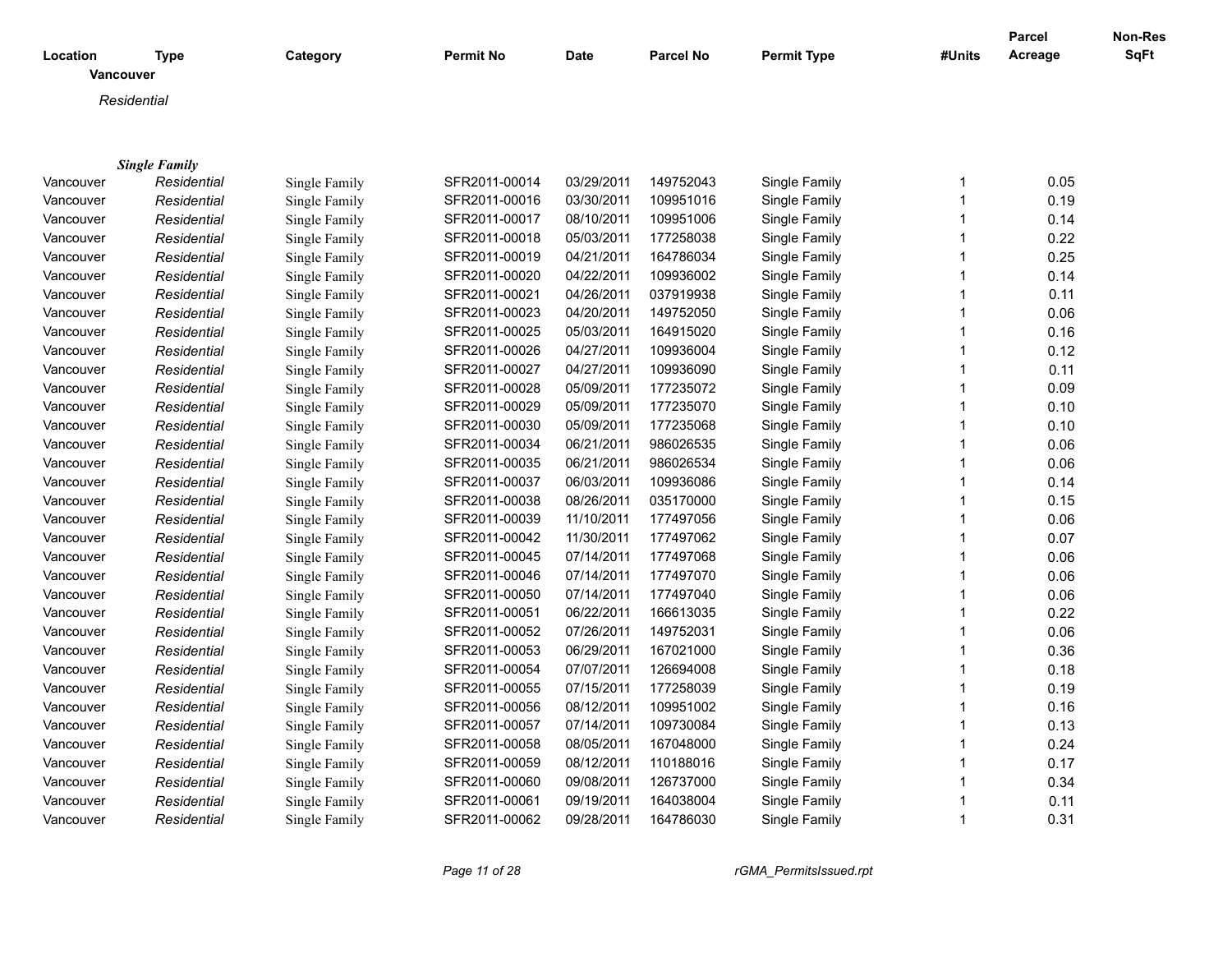| Location<br><b>Vancouver</b> | <b>Type</b>          | Category          | <b>Permit No</b> | <b>Date</b> | <b>Parcel No</b> | <b>Permit Type</b>       | #Units       | <b>Parcel</b><br>Acreage | Non-Res<br><b>SqFt</b> |
|------------------------------|----------------------|-------------------|------------------|-------------|------------------|--------------------------|--------------|--------------------------|------------------------|
| Residential                  |                      |                   |                  |             |                  |                          |              |                          |                        |
|                              |                      |                   |                  |             |                  |                          |              |                          |                        |
|                              |                      |                   |                  |             |                  |                          |              |                          |                        |
|                              | <b>Single Family</b> |                   |                  |             |                  |                          |              |                          |                        |
| Vancouver                    | Residential          | Single Family     | SFR2011-00064    | 09/14/2011  | 986026819        | Single Family            | 1            | 0.17                     |                        |
| Vancouver                    | Residential          | Single Family     | SFR2011-00065    | 09/20/2011  | 109730018        | Single Family            | $\mathbf{1}$ | 0.10                     |                        |
| Vancouver                    | Residential          | Single Family     | SFR2011-00067    | 08/19/2011  | 048620000        | Single Family            | 1            | 1.23                     |                        |
| Vancouver                    | Residential          | Single Family     | SFR2011-00069    | 09/20/2011  | 109730110        | Single Family            | $\mathbf{1}$ | 0.09                     |                        |
| Vancouver                    | Residential          | Single Family     | SFR2011-00070    | 09/26/2011  | 162707144        | Single Family            | 1            | 0.10                     |                        |
| Vancouver                    | Residential          | Single Family     | SFR2011-00071    | 09/29/2011  | 164915004        | Single Family            | 1            | 0.14                     |                        |
| Vancouver                    | Residential          | Single Family     | SFR2011-00073    | 10/31/2011  | 149752041        | Single Family            | 1            | 0.05                     |                        |
| Vancouver                    | Residential          | Single Family     | SFR2011-00074    | 11/16/2011  | 109951202        | Single Family            | 1            | 0.06                     |                        |
| Vancouver                    | Residential          | Single Family     | SFR2011-00075    | 11/16/2011  | 109951204        | Single Family            | 1            | 0.06                     |                        |
| Vancouver                    | Residential          | Single Family     | SFR2011-00076    | 11/16/2011  | 109951200        | Single Family            | $\mathbf{1}$ | 0.06                     |                        |
| Vancouver                    | Residential          | Single Family     | SFR2011-00077    | 11/14/2011  | 109951010        | Single Family            | 1            | 0.25                     |                        |
| Vancouver                    | Residential          | Single Family     | SFR2011-00078    | 12/06/2011  | 109951008        | Single Family            | 1            | 0.25                     |                        |
| Vancouver                    | Residential          | Single Family     | SFR2011-00079    | 12/09/2011  | 062301000        | Single Family            | 1            | 0.11                     |                        |
| Vancouver                    | Residential          | Single Family     | SFR2011-00080    | 10/21/2011  | 109730094        | Single Family            | $\mathbf{1}$ | 0.09                     |                        |
| Vancouver                    | Residential          | Single Family     | SFR2011-00081    | 10/27/2011  | 109936044        | Single Family            | 1            | 0.12                     |                        |
| Vancouver                    | Residential          | Single Family     | SFR2011-00082    | 10/28/2011  | 166613015        | Single Family            | 1            | 0.18                     |                        |
| Vancouver                    | Residential          | Single Family     | SFR2011-00083    | 11/16/2011  | 109730102        | Single Family            | 1            | 0.09                     |                        |
| Vancouver                    | Residential          | Single Family     | SFR2011-00084    | 11/07/2011  | 109730038        | Single Family            | $\mathbf{1}$ | 0.14                     |                        |
| Vancouver                    | Residential          | Single Family     | SFR2011-00085    | 11/10/2011  | 109936082        | Single Family            | 1            | 0.14                     |                        |
| Vancouver                    | Residential          | Single Family     | SFR2011-00086    | 11/21/2011  | 986026824        | Single Family            | 1            | 0.14                     |                        |
| Vancouver                    | Residential          | Single Family     | SFR2011-00089    | 11/23/2011  | 164972002        | Single Family            | $\mathbf{1}$ | 0.14                     |                        |
| Vancouver                    | Residential          | Single Family     | SFR2011-00090    | 12/15/2011  | 109730104        | Single Family            | 1            | 0.09                     |                        |
| Vancouver                    | Residential          | Single Family     | SFR2011-00092    | 12/19/2011  | 109730118        | Single Family            | 1            | 0.09                     |                        |
|                              |                      |                   |                  |             |                  |                          | 92           | Total Single Family      |                        |
|                              |                      |                   |                  |             |                  | Vancouver Sub Total      | 184          |                          | 662,466                |
|                              |                      |                   |                  |             |                  |                          |              |                          |                        |
| <b>Vancouver UGA</b>         |                      |                   |                  |             |                  |                          |              |                          |                        |
|                              | Non-Residential      |                   |                  |             |                  |                          |              |                          |                        |
| Vancouver UG                 | Non-Residential      | Commercial Retail | COM2010-00036    | 02/22/2011  | 097970000        | <b>Commercial Retail</b> |              | 0.33                     | 1,876                  |
| Vancouver UG                 | Non-Residential      | Commercial Retail | COM2011-00060    | 11/17/2011  | 158373000        | <b>Commercial Retail</b> |              | 0.38                     | 7,745                  |
| Vancouver UG                 | Non-Residential      | Industrial        | COM2011-00008    | 05/11/2011  | 149129022        | Industrial               |              | 2.11                     | 24,352                 |
|                              |                      |                   |                  |             |                  |                          |              |                          |                        |

*Page 12 of 28 rGMA\_PermitsIssued.rpt*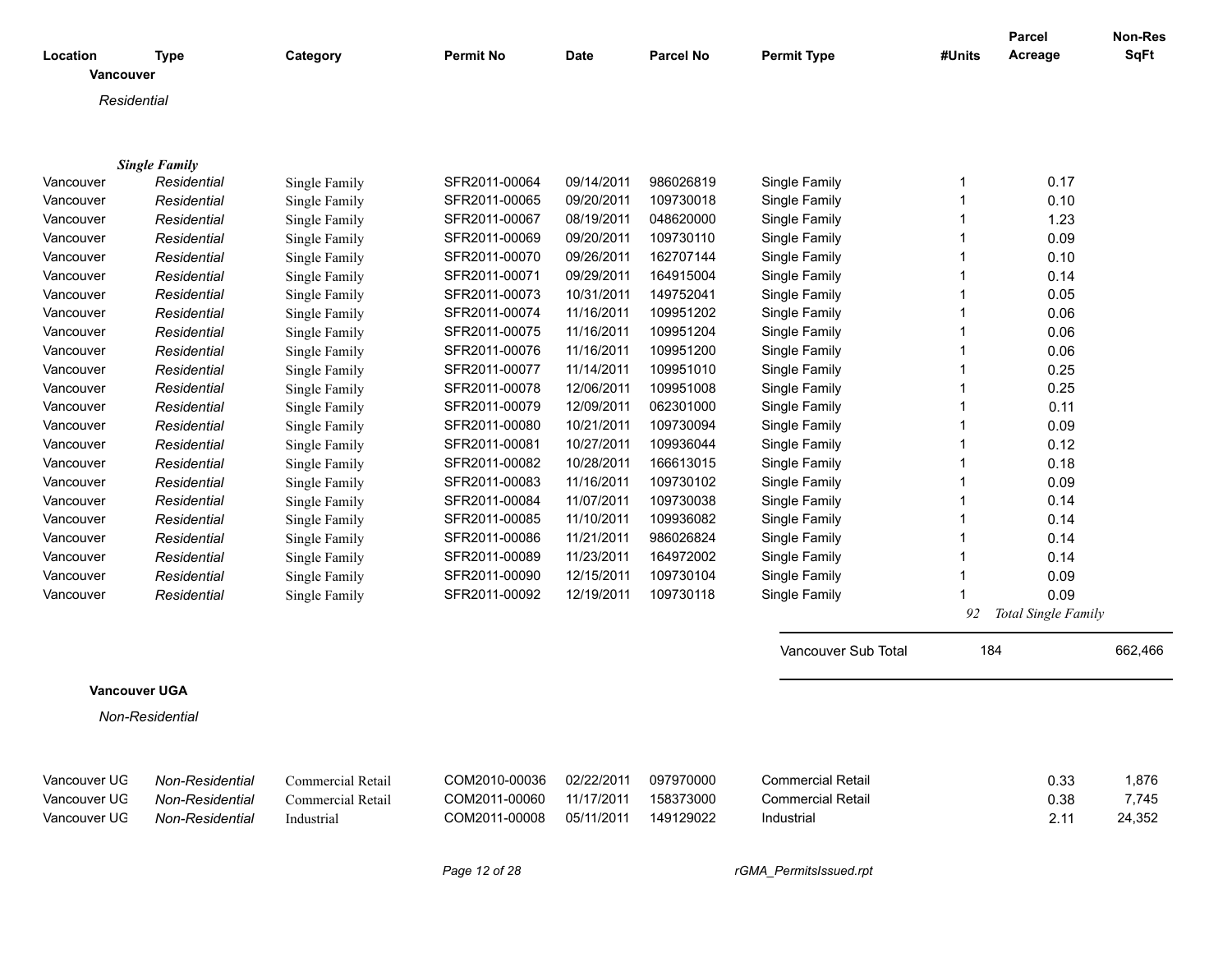| <b>SqFt</b><br>Acreage<br>Location<br>Category<br>Permit No<br>Date<br><b>Permit Type</b><br>#Units<br><b>Type</b><br><b>Parcel No</b><br><b>Vancouver UGA</b><br>Non-Residential<br>3,706<br>COM2011-00009<br>02/08/2011<br>185569000<br>4.92<br>Non-Residentia<br>Industrial<br>Industrial<br>2,250<br>186633010<br>3.36<br>03/21/2011<br>Non-Residentia<br>COM2011-00049<br>Institutional<br>Institutional<br>18,240<br>198634000<br>3.07<br>Non-Residential<br>COM2011-00181<br>10/28/2011<br>Institutional<br>Institutional<br>760<br>COM2011-00194<br>09/16/2011<br>189038000<br>3.17<br>Non-Residential<br>Institutional<br>Institutional<br>5,336<br>COM2010-00204<br>144505000<br>17.69<br>05/31/2011<br>Non-Residential<br><b>Other Commercial</b><br>Other Commercial<br>COM2010-00205<br>144505000<br>240<br>05/31/2011<br>17.69<br>Vancouver UG<br>Non-Residential<br><b>Other Commercial</b><br>Other Commercial<br>240<br>COM2010-00208<br>144505000<br>05/31/2011<br><b>Other Commercial</b><br>17.69<br>Vancouver UG<br>Non-Residential<br>Other Commercial<br>240<br>COM2010-00209<br>05/31/2011<br>144505000<br><b>Other Commercial</b><br>17.69<br>Vancouver UG<br>Non-Residentia<br>Other Commercial<br>240<br>COM2010-00214<br>05/31/2011<br>144505000<br><b>Other Commercial</b><br>17.69<br>Vancouver UG<br>Non-Residentia<br>Other Commercial<br>7,149<br>Non-Residentia<br>COM2011-00122<br>09/09/2011<br>119561000<br><b>Other Commercial</b><br>1.16<br>Vancouver UG<br>Other Commercial<br>600<br>Vancouver UG<br>Non-Residential<br>COM2011-00145<br>09/23/2011<br>119561000<br><b>Other Commercial</b><br>1.16<br>Other Commercial<br>Residentia<br>1.48 AC<br><b>Multi-Family</b><br>149785000<br>MFR2011-00001<br>08/05/2011<br>Multi-Family<br>1.48<br>Vancouver UG<br>Residential<br>Multi-Family<br>MFR2011-00002<br>149785000<br>16<br>08/05/2011<br>Multi-Family<br>1.48<br>Residential<br>Multi-Family<br>Vancouver UG<br>MFR2011-00003<br>09/09/2011<br>119561000<br>1.16<br>Residential<br>Multi-Family<br>Multi-Family<br>-8<br>Vancouver UG<br>MFR2011-00004<br>10/17/2011<br>119561000<br>10<br>Residential<br>Multi-Family<br>1.16<br>Vancouver UG<br>Multi-Family<br>MFR2011-00005<br>09/23/2011<br>119561000<br>10<br>Multi-Family<br>1.16<br>Residential<br>Vancouver UG<br>Multi-Family<br>MFR2011-00006<br>11/08/2011<br>119561000<br>10<br>1.16<br>Multi-Family<br>Vancouver UG<br>Residential<br>Multi-Family<br>MFR2011-00007<br>11/08/2011<br>119561000<br>1.16<br>Residential<br>Multi-Family<br>Vancouver UG<br>Multi-Family<br>MFR2011-00008<br>11/08/2011<br>119561000<br>Multi-Family<br>1.16<br>Vancouver UG<br>Residential<br>Multi-Family<br>MFR2011-00009<br>09/09/2011<br>119561000<br>Multi-Family<br>1.16<br>Residential<br>Vancouver UG<br>Multi-Family<br>MFR2011-00010<br>09/23/2011<br>119561000<br>1.16<br>Residential<br>Multi-Family<br>Vancouver UG<br>Multi-Family<br>MFR2011-00011<br>11/08/2011<br>119561000<br>10<br>1.16<br>Multi-Family<br>Residential<br>Vancouver UG<br>Multi-Family<br>MFR2011-00012<br>11/08/2011<br>119561000<br>10<br>Multi-Family<br>1.16<br>Residential<br>Vancouver UG<br>Multi-Family<br>MFR2011-00013<br>10/17/2011<br>119561000<br>Multi-Family<br>1.16<br>Residential<br>Vancouver UG<br>Multi-Family<br>MFR2011-00014<br>11/08/2011<br>119561000<br>1.16<br>Residential<br>Multi-Family<br>Vancouver UG<br>Multi-Family<br>MFR2011-00015<br>119561000<br>09/09/2011<br>1.16<br>Multi-Family<br>Vancouver UG<br>Residential<br>Multi-Family<br>1.16<br>Vancouver UG Residential<br>MFR2011-00016 11/08/2011 119561000<br>Multi-Family<br>Multi-Family<br>MFR2011-00017<br>09/09/2011 119561000<br>1.16<br>Vancouver UG<br>Multi-Family<br>Residential<br>Multi-Family<br>MFR2011-00018<br>10/17/2011  119561000<br>1.16<br>Vancouver UG<br>Multi-Family<br>Multi-Family<br>Residential<br>MFR2011-00019<br>09/23/2011 119561000<br>1.16<br>Vancouver UG<br>Residential<br>Multi-Family<br>Multi-Family<br>MFR2011-00020<br>10/25/2011  119561000<br>1.16<br>Vancouver UG<br>Multi-Family<br>Residential<br>Multi-Family<br>10/17/2011 119561000<br>MFR2011-00021<br>Vancouver UG Residential<br>Multi-Family<br>1.16<br>Multi-Family |              |  |  |  | Parcel | Non-Res |
|---------------------------------------------------------------------------------------------------------------------------------------------------------------------------------------------------------------------------------------------------------------------------------------------------------------------------------------------------------------------------------------------------------------------------------------------------------------------------------------------------------------------------------------------------------------------------------------------------------------------------------------------------------------------------------------------------------------------------------------------------------------------------------------------------------------------------------------------------------------------------------------------------------------------------------------------------------------------------------------------------------------------------------------------------------------------------------------------------------------------------------------------------------------------------------------------------------------------------------------------------------------------------------------------------------------------------------------------------------------------------------------------------------------------------------------------------------------------------------------------------------------------------------------------------------------------------------------------------------------------------------------------------------------------------------------------------------------------------------------------------------------------------------------------------------------------------------------------------------------------------------------------------------------------------------------------------------------------------------------------------------------------------------------------------------------------------------------------------------------------------------------------------------------------------------------------------------------------------------------------------------------------------------------------------------------------------------------------------------------------------------------------------------------------------------------------------------------------------------------------------------------------------------------------------------------------------------------------------------------------------------------------------------------------------------------------------------------------------------------------------------------------------------------------------------------------------------------------------------------------------------------------------------------------------------------------------------------------------------------------------------------------------------------------------------------------------------------------------------------------------------------------------------------------------------------------------------------------------------------------------------------------------------------------------------------------------------------------------------------------------------------------------------------------------------------------------------------------------------------------------------------------------------------------------------------------------------------------------------------------------------------------------------------------------------------------------------------------------------------------------------------------------------------------------------------------------------------------------------------------------------------------------------------------------------------------------------------------------------------------------------------------------------------------------------------------------------------------------------------------------------------------------------------------------------------------------------------------------------------------------|--------------|--|--|--|--------|---------|
|                                                                                                                                                                                                                                                                                                                                                                                                                                                                                                                                                                                                                                                                                                                                                                                                                                                                                                                                                                                                                                                                                                                                                                                                                                                                                                                                                                                                                                                                                                                                                                                                                                                                                                                                                                                                                                                                                                                                                                                                                                                                                                                                                                                                                                                                                                                                                                                                                                                                                                                                                                                                                                                                                                                                                                                                                                                                                                                                                                                                                                                                                                                                                                                                                                                                                                                                                                                                                                                                                                                                                                                                                                                                                                                                                                                                                                                                                                                                                                                                                                                                                                                                                                                                                                                   |              |  |  |  |        |         |
|                                                                                                                                                                                                                                                                                                                                                                                                                                                                                                                                                                                                                                                                                                                                                                                                                                                                                                                                                                                                                                                                                                                                                                                                                                                                                                                                                                                                                                                                                                                                                                                                                                                                                                                                                                                                                                                                                                                                                                                                                                                                                                                                                                                                                                                                                                                                                                                                                                                                                                                                                                                                                                                                                                                                                                                                                                                                                                                                                                                                                                                                                                                                                                                                                                                                                                                                                                                                                                                                                                                                                                                                                                                                                                                                                                                                                                                                                                                                                                                                                                                                                                                                                                                                                                                   |              |  |  |  |        |         |
|                                                                                                                                                                                                                                                                                                                                                                                                                                                                                                                                                                                                                                                                                                                                                                                                                                                                                                                                                                                                                                                                                                                                                                                                                                                                                                                                                                                                                                                                                                                                                                                                                                                                                                                                                                                                                                                                                                                                                                                                                                                                                                                                                                                                                                                                                                                                                                                                                                                                                                                                                                                                                                                                                                                                                                                                                                                                                                                                                                                                                                                                                                                                                                                                                                                                                                                                                                                                                                                                                                                                                                                                                                                                                                                                                                                                                                                                                                                                                                                                                                                                                                                                                                                                                                                   |              |  |  |  |        |         |
|                                                                                                                                                                                                                                                                                                                                                                                                                                                                                                                                                                                                                                                                                                                                                                                                                                                                                                                                                                                                                                                                                                                                                                                                                                                                                                                                                                                                                                                                                                                                                                                                                                                                                                                                                                                                                                                                                                                                                                                                                                                                                                                                                                                                                                                                                                                                                                                                                                                                                                                                                                                                                                                                                                                                                                                                                                                                                                                                                                                                                                                                                                                                                                                                                                                                                                                                                                                                                                                                                                                                                                                                                                                                                                                                                                                                                                                                                                                                                                                                                                                                                                                                                                                                                                                   |              |  |  |  |        |         |
|                                                                                                                                                                                                                                                                                                                                                                                                                                                                                                                                                                                                                                                                                                                                                                                                                                                                                                                                                                                                                                                                                                                                                                                                                                                                                                                                                                                                                                                                                                                                                                                                                                                                                                                                                                                                                                                                                                                                                                                                                                                                                                                                                                                                                                                                                                                                                                                                                                                                                                                                                                                                                                                                                                                                                                                                                                                                                                                                                                                                                                                                                                                                                                                                                                                                                                                                                                                                                                                                                                                                                                                                                                                                                                                                                                                                                                                                                                                                                                                                                                                                                                                                                                                                                                                   |              |  |  |  |        |         |
|                                                                                                                                                                                                                                                                                                                                                                                                                                                                                                                                                                                                                                                                                                                                                                                                                                                                                                                                                                                                                                                                                                                                                                                                                                                                                                                                                                                                                                                                                                                                                                                                                                                                                                                                                                                                                                                                                                                                                                                                                                                                                                                                                                                                                                                                                                                                                                                                                                                                                                                                                                                                                                                                                                                                                                                                                                                                                                                                                                                                                                                                                                                                                                                                                                                                                                                                                                                                                                                                                                                                                                                                                                                                                                                                                                                                                                                                                                                                                                                                                                                                                                                                                                                                                                                   | Vancouver UG |  |  |  |        |         |
|                                                                                                                                                                                                                                                                                                                                                                                                                                                                                                                                                                                                                                                                                                                                                                                                                                                                                                                                                                                                                                                                                                                                                                                                                                                                                                                                                                                                                                                                                                                                                                                                                                                                                                                                                                                                                                                                                                                                                                                                                                                                                                                                                                                                                                                                                                                                                                                                                                                                                                                                                                                                                                                                                                                                                                                                                                                                                                                                                                                                                                                                                                                                                                                                                                                                                                                                                                                                                                                                                                                                                                                                                                                                                                                                                                                                                                                                                                                                                                                                                                                                                                                                                                                                                                                   | Vancouver UG |  |  |  |        |         |
|                                                                                                                                                                                                                                                                                                                                                                                                                                                                                                                                                                                                                                                                                                                                                                                                                                                                                                                                                                                                                                                                                                                                                                                                                                                                                                                                                                                                                                                                                                                                                                                                                                                                                                                                                                                                                                                                                                                                                                                                                                                                                                                                                                                                                                                                                                                                                                                                                                                                                                                                                                                                                                                                                                                                                                                                                                                                                                                                                                                                                                                                                                                                                                                                                                                                                                                                                                                                                                                                                                                                                                                                                                                                                                                                                                                                                                                                                                                                                                                                                                                                                                                                                                                                                                                   | Vancouver UG |  |  |  |        |         |
|                                                                                                                                                                                                                                                                                                                                                                                                                                                                                                                                                                                                                                                                                                                                                                                                                                                                                                                                                                                                                                                                                                                                                                                                                                                                                                                                                                                                                                                                                                                                                                                                                                                                                                                                                                                                                                                                                                                                                                                                                                                                                                                                                                                                                                                                                                                                                                                                                                                                                                                                                                                                                                                                                                                                                                                                                                                                                                                                                                                                                                                                                                                                                                                                                                                                                                                                                                                                                                                                                                                                                                                                                                                                                                                                                                                                                                                                                                                                                                                                                                                                                                                                                                                                                                                   | Vancouver UG |  |  |  |        |         |
|                                                                                                                                                                                                                                                                                                                                                                                                                                                                                                                                                                                                                                                                                                                                                                                                                                                                                                                                                                                                                                                                                                                                                                                                                                                                                                                                                                                                                                                                                                                                                                                                                                                                                                                                                                                                                                                                                                                                                                                                                                                                                                                                                                                                                                                                                                                                                                                                                                                                                                                                                                                                                                                                                                                                                                                                                                                                                                                                                                                                                                                                                                                                                                                                                                                                                                                                                                                                                                                                                                                                                                                                                                                                                                                                                                                                                                                                                                                                                                                                                                                                                                                                                                                                                                                   | Vancouver UG |  |  |  |        |         |
|                                                                                                                                                                                                                                                                                                                                                                                                                                                                                                                                                                                                                                                                                                                                                                                                                                                                                                                                                                                                                                                                                                                                                                                                                                                                                                                                                                                                                                                                                                                                                                                                                                                                                                                                                                                                                                                                                                                                                                                                                                                                                                                                                                                                                                                                                                                                                                                                                                                                                                                                                                                                                                                                                                                                                                                                                                                                                                                                                                                                                                                                                                                                                                                                                                                                                                                                                                                                                                                                                                                                                                                                                                                                                                                                                                                                                                                                                                                                                                                                                                                                                                                                                                                                                                                   |              |  |  |  |        |         |
|                                                                                                                                                                                                                                                                                                                                                                                                                                                                                                                                                                                                                                                                                                                                                                                                                                                                                                                                                                                                                                                                                                                                                                                                                                                                                                                                                                                                                                                                                                                                                                                                                                                                                                                                                                                                                                                                                                                                                                                                                                                                                                                                                                                                                                                                                                                                                                                                                                                                                                                                                                                                                                                                                                                                                                                                                                                                                                                                                                                                                                                                                                                                                                                                                                                                                                                                                                                                                                                                                                                                                                                                                                                                                                                                                                                                                                                                                                                                                                                                                                                                                                                                                                                                                                                   |              |  |  |  |        |         |
|                                                                                                                                                                                                                                                                                                                                                                                                                                                                                                                                                                                                                                                                                                                                                                                                                                                                                                                                                                                                                                                                                                                                                                                                                                                                                                                                                                                                                                                                                                                                                                                                                                                                                                                                                                                                                                                                                                                                                                                                                                                                                                                                                                                                                                                                                                                                                                                                                                                                                                                                                                                                                                                                                                                                                                                                                                                                                                                                                                                                                                                                                                                                                                                                                                                                                                                                                                                                                                                                                                                                                                                                                                                                                                                                                                                                                                                                                                                                                                                                                                                                                                                                                                                                                                                   |              |  |  |  |        |         |
|                                                                                                                                                                                                                                                                                                                                                                                                                                                                                                                                                                                                                                                                                                                                                                                                                                                                                                                                                                                                                                                                                                                                                                                                                                                                                                                                                                                                                                                                                                                                                                                                                                                                                                                                                                                                                                                                                                                                                                                                                                                                                                                                                                                                                                                                                                                                                                                                                                                                                                                                                                                                                                                                                                                                                                                                                                                                                                                                                                                                                                                                                                                                                                                                                                                                                                                                                                                                                                                                                                                                                                                                                                                                                                                                                                                                                                                                                                                                                                                                                                                                                                                                                                                                                                                   |              |  |  |  |        |         |
|                                                                                                                                                                                                                                                                                                                                                                                                                                                                                                                                                                                                                                                                                                                                                                                                                                                                                                                                                                                                                                                                                                                                                                                                                                                                                                                                                                                                                                                                                                                                                                                                                                                                                                                                                                                                                                                                                                                                                                                                                                                                                                                                                                                                                                                                                                                                                                                                                                                                                                                                                                                                                                                                                                                                                                                                                                                                                                                                                                                                                                                                                                                                                                                                                                                                                                                                                                                                                                                                                                                                                                                                                                                                                                                                                                                                                                                                                                                                                                                                                                                                                                                                                                                                                                                   |              |  |  |  |        |         |
|                                                                                                                                                                                                                                                                                                                                                                                                                                                                                                                                                                                                                                                                                                                                                                                                                                                                                                                                                                                                                                                                                                                                                                                                                                                                                                                                                                                                                                                                                                                                                                                                                                                                                                                                                                                                                                                                                                                                                                                                                                                                                                                                                                                                                                                                                                                                                                                                                                                                                                                                                                                                                                                                                                                                                                                                                                                                                                                                                                                                                                                                                                                                                                                                                                                                                                                                                                                                                                                                                                                                                                                                                                                                                                                                                                                                                                                                                                                                                                                                                                                                                                                                                                                                                                                   |              |  |  |  |        |         |
|                                                                                                                                                                                                                                                                                                                                                                                                                                                                                                                                                                                                                                                                                                                                                                                                                                                                                                                                                                                                                                                                                                                                                                                                                                                                                                                                                                                                                                                                                                                                                                                                                                                                                                                                                                                                                                                                                                                                                                                                                                                                                                                                                                                                                                                                                                                                                                                                                                                                                                                                                                                                                                                                                                                                                                                                                                                                                                                                                                                                                                                                                                                                                                                                                                                                                                                                                                                                                                                                                                                                                                                                                                                                                                                                                                                                                                                                                                                                                                                                                                                                                                                                                                                                                                                   |              |  |  |  |        |         |
|                                                                                                                                                                                                                                                                                                                                                                                                                                                                                                                                                                                                                                                                                                                                                                                                                                                                                                                                                                                                                                                                                                                                                                                                                                                                                                                                                                                                                                                                                                                                                                                                                                                                                                                                                                                                                                                                                                                                                                                                                                                                                                                                                                                                                                                                                                                                                                                                                                                                                                                                                                                                                                                                                                                                                                                                                                                                                                                                                                                                                                                                                                                                                                                                                                                                                                                                                                                                                                                                                                                                                                                                                                                                                                                                                                                                                                                                                                                                                                                                                                                                                                                                                                                                                                                   |              |  |  |  |        |         |
|                                                                                                                                                                                                                                                                                                                                                                                                                                                                                                                                                                                                                                                                                                                                                                                                                                                                                                                                                                                                                                                                                                                                                                                                                                                                                                                                                                                                                                                                                                                                                                                                                                                                                                                                                                                                                                                                                                                                                                                                                                                                                                                                                                                                                                                                                                                                                                                                                                                                                                                                                                                                                                                                                                                                                                                                                                                                                                                                                                                                                                                                                                                                                                                                                                                                                                                                                                                                                                                                                                                                                                                                                                                                                                                                                                                                                                                                                                                                                                                                                                                                                                                                                                                                                                                   |              |  |  |  |        |         |
|                                                                                                                                                                                                                                                                                                                                                                                                                                                                                                                                                                                                                                                                                                                                                                                                                                                                                                                                                                                                                                                                                                                                                                                                                                                                                                                                                                                                                                                                                                                                                                                                                                                                                                                                                                                                                                                                                                                                                                                                                                                                                                                                                                                                                                                                                                                                                                                                                                                                                                                                                                                                                                                                                                                                                                                                                                                                                                                                                                                                                                                                                                                                                                                                                                                                                                                                                                                                                                                                                                                                                                                                                                                                                                                                                                                                                                                                                                                                                                                                                                                                                                                                                                                                                                                   |              |  |  |  |        |         |
|                                                                                                                                                                                                                                                                                                                                                                                                                                                                                                                                                                                                                                                                                                                                                                                                                                                                                                                                                                                                                                                                                                                                                                                                                                                                                                                                                                                                                                                                                                                                                                                                                                                                                                                                                                                                                                                                                                                                                                                                                                                                                                                                                                                                                                                                                                                                                                                                                                                                                                                                                                                                                                                                                                                                                                                                                                                                                                                                                                                                                                                                                                                                                                                                                                                                                                                                                                                                                                                                                                                                                                                                                                                                                                                                                                                                                                                                                                                                                                                                                                                                                                                                                                                                                                                   |              |  |  |  |        |         |
|                                                                                                                                                                                                                                                                                                                                                                                                                                                                                                                                                                                                                                                                                                                                                                                                                                                                                                                                                                                                                                                                                                                                                                                                                                                                                                                                                                                                                                                                                                                                                                                                                                                                                                                                                                                                                                                                                                                                                                                                                                                                                                                                                                                                                                                                                                                                                                                                                                                                                                                                                                                                                                                                                                                                                                                                                                                                                                                                                                                                                                                                                                                                                                                                                                                                                                                                                                                                                                                                                                                                                                                                                                                                                                                                                                                                                                                                                                                                                                                                                                                                                                                                                                                                                                                   |              |  |  |  |        |         |
|                                                                                                                                                                                                                                                                                                                                                                                                                                                                                                                                                                                                                                                                                                                                                                                                                                                                                                                                                                                                                                                                                                                                                                                                                                                                                                                                                                                                                                                                                                                                                                                                                                                                                                                                                                                                                                                                                                                                                                                                                                                                                                                                                                                                                                                                                                                                                                                                                                                                                                                                                                                                                                                                                                                                                                                                                                                                                                                                                                                                                                                                                                                                                                                                                                                                                                                                                                                                                                                                                                                                                                                                                                                                                                                                                                                                                                                                                                                                                                                                                                                                                                                                                                                                                                                   |              |  |  |  |        |         |
|                                                                                                                                                                                                                                                                                                                                                                                                                                                                                                                                                                                                                                                                                                                                                                                                                                                                                                                                                                                                                                                                                                                                                                                                                                                                                                                                                                                                                                                                                                                                                                                                                                                                                                                                                                                                                                                                                                                                                                                                                                                                                                                                                                                                                                                                                                                                                                                                                                                                                                                                                                                                                                                                                                                                                                                                                                                                                                                                                                                                                                                                                                                                                                                                                                                                                                                                                                                                                                                                                                                                                                                                                                                                                                                                                                                                                                                                                                                                                                                                                                                                                                                                                                                                                                                   |              |  |  |  |        |         |
|                                                                                                                                                                                                                                                                                                                                                                                                                                                                                                                                                                                                                                                                                                                                                                                                                                                                                                                                                                                                                                                                                                                                                                                                                                                                                                                                                                                                                                                                                                                                                                                                                                                                                                                                                                                                                                                                                                                                                                                                                                                                                                                                                                                                                                                                                                                                                                                                                                                                                                                                                                                                                                                                                                                                                                                                                                                                                                                                                                                                                                                                                                                                                                                                                                                                                                                                                                                                                                                                                                                                                                                                                                                                                                                                                                                                                                                                                                                                                                                                                                                                                                                                                                                                                                                   |              |  |  |  |        |         |
|                                                                                                                                                                                                                                                                                                                                                                                                                                                                                                                                                                                                                                                                                                                                                                                                                                                                                                                                                                                                                                                                                                                                                                                                                                                                                                                                                                                                                                                                                                                                                                                                                                                                                                                                                                                                                                                                                                                                                                                                                                                                                                                                                                                                                                                                                                                                                                                                                                                                                                                                                                                                                                                                                                                                                                                                                                                                                                                                                                                                                                                                                                                                                                                                                                                                                                                                                                                                                                                                                                                                                                                                                                                                                                                                                                                                                                                                                                                                                                                                                                                                                                                                                                                                                                                   |              |  |  |  |        |         |
|                                                                                                                                                                                                                                                                                                                                                                                                                                                                                                                                                                                                                                                                                                                                                                                                                                                                                                                                                                                                                                                                                                                                                                                                                                                                                                                                                                                                                                                                                                                                                                                                                                                                                                                                                                                                                                                                                                                                                                                                                                                                                                                                                                                                                                                                                                                                                                                                                                                                                                                                                                                                                                                                                                                                                                                                                                                                                                                                                                                                                                                                                                                                                                                                                                                                                                                                                                                                                                                                                                                                                                                                                                                                                                                                                                                                                                                                                                                                                                                                                                                                                                                                                                                                                                                   |              |  |  |  |        |         |
|                                                                                                                                                                                                                                                                                                                                                                                                                                                                                                                                                                                                                                                                                                                                                                                                                                                                                                                                                                                                                                                                                                                                                                                                                                                                                                                                                                                                                                                                                                                                                                                                                                                                                                                                                                                                                                                                                                                                                                                                                                                                                                                                                                                                                                                                                                                                                                                                                                                                                                                                                                                                                                                                                                                                                                                                                                                                                                                                                                                                                                                                                                                                                                                                                                                                                                                                                                                                                                                                                                                                                                                                                                                                                                                                                                                                                                                                                                                                                                                                                                                                                                                                                                                                                                                   |              |  |  |  |        |         |
|                                                                                                                                                                                                                                                                                                                                                                                                                                                                                                                                                                                                                                                                                                                                                                                                                                                                                                                                                                                                                                                                                                                                                                                                                                                                                                                                                                                                                                                                                                                                                                                                                                                                                                                                                                                                                                                                                                                                                                                                                                                                                                                                                                                                                                                                                                                                                                                                                                                                                                                                                                                                                                                                                                                                                                                                                                                                                                                                                                                                                                                                                                                                                                                                                                                                                                                                                                                                                                                                                                                                                                                                                                                                                                                                                                                                                                                                                                                                                                                                                                                                                                                                                                                                                                                   |              |  |  |  |        |         |
|                                                                                                                                                                                                                                                                                                                                                                                                                                                                                                                                                                                                                                                                                                                                                                                                                                                                                                                                                                                                                                                                                                                                                                                                                                                                                                                                                                                                                                                                                                                                                                                                                                                                                                                                                                                                                                                                                                                                                                                                                                                                                                                                                                                                                                                                                                                                                                                                                                                                                                                                                                                                                                                                                                                                                                                                                                                                                                                                                                                                                                                                                                                                                                                                                                                                                                                                                                                                                                                                                                                                                                                                                                                                                                                                                                                                                                                                                                                                                                                                                                                                                                                                                                                                                                                   |              |  |  |  |        |         |
|                                                                                                                                                                                                                                                                                                                                                                                                                                                                                                                                                                                                                                                                                                                                                                                                                                                                                                                                                                                                                                                                                                                                                                                                                                                                                                                                                                                                                                                                                                                                                                                                                                                                                                                                                                                                                                                                                                                                                                                                                                                                                                                                                                                                                                                                                                                                                                                                                                                                                                                                                                                                                                                                                                                                                                                                                                                                                                                                                                                                                                                                                                                                                                                                                                                                                                                                                                                                                                                                                                                                                                                                                                                                                                                                                                                                                                                                                                                                                                                                                                                                                                                                                                                                                                                   |              |  |  |  |        |         |
|                                                                                                                                                                                                                                                                                                                                                                                                                                                                                                                                                                                                                                                                                                                                                                                                                                                                                                                                                                                                                                                                                                                                                                                                                                                                                                                                                                                                                                                                                                                                                                                                                                                                                                                                                                                                                                                                                                                                                                                                                                                                                                                                                                                                                                                                                                                                                                                                                                                                                                                                                                                                                                                                                                                                                                                                                                                                                                                                                                                                                                                                                                                                                                                                                                                                                                                                                                                                                                                                                                                                                                                                                                                                                                                                                                                                                                                                                                                                                                                                                                                                                                                                                                                                                                                   |              |  |  |  |        |         |
|                                                                                                                                                                                                                                                                                                                                                                                                                                                                                                                                                                                                                                                                                                                                                                                                                                                                                                                                                                                                                                                                                                                                                                                                                                                                                                                                                                                                                                                                                                                                                                                                                                                                                                                                                                                                                                                                                                                                                                                                                                                                                                                                                                                                                                                                                                                                                                                                                                                                                                                                                                                                                                                                                                                                                                                                                                                                                                                                                                                                                                                                                                                                                                                                                                                                                                                                                                                                                                                                                                                                                                                                                                                                                                                                                                                                                                                                                                                                                                                                                                                                                                                                                                                                                                                   |              |  |  |  |        |         |
|                                                                                                                                                                                                                                                                                                                                                                                                                                                                                                                                                                                                                                                                                                                                                                                                                                                                                                                                                                                                                                                                                                                                                                                                                                                                                                                                                                                                                                                                                                                                                                                                                                                                                                                                                                                                                                                                                                                                                                                                                                                                                                                                                                                                                                                                                                                                                                                                                                                                                                                                                                                                                                                                                                                                                                                                                                                                                                                                                                                                                                                                                                                                                                                                                                                                                                                                                                                                                                                                                                                                                                                                                                                                                                                                                                                                                                                                                                                                                                                                                                                                                                                                                                                                                                                   |              |  |  |  |        |         |
|                                                                                                                                                                                                                                                                                                                                                                                                                                                                                                                                                                                                                                                                                                                                                                                                                                                                                                                                                                                                                                                                                                                                                                                                                                                                                                                                                                                                                                                                                                                                                                                                                                                                                                                                                                                                                                                                                                                                                                                                                                                                                                                                                                                                                                                                                                                                                                                                                                                                                                                                                                                                                                                                                                                                                                                                                                                                                                                                                                                                                                                                                                                                                                                                                                                                                                                                                                                                                                                                                                                                                                                                                                                                                                                                                                                                                                                                                                                                                                                                                                                                                                                                                                                                                                                   |              |  |  |  |        |         |
|                                                                                                                                                                                                                                                                                                                                                                                                                                                                                                                                                                                                                                                                                                                                                                                                                                                                                                                                                                                                                                                                                                                                                                                                                                                                                                                                                                                                                                                                                                                                                                                                                                                                                                                                                                                                                                                                                                                                                                                                                                                                                                                                                                                                                                                                                                                                                                                                                                                                                                                                                                                                                                                                                                                                                                                                                                                                                                                                                                                                                                                                                                                                                                                                                                                                                                                                                                                                                                                                                                                                                                                                                                                                                                                                                                                                                                                                                                                                                                                                                                                                                                                                                                                                                                                   |              |  |  |  |        |         |
|                                                                                                                                                                                                                                                                                                                                                                                                                                                                                                                                                                                                                                                                                                                                                                                                                                                                                                                                                                                                                                                                                                                                                                                                                                                                                                                                                                                                                                                                                                                                                                                                                                                                                                                                                                                                                                                                                                                                                                                                                                                                                                                                                                                                                                                                                                                                                                                                                                                                                                                                                                                                                                                                                                                                                                                                                                                                                                                                                                                                                                                                                                                                                                                                                                                                                                                                                                                                                                                                                                                                                                                                                                                                                                                                                                                                                                                                                                                                                                                                                                                                                                                                                                                                                                                   |              |  |  |  |        |         |
|                                                                                                                                                                                                                                                                                                                                                                                                                                                                                                                                                                                                                                                                                                                                                                                                                                                                                                                                                                                                                                                                                                                                                                                                                                                                                                                                                                                                                                                                                                                                                                                                                                                                                                                                                                                                                                                                                                                                                                                                                                                                                                                                                                                                                                                                                                                                                                                                                                                                                                                                                                                                                                                                                                                                                                                                                                                                                                                                                                                                                                                                                                                                                                                                                                                                                                                                                                                                                                                                                                                                                                                                                                                                                                                                                                                                                                                                                                                                                                                                                                                                                                                                                                                                                                                   |              |  |  |  |        |         |
|                                                                                                                                                                                                                                                                                                                                                                                                                                                                                                                                                                                                                                                                                                                                                                                                                                                                                                                                                                                                                                                                                                                                                                                                                                                                                                                                                                                                                                                                                                                                                                                                                                                                                                                                                                                                                                                                                                                                                                                                                                                                                                                                                                                                                                                                                                                                                                                                                                                                                                                                                                                                                                                                                                                                                                                                                                                                                                                                                                                                                                                                                                                                                                                                                                                                                                                                                                                                                                                                                                                                                                                                                                                                                                                                                                                                                                                                                                                                                                                                                                                                                                                                                                                                                                                   |              |  |  |  |        |         |
|                                                                                                                                                                                                                                                                                                                                                                                                                                                                                                                                                                                                                                                                                                                                                                                                                                                                                                                                                                                                                                                                                                                                                                                                                                                                                                                                                                                                                                                                                                                                                                                                                                                                                                                                                                                                                                                                                                                                                                                                                                                                                                                                                                                                                                                                                                                                                                                                                                                                                                                                                                                                                                                                                                                                                                                                                                                                                                                                                                                                                                                                                                                                                                                                                                                                                                                                                                                                                                                                                                                                                                                                                                                                                                                                                                                                                                                                                                                                                                                                                                                                                                                                                                                                                                                   |              |  |  |  |        |         |
|                                                                                                                                                                                                                                                                                                                                                                                                                                                                                                                                                                                                                                                                                                                                                                                                                                                                                                                                                                                                                                                                                                                                                                                                                                                                                                                                                                                                                                                                                                                                                                                                                                                                                                                                                                                                                                                                                                                                                                                                                                                                                                                                                                                                                                                                                                                                                                                                                                                                                                                                                                                                                                                                                                                                                                                                                                                                                                                                                                                                                                                                                                                                                                                                                                                                                                                                                                                                                                                                                                                                                                                                                                                                                                                                                                                                                                                                                                                                                                                                                                                                                                                                                                                                                                                   |              |  |  |  |        |         |
|                                                                                                                                                                                                                                                                                                                                                                                                                                                                                                                                                                                                                                                                                                                                                                                                                                                                                                                                                                                                                                                                                                                                                                                                                                                                                                                                                                                                                                                                                                                                                                                                                                                                                                                                                                                                                                                                                                                                                                                                                                                                                                                                                                                                                                                                                                                                                                                                                                                                                                                                                                                                                                                                                                                                                                                                                                                                                                                                                                                                                                                                                                                                                                                                                                                                                                                                                                                                                                                                                                                                                                                                                                                                                                                                                                                                                                                                                                                                                                                                                                                                                                                                                                                                                                                   |              |  |  |  |        |         |

*Page 13 of 28 rGMA\_PermitsIssued.rpt*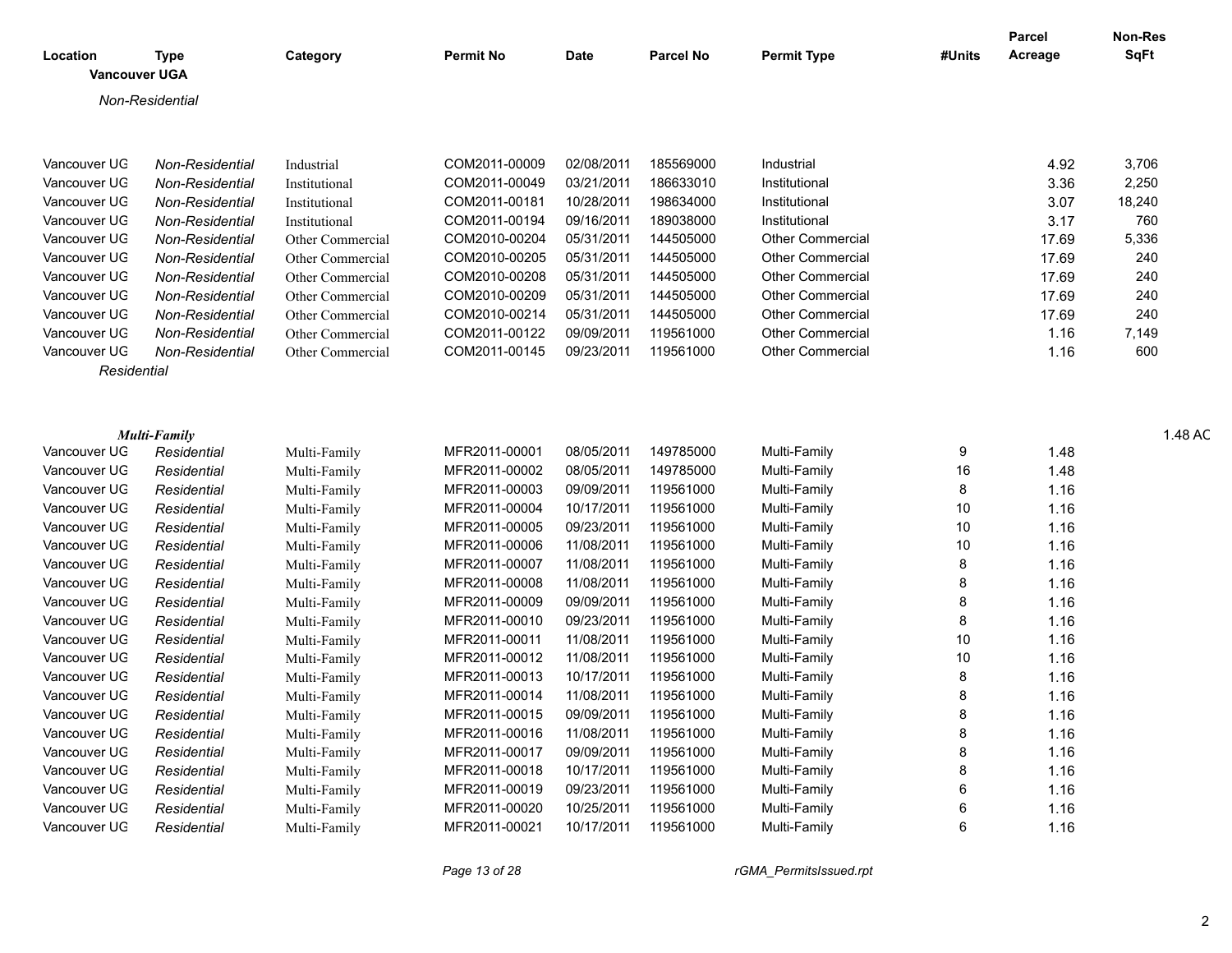|              |                      |               |                  |             |                  |                    |        | <b>Parcel</b>      | Non-Res     |
|--------------|----------------------|---------------|------------------|-------------|------------------|--------------------|--------|--------------------|-------------|
| Location     | <b>Type</b>          | Category      | <b>Permit No</b> | <b>Date</b> | <b>Parcel No</b> | <b>Permit Type</b> | #Units | Acreage            | <b>SqFt</b> |
|              | Vancouver UGA        |               |                  |             |                  |                    |        |                    |             |
| Residential  |                      |               |                  |             |                  |                    |        |                    |             |
|              |                      |               |                  |             |                  |                    |        |                    |             |
|              |                      |               |                  |             |                  |                    |        |                    |             |
|              | <b>Multi-Family</b>  |               |                  |             |                  |                    |        |                    | 2 ACRE      |
| Vancouver UG | Residential          | Multi-Family  | MFR2011-00022    | 09/23/2011  | 119561000        | Multi-Family       |        | 1.16               |             |
| Vancouver UG | Residential          | Multi-Family  | SFR2011-00144    | 05/17/2011  | 156690090        | Multi-Family       |        | 0.04               |             |
| Vancouver UG | Residential          | Multi-Family  | SFR2011-00145    | 05/17/2011  | 156690094        | Multi-Family       |        | 0.04               |             |
| Vancouver UG | Residential          | Multi-Family  | SFR2011-00146    | 05/17/2011  | 156690092        | Multi-Family       |        | 0.04               |             |
| Vancouver UG | Residential          | Multi-Family  | SFR2011-00203    | 08/22/2011  | 156690070        | Multi-Family       |        | 0.05               |             |
| Vancouver UG | Residential          | Multi-Family  | SFR2011-00205    | 08/22/2011  | 156690072        | Multi-Family       |        | 0.04               |             |
| Vancouver UG | Residential          | Multi-Family  | SFR2011-00206    | 08/22/2011  | 156690074        | Multi-Family       |        | 0.04               |             |
| Vancouver UG | Residential          | Multi-Family  | SFR2011-00207    | 08/22/2011  | 156690076        | Multi-Family       |        | 0.05               |             |
| Vancouver UG | Residential          | Multi-Family  | SFR2011-00322    | 11/14/2011  | 186854090        | Multi-Family       |        | 0.08               |             |
| Vancouver UG | Residential          | Multi-Family  | SFR2011-00323    | 11/14/2011  | 186854092        | Multi-Family       |        | 0.09               |             |
| Vancouver UG | Residential          | Multi-Family  | SFR2011-00336    | 11/17/2011  | 186854068        | Multi-Family       |        | 0.15               |             |
| Vancouver UG | Residential          | Multi-Family  | SFR2011-00338    | 11/17/2011  | 186854066        | Multi-Family       |        | 0.08               |             |
| Vancouver UG | Residential          | Multi-Family  | SFR2011-00362    | 12/08/2011  | 104585066        | Multi-Family       |        | 0.05               |             |
| Vancouver UG | Residential          | Multi-Family  | SFR2011-00363    | 12/08/2011  | 104585068        | Multi-Family       |        | 0.04               |             |
| Vancouver UG | Residential          | Multi-Family  | SFR2011-00364    | 12/08/2011  | 104585070        | Multi-Family       |        | 0.04               |             |
| Vancouver UG | Residential          | Multi-Family  | SFR2011-00365    | 12/08/2011  | 104585072        | Multi-Family       |        | 0.04               |             |
| Vancouver UG | Residential          | Multi-Family  | SFR2011-00366    | 12/08/2011  | 104585074        | Multi-Family       |        | 0.04               |             |
| Vancouver UG | Residential          | Multi-Family  | SFR2011-00367    | 12/08/2011  | 104585076        | Multi-Family       |        | 0.05               |             |
|              |                      |               |                  |             |                  |                    | 206    | Total Multi-Family |             |
|              | <b>Single Family</b> |               |                  |             |                  |                    |        |                    |             |
| Vancouver UG | Residential          | Additions     | RES2011-00044    | 03/24/2011  | 104070008        | Additions          |        | 0.23               |             |
| Vancouver UG | Residential          | Additions     | RES2011-00326    | 08/22/2011  | 188287030        | Additions          |        | 0.14               |             |
| Vancouver UG | Residential          | Mobile Home   | MOH2011-00006    | 03/23/2011  | 097615005        | Mobile Home        |        | 0.29               |             |
| Vancouver UG | Residential          | Single Family | SFR2010-00311    | 01/06/2011  | 199848036        | Single Family      |        | 0.13               |             |
| Vancouver UG | Residential          | Single Family | SFR2010-00341    | 01/13/2011  | 145047007        | Single Family      |        | 0.06               |             |
| Vancouver UG | Residential          | Single Family | SFR2010-00344    | 01/13/2011  | 145047008        | Single Family      |        | 0.07               |             |
| Vancouver UG | Residential          | Single Family | SFR2010-00439    | 03/01/2011  | 105260086        | Single Family      |        | 0.13               |             |
| Vancouver UG | Residential          | Single Family | SFR2010-00443    | 01/25/2011  | 157014034        | Single Family      |        | 0.10               |             |
| Vancouver UG | Residential          | Single Family | SFR2010-00470    | 02/01/2011  | 188936074        | Single Family      |        | 0.17               |             |
| Vancouver UG | Residential          | Single Family | SFR2010-00473    | 01/05/2011  | 188287036        | Single Family      |        | 0.19               |             |
| Vancouver UG | Residential          | Single Family | SFR2010-00477    | 01/07/2011  | 187228010        | Single Family      |        | 0.17               |             |
| Vancouver UG | Residential          | Single Family | SFR2010-00478    | 01/06/2011  | 986026470        | Single Family      |        | 0.17               |             |
| Vancouver UG | Residential          | Single Family | SFR2010-00479    | 01/03/2011  | 986026008        | Single Family      |        | 0.12               |             |
| Vancouver UG | Residential          | Single Family | SFR2010-0048     | 01/10/2011  | 156435086        | Single Family      |        | 0.13               |             |
| Vancouver UG | Residential          | Single Family | SFR2010-00483    | 01/11/2011  | 188731000        | Single Family      |        | 0.26               |             |
|              |                      |               |                  |             |                  |                    |        |                    |             |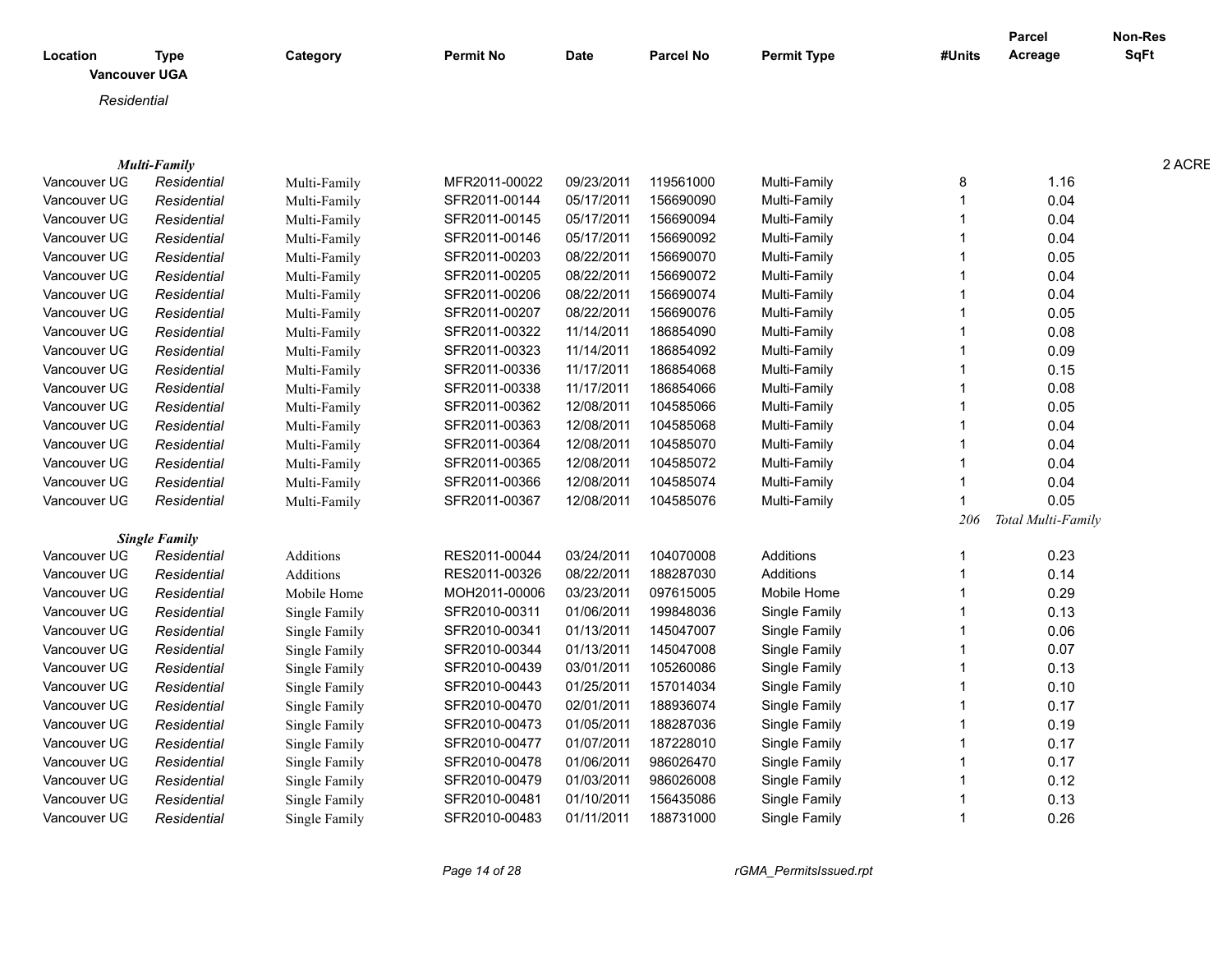| Location     | <b>Type</b><br><b>Vancouver UGA</b> | Category             | <b>Permit No</b> | Date       | <b>Parcel No</b> | <b>Permit Type</b> | #Units       | <b>Parcel</b><br>Acreage | <b>Non-Res</b><br>SqFt |
|--------------|-------------------------------------|----------------------|------------------|------------|------------------|--------------------|--------------|--------------------------|------------------------|
| Residential  |                                     |                      |                  |            |                  |                    |              |                          |                        |
|              |                                     |                      |                  |            |                  |                    |              |                          |                        |
|              |                                     |                      |                  |            |                  |                    |              |                          |                        |
|              | <b>Single Family</b>                |                      |                  |            |                  |                    |              |                          |                        |
| Vancouver UG | Residential                         | Single Family        | SFR2010-00495    | 03/01/2011 | 156946014        | Single Family      | 1            | 0.11                     |                        |
| Vancouver UG | Residential                         | Single Family        | SFR2010-00498    | 03/02/2011 | 188220028        | Single Family      | $\mathbf{1}$ | 0.53                     |                        |
| Vancouver UG | Residential                         | Single Family        | SFR2010-00505    | 01/31/2011 | 157014032        | Single Family      | 1            | 0.12                     |                        |
| Vancouver UG | Residential                         | Single Family        | SFR2010-00506    | 01/25/2011 | 104020005        | Single Family      | 1            | 0.23                     |                        |
| Vancouver UG | Residential                         | Single Family        | SFR2010-00507    | 04/11/2011 | 181677104        | Single Family      | 1            | 0.15                     |                        |
| Vancouver UG | Residential                         | Single Family        | SFR2010-00508    | 01/28/2011 | 181677026        | Single Family      | 1            | 0.13                     |                        |
| Vancouver UG | Residential                         | Single Family        | SFR2011-00001    | 02/14/2011 | 181966000        | Single Family      | 1            | 1.30                     |                        |
| Vancouver UG | Residential                         | Single Family        | SFR2011-00004    | 03/01/2011 | 105528186        | Single Family      | 1            | 1.77                     |                        |
| Vancouver UG | Residential                         | Single Family        | SFR2011-00006    | 04/28/2011 | 185953000        | Single Family      | 1            | 6.14                     |                        |
| Vancouver UG | Residential                         | Single Family        | SFR2011-00007    | 02/16/2011 | 986026048        | Single Family      | $\mathbf{1}$ | 0.14                     |                        |
| Vancouver UG | Residential                         | Single Family        | SFR2011-00008    | 02/16/2011 | 986025983        | Single Family      | 1            | 0.13                     |                        |
| Vancouver UG | Residential                         | Single Family        | SFR2011-00010    | 03/01/2011 | 188220046        | Single Family      | 1            | 0.41                     |                        |
| Vancouver UG | Residential                         | Single Family        | SFR2011-00011    | 03/24/2011 | 157014030        | Single Family      | 1            | 0.14                     |                        |
| Vancouver UG | Residential                         | Single Family        | SFR2011-00012    | 11/15/2011 | 157014020        | Single Family      | 1            | 0.14                     |                        |
| Vancouver UG | Residential                         | Single Family        | SFR2011-00013    | 03/24/2011 | 157014026        | Single Family      | 1            | 0.12                     |                        |
| Vancouver UG | Residential                         | Single Family        | SFR2011-00014    | 02/16/2011 | 181918000        | Single Family      | 1            | 0.30                     |                        |
| Vancouver UG | Residential                         | Single Family        | SFR2011-00015    | 03/03/2011 | 185960008        | Single Family      | 1            | 0.22                     |                        |
| Vancouver UG | Residential                         | Single Family        | SFR2011-00016    | 06/09/2011 | 183268004        | Single Family      | 1            | 0.23                     |                        |
| Vancouver UG | Residential                         | Single Family        | SFR2011-00019    | 03/16/2011 | 187902000        | Single Family      | 1            | 0.50                     |                        |
| Vancouver UG | Residential                         | Single Family        | SFR2011-00020    | 03/04/2011 | 187946010        | Single Family      | 1            | 0.06                     |                        |
| Vancouver UG | Residential                         | Single Family        | SFR2011-00021    | 03/09/2011 | 105000168        | Single Family      | 1            | 0.07                     |                        |
| Vancouver UG | Residential                         | Single Family        | SFR2011-00022    | 03/09/2011 | 105000166        | Single Family      | 1            | 0.06                     |                        |
| Vancouver UG | Residential                         | Single Family        | SFR2011-00023    | 03/08/2011 | 105260062        | Single Family      | 1            | 0.19                     |                        |
| Vancouver UG | Residential                         | Single Family        | SFR2011-00024    | 05/31/2011 | 157014024        | Single Family      | 1            | 0.12                     |                        |
| Vancouver UG | Residential                         | Single Family        | SFR2011-00025    | 05/23/2011 | 157014010        | Single Family      | 1            | 0.11                     |                        |
| Vancouver UG | Residential                         | Single Family        | SFR2011-00028    | 03/18/2011 | 986028865        | Single Family      | 1            | 0.17                     |                        |
| Vancouver UG | Residential                         | Single Family        | SFR2011-00029    | 03/18/2011 | 986028863        | Single Family      | 1            | 0.16                     |                        |
| Vancouver UG | Residential                         | Single Family        | SFR2011-00030    | 03/16/2011 | 986026466        | Single Family      | 1            | 0.21                     |                        |
| Vancouver UG | Residential                         | Single Family        | SFR2011-00031    | 03/16/2011 | 186193008        | Single Family      | 1            | 0.21                     |                        |
| Vancouver UG | Residential                         | Single Family        | SFR2011-00034    | 03/23/2011 | 104967006        | Single Family      | 1            | 0.09                     |                        |
| Vancouver UG | Residential                         | Single Family        | SFR2011-00035    | 03/24/2011 | 104070008        | Single Family      | 1            | 0.23                     |                        |
| Vancouver UG | Residential                         | Single Family        | SFR2011-00036    | 04/04/2011 | 187946062        | Single Family      | 1            | 0.07                     |                        |
| Vancouver UG | Residential                         | Single Family        | SFR2011-00037    | 03/30/2011 | 187946064        | Single Family      | 1            | 0.08                     |                        |
| Vancouver UG | Residential                         | <b>Single Family</b> | SFR2011-00038    | 03/30/2011 | 187946042        | Single Family      | 1            | 0.07                     |                        |
| Vancouver UG | Residential                         | Single Family        | SFR2011-00041    | 03/30/2011 | 986028868        | Single Family      | 1            | 0.18                     |                        |

Single Family SFR2011-00041 03/30/2011 986028868

*Page 15 of 28 rGMA\_PermitsIssued.rpt*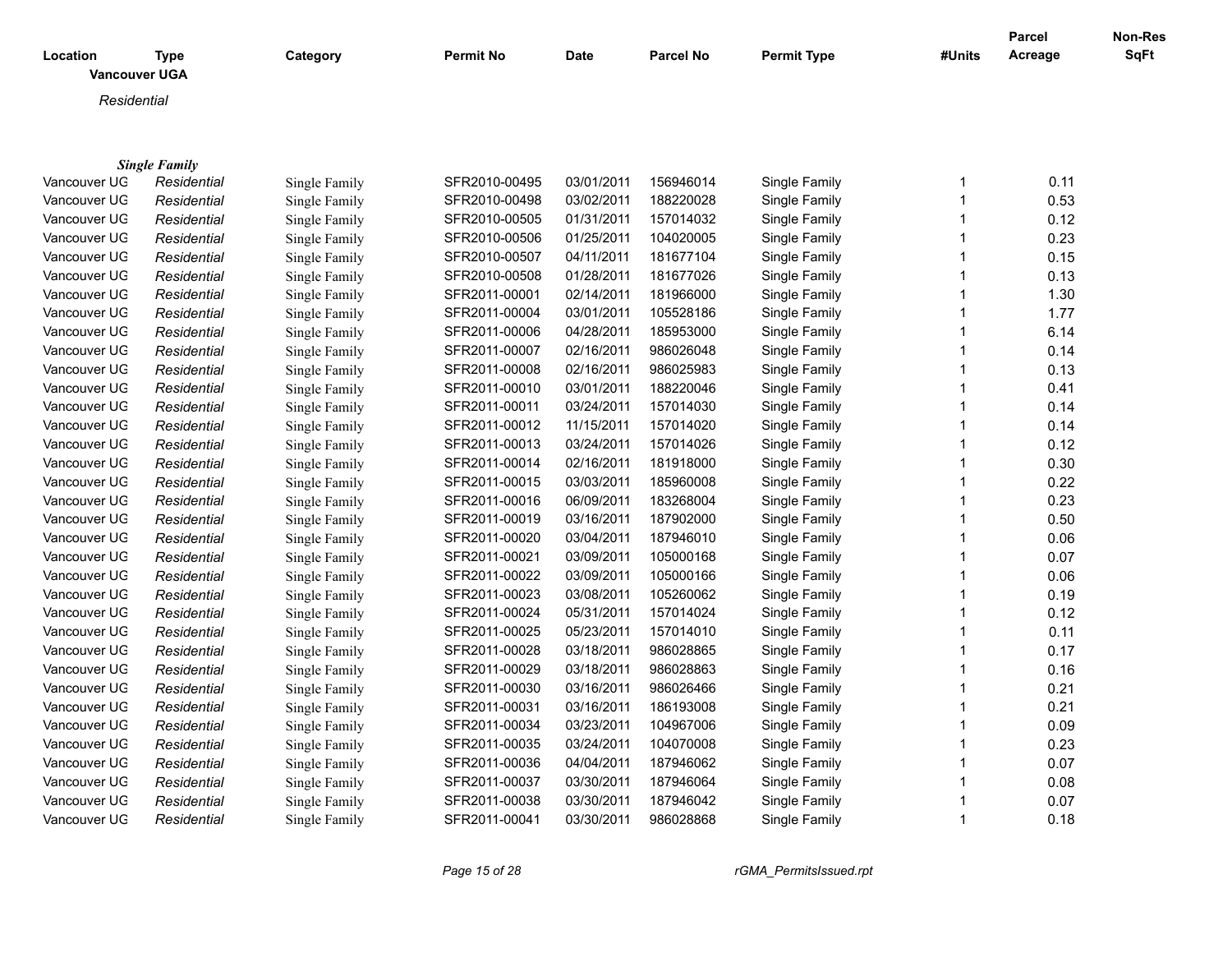| Location<br><b>Vancouver UGA</b> | <b>Type</b>          | Category      | <b>Permit No</b> | <b>Date</b> | Parcel No | <b>Permit Type</b> | #Units         | Parcel<br>Acreage | Non-Res<br>SqFt |
|----------------------------------|----------------------|---------------|------------------|-------------|-----------|--------------------|----------------|-------------------|-----------------|
| Residential                      |                      |               |                  |             |           |                    |                |                   |                 |
|                                  |                      |               |                  |             |           |                    |                |                   |                 |
|                                  |                      |               |                  |             |           |                    |                |                   |                 |
|                                  | <b>Single Family</b> |               |                  |             |           |                    |                |                   |                 |
| Vancouver UG                     | Residential          | Single Family | SFR2011-00042    | 03/24/2011  | 106036062 | Single Family      | 1              | 0.07              |                 |
| Vancouver UG                     | Residential          | Single Family | SFR2011-00044    | 03/29/2011  | 986025902 | Single Family      | $\mathbf{1}$   | 0.14              |                 |
| Vancouver UG                     | Residential          | Single Family | SFR2011-00045    | 03/29/2011  | 986025987 | Single Family      |                | 0.12              |                 |
| Vancouver UG                     | Residential          | Single Family | SFR2011-00047    | 03/23/2011  | 986025882 | Single Family      | 1              | 0.13              |                 |
| Vancouver UG                     | Residential          | Single Family | SFR2011-00048    | 04/19/2011  | 986029055 | Single Family      | 1              | 0.22              |                 |
| Vancouver UG                     | Residential          | Single Family | SFR2011-00049    | 04/19/2011  | 986029049 | Single Family      |                | 0.18              |                 |
| Vancouver UG                     | Residential          | Single Family | SFR2011-00050    | 04/11/2011  | 986026108 | Single Family      | 1              | 0.37              |                 |
| Vancouver UG                     | Residential          | Single Family | SFR2011-00051    | 03/30/2011  | 156435050 | Single Family      | $\mathbf 1$    | 0.15              |                 |
| Vancouver UG                     | Residential          | Single Family | SFR2011-00052    | 03/18/2011  | 146449034 | Single Family      | $\mathbf 1$    | 0.18              |                 |
| Vancouver UG                     | Residential          | Single Family | SFR2011-00054    | 03/30/2011  | 106036006 | Single Family      | $\overline{1}$ | 0.07              |                 |
| Vancouver UG                     | Residential          | Single Family | SFR2011-00056    | 04/01/2011  | 986025999 | Single Family      | $\mathbf 1$    | 0.09              |                 |
| Vancouver UG                     | Residential          | Single Family | SFR2011-00059    | 04/05/2011  | 986026011 | Single Family      | 1              | 0.12              |                 |
| Vancouver UG                     | Residential          | Single Family | SFR2011-00062    | 04/04/2011  | 156442092 | Single Family      | 1              | 0.13              |                 |
| Vancouver UG                     | Residential          | Single Family | SFR2011-00063    | 04/12/2011  | 986025843 | Single Family      | $\mathbf 1$    | 0.13              |                 |
| Vancouver UG                     | Residential          | Single Family | SFR2011-00064    | 04/12/2011  | 986025844 | Single Family      | 1              | 0.13              |                 |
| Vancouver UG                     | Residential          | Single Family | SFR2011-00065    | 03/23/2011  | 188220014 | Single Family      | $\overline{1}$ | 0.46              |                 |
| Vancouver UG                     | Residential          | Single Family | SFR2011-00066    | 03/21/2011  | 188220022 | Single Family      | 1              | 0.43              |                 |
| Vancouver UG                     | Residential          | Single Family | SFR2011-00067    | 03/23/2011  | 119575045 | Single Family      | 1              | 0.13              |                 |
| Vancouver UG                     | Residential          | Single Family | SFR2011-00069    | 04/29/2011  | 189374012 | Single Family      | $\overline{1}$ | 0.15              |                 |
| Vancouver UG                     | Residential          | Single Family | SFR2011-00071    | 03/21/2011  | 188220008 | Single Family      | 1              | 0.53              |                 |
| Vancouver UG                     | Residential          | Single Family | SFR2011-00072    | 04/19/2011  | 986026106 | Single Family      | $\mathbf 1$    | 0.45              |                 |
| Vancouver UG                     | Residential          | Single Family | SFR2011-00074    | 04/19/2011  | 186197006 | Single Family      | $\mathbf 1$    | 0.24              |                 |
| Vancouver UG                     | Residential          | Single Family | SFR2011-00079    | 03/24/2011  | 986026113 | Single Family      | $\overline{1}$ | 0.30              |                 |
| Vancouver UG                     | Residential          | Single Family | SFR2011-00080    | 04/27/2011  | 104530148 | Single Family      | 1              | 0.15              |                 |
| Vancouver UG                     | Residential          | Single Family | SFR2011-00082    | 05/10/2011  | 189768015 | Single Family      | $\mathbf 1$    | 0.12              |                 |
| Vancouver UG                     | Residential          | Single Family | SFR2011-00083    | 04/27/2011  | 104070014 | Single Family      | $\mathbf 1$    | 0.23              |                 |
| Vancouver UG                     | Residential          | Single Family | SFR2011-00084    | 05/09/2011  | 986026103 | Single Family      | 1              | 0.26              |                 |
| Vancouver UG                     | Residential          | Single Family | SFR2011-00086    | 05/09/2011  | 986026104 | Single Family      | $\mathbf 1$    | 0.25              |                 |
| Vancouver UG                     | Residential          | Single Family | SFR2011-00087    | 05/06/2011  | 188944032 | Single Family      | -1             | 0.12              |                 |
| Vancouver UG                     | Residential          | Single Family | SFR2011-00089    | 05/11/2011  | 104967040 | Single Family      | -1             | 0.06              |                 |
| Vancouver UG                     | Residential          | Single Family | SFR2011-00090    | 09/09/2011  | 104967041 | Single Family      |                | 0.06              |                 |
| Vancouver UG                     | Residential          | Single Family | SFR2011-00092    | 05/03/2011  | 188220024 | Single Family      | -1             | 0.40              |                 |
| Vancouver UG                     | Residential          | Single Family | SFR2011-00093    | 04/14/2011  | 188220030 | Single Family      | -1             | 0.71              |                 |

Vancouver UGA *Residential* Single Family SFR2011-00094 05/17/2011 986026109 Single Family 1 0.42 Vancouver UG *Residential* Single Family SFR2011-00095 11/23/2011 156442048 Single Family 1 0.07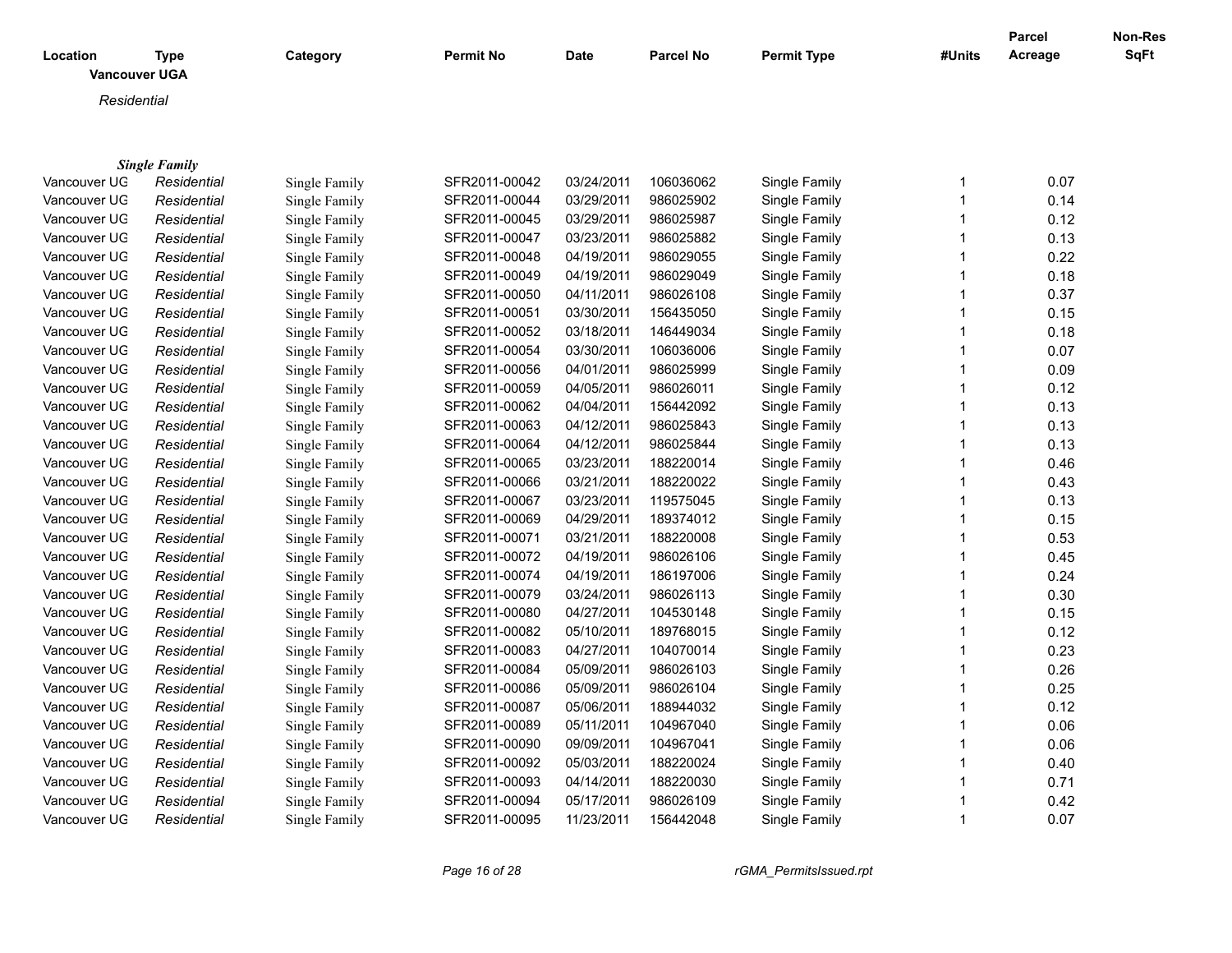| <b>Permit No</b><br>Location<br><b>Type</b><br>Category<br><b>Vancouver UGA</b> | <b>Date</b> | <b>Parcel No</b> | <b>Permit Type</b> | #Units | Parcel<br>Acreage | <b>Non-Res</b><br>SqFt |
|---------------------------------------------------------------------------------|-------------|------------------|--------------------|--------|-------------------|------------------------|
| Residential                                                                     |             |                  |                    |        |                   |                        |
|                                                                                 |             |                  |                    |        |                   |                        |
|                                                                                 |             |                  |                    |        |                   |                        |
| <b>Single Family</b>                                                            |             |                  |                    |        |                   |                        |
| SFR2011-00099<br>Vancouver UG<br>Residential<br>Single Family                   | 05/16/2011  | 986025854        | Single Family      |        | 0.24              |                        |
| Vancouver UG<br>SFR2011-00100<br>Residential<br>Single Family                   | 05/11/2011  | 154166012        | Single Family      |        | 0.10              |                        |
| Vancouver UG<br>SFR2011-00101<br>Residential<br>Single Family                   | 05/23/2011  | 200545010        | Single Family      |        | 0.23              |                        |
| Vancouver UG<br>SFR2011-00102<br>Residential<br>Single Family                   | 04/19/2011  | 188220004        | Single Family      |        | 0.70              |                        |
| Vancouver UG<br>SFR2011-00103<br>Residential<br>Single Family                   | 07/26/2011  | 187331032        | Single Family      |        | 0.56              |                        |
| SFR2011-00104<br>Vancouver UG<br>Residential<br>Single Family                   | 05/18/2011  | 986026036        | Single Family      |        | 0.11              |                        |
| Vancouver UG<br>Residential<br>Single Family<br>SFR2011-00105                   | 05/19/2011  | 119575044        | Single Family      |        | 0.13              |                        |
| Vancouver UG<br>Residential<br>Single Family<br>SFR2011-00107                   | 05/18/2011  | 986026006        | Single Family      |        | 0.11              |                        |
| Vancouver UG<br>Residential<br>Single Family<br>SFR2011-00109                   | 05/18/2011  | 186197014        | Single Family      |        | 0.26              |                        |
| Vancouver UG<br>Residential<br>SFR2011-00110<br>Single Family                   | 07/22/2011  | 118259354        | Single Family      |        | 0.19              |                        |
| Vancouver UG<br>Residential<br>SFR2011-00111<br>Single Family                   | 09/20/2011  | 098142088        | Single Family      |        | 0.20              |                        |
| Vancouver UG<br>SFR2011-00112<br>Residential<br>Single Family                   | 06/17/2011  | 098400000        | Single Family      |        | 1.76              |                        |
| SFR2011-00114<br>Vancouver UG<br>Residential<br>Single Family                   | 06/03/2011  | 188220026        | Single Family      |        | 0.49              |                        |
| Vancouver UG<br>SFR2011-00115<br>Residential<br>Single Family                   | 05/25/2011  | 104070044        | Single Family      |        | 0.25              |                        |
| Vancouver UG<br>Residential<br>SFR2011-00116<br>Single Family                   | 06/09/2011  | 986029054        | Single Family      |        | 0.23              |                        |
| Vancouver UG<br>SFR2011-00117<br>Residential<br>Single Family                   | 06/09/2011  | 986029053        | Single Family      |        | 0.19              |                        |
| Vancouver UG<br>SFR2011-00120<br>Residential<br>Single Family                   | 05/25/2011  | 119575024        | Single Family      |        | 0.11              |                        |
| Vancouver UG<br>SFR2011-00121<br>Residential<br>Single Family                   | 05/24/2011  | 986025868        | Single Family      |        | 0.10              |                        |
| Vancouver UG<br>SFR2011-00122<br>Residential<br>Single Family                   | 05/13/2011  | 188944042        | Single Family      |        | 0.15              |                        |
| Vancouver UG<br>SFR2011-00123<br>Residential<br>Single Family                   | 06/09/2011  | 187820005        | Single Family      |        | 0.39              |                        |
| Vancouver UG<br>SFR2011-00124<br>Residential<br>Single Family                   | 05/23/2011  | 156442098        | Single Family      |        | 0.09              |                        |
| Vancouver UG<br>Residential<br>Single Family<br>SFR2011-00125                   | 06/08/2011  | 104070048        | Single Family      |        | 0.25              |                        |
| Vancouver UG<br>Residential<br>SFR2011-00126<br>Single Family                   | 07/29/2011  | 104070078        | Single Family      |        | 0.23              |                        |
| Vancouver UG<br>SFR2011-00129<br>Residential<br>Single Family                   | 06/01/2011  | 986025989        | Single Family      |        | 0.10              |                        |
| Vancouver UG<br>SFR2011-00130<br>Residential<br>Single Family                   | 05/24/2011  | 156442028        | Single Family      |        | 0.08              |                        |
| Vancouver UG<br>SFR2011-00135<br>Residential<br>Single Family                   | 05/24/2011  | 986025892        | Single Family      |        | 0.20              |                        |
| Vancouver UG<br>SFR2011-00137<br>Residential<br>Single Family                   | 06/02/2011  | 104070086        | Single Family      |        | 0.26              |                        |
| SFR2011-00139<br>Vancouver UG<br>Residential<br>Single Family                   | 06/02/2011  | 986025869        | Single Family      |        | 0.10              |                        |

Vancouver UGA *Residential* Single Family SFR2011-00140 06/07/2011 986026501 Single Family 1 0.23 Vancouver UGA *Residential* Single Family SFR2011-00148 06/08/2011 104070088 Single Family 1 0.26 Vancouver UGA *Residential* Single Family SFR2011-00149 06/08/2011 200545006 Single Family 1 0.23 Vancouver UGA *Residential* Single Family SFR2011-00153 06/15/2011 104070046 Single Family 1 0.25 Vancouver UGA *Residential* Single Family SFR2011-00154 06/21/2011 986026498 Single Family 1 0.23 Vancouver UGA *Residential* Single Family SFR2011-00156 09/29/2011 105469234 Single Family 1 0.08 Vancouver UGA *Residential* Single Family SFR2011-00159 06/15/2011 200607040 Single Family 1 0.26

*Page 17 of 28 rGMA\_PermitsIssued.rpt*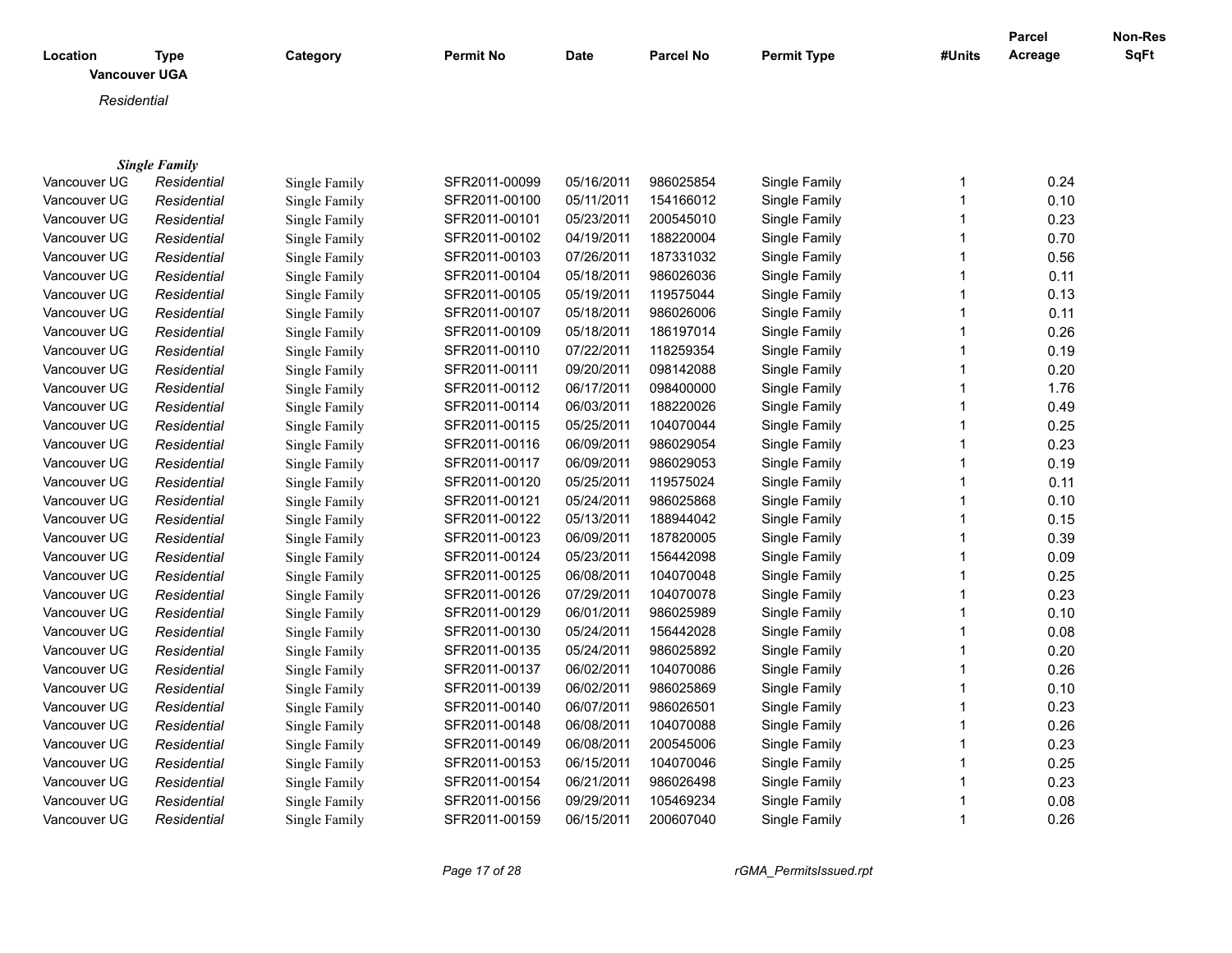|              |                                     |               |                  |             |                  |                    |              | <b>Parcel</b> | Non-Res |
|--------------|-------------------------------------|---------------|------------------|-------------|------------------|--------------------|--------------|---------------|---------|
| Location     | <b>Type</b><br><b>Vancouver UGA</b> | Category      | <b>Permit No</b> | <b>Date</b> | <b>Parcel No</b> | <b>Permit Type</b> | #Units       | Acreage       | SqFt    |
|              |                                     |               |                  |             |                  |                    |              |               |         |
| Residential  |                                     |               |                  |             |                  |                    |              |               |         |
|              |                                     |               |                  |             |                  |                    |              |               |         |
|              | <b>Single Family</b>                |               |                  |             |                  |                    |              |               |         |
| Vancouver UG | Residential                         | Single Family | SFR2011-00160    | 06/22/2011  | 200607032        | Single Family      | 1            | 0.24          |         |
| Vancouver UG | Residential                         | Single Family | SFR2011-00161    | 07/06/2011  | 986029232        | Single Family      | $\mathbf{1}$ | 0.12          |         |
| Vancouver UG | Residential                         | Single Family | SFR2011-00162    | 07/06/2011  | 986029233        | Single Family      | 1            | 0.12          |         |
| Vancouver UG | Residential                         | Single Family | SFR2011-00163    | 07/06/2011  | 986029234        | Single Family      | 1            | 0.12          |         |
| Vancouver UG | Residential                         | Single Family | SFR2011-00164    | 07/06/2011  | 986029235        | Single Family      | $\mathbf{1}$ | 0.12          |         |
| Vancouver UG | Residential                         | Single Family | SFR2011-00165    | 07/06/2011  | 986029236        | Single Family      | 1            | 0.12          |         |
| Vancouver UG | Residential                         | Single Family | SFR2011-00166    | 07/06/2011  | 986029237        | Single Family      | 1            | 0.12          |         |
| Vancouver UG | Residential                         | Single Family | SFR2011-00167    | 07/06/2011  | 986029238        | Single Family      | 1            | 0.12          |         |
| Vancouver UG | Residential                         | Single Family | SFR2011-00168    | 07/06/2011  | 986029239        | Single Family      | $\mathbf{1}$ | 0.12          |         |
| Vancouver UG | Residential                         | Single Family | SFR2011-00170    | 06/09/2011  | 986026507        | Single Family      | 1            | 0.23          |         |
| Vancouver UG | Residential                         | Single Family | SFR2011-00172    | 07/01/2011  | 181909010        | Single Family      | $\mathbf{1}$ | 1.28          |         |
| Vancouver UG | Residential                         | Single Family | SFR2011-00174    | 06/28/2011  | 200607068        | Single Family      | $\mathbf{1}$ | 0.23          |         |
| Vancouver UG | Residential                         | Single Family | SFR2011-00175    | 09/29/2011  | 105469230        | Single Family      | $\mathbf{1}$ | 0.07          |         |
| Vancouver UG | Residential                         | Single Family | SFR2011-00176    | 09/29/2011  | 105469232        | Single Family      | $\mathbf{1}$ | 0.08          |         |
| Vancouver UG | Residential                         | Single Family | SFR2011-00177    | 06/30/2011  | 986028370        | Single Family      | 1            | 0.14          |         |
| Vancouver UG | Residential                         | Single Family | SFR2011-00180    | 07/13/2011  | 188944060        | Single Family      | $\mathbf{1}$ | 0.15          |         |
| Vancouver UG | Residential                         | Single Family | SFR2011-00182    | 08/03/2011  | 186193002        | Single Family      | $\mathbf{1}$ | 0.21          |         |
| Vancouver UG | Residential                         | Single Family | SFR2011-00183    | 07/22/2011  | 986026019        | Single Family      | $\mathbf{1}$ | 0.23          |         |
| Vancouver UG | Residential                         | Single Family | SFR2011-00184    | 07/22/2011  | 986026021        | Single Family      | 1            | 0.13          |         |
| Vancouver UG | Residential                         | Single Family | SFR2011-00185    | 07/18/2011  | 986026022        | Single Family      | $\mathbf{1}$ | 0.13          |         |
| Vancouver UG | Residential                         | Single Family | SFR2011-00186    | 07/15/2011  | 986025862        | Single Family      | $\mathbf{1}$ | 0.17          |         |
| Vancouver UG | Residential                         | Single Family | SFR2011-00187    | 07/15/2011  | 986025864        | Single Family      | $\mathbf{1}$ | 0.16          |         |
| Vancouver UG | Residential                         | Single Family | SFR2011-00188    | 07/18/2011  | 986026023        | Single Family      | 1            | 0.14          |         |
| Vancouver UG | Residential                         | Single Family | SFR2011-00189    | 07/21/2011  | 187946104        | Single Family      | $\mathbf{1}$ | 0.07          |         |
| Vancouver UG | Residential                         | Single Family | SFR2011-00191    | 07/20/2011  | 188287030        | Single Family      | $\mathbf{1}$ | 0.14          |         |
| Vancouver UG | Residential                         | Single Family | SFR2011-00192    | 07/08/2011  | 189492022        | Single Family      | $\mathbf{1}$ | 0.15          |         |
| Vancouver UG | Residential                         | Single Family | SFR2011-00193    | 07/08/2011  | 187946026        | Single Family      | 1            | 0.06          |         |
| Vancouver UG | Residential                         | Single Family | SFR2011-00196    | 07/08/2011  | 181677120        | Single Family      | $\mathbf{1}$ | 0.12          |         |
| Vancouver UG | Residential                         | Single Family | SFR2011-00197    | 07/13/2011  | 148319000        | Single Family      | 1            | 0.29          |         |
| Vancouver UG | Residential                         | Single Family | SFR2011-00200    | 07/22/2011  | 188997008        | Single Family      | $\mathbf{1}$ | 0.16          |         |
| Vancouver UG | Residential                         | Single Family | SFR2011-00202    | 07/29/2011  | 104352026        | Single Family      | 1            | 0.36          |         |
| Vancouver UG | Residential                         | Single Family | SFR2011-00208    | 07/27/2011  | 154210004        | Single Family      | $\mathbf{1}$ | 0.24          |         |
| Vancouver UG | Residential                         | Single Family | SFR2011-00209    | 09/22/2011  | 986028866        | Single Family      | 1            | 0.18          |         |
| Vancouver UG | Residential                         | Single Family | SFR2011-00210    | 09/06/2011  | 156435152        | Single Family      | 1            | 0.12          |         |
| Vancouver UG | Residential                         | Single Family | SFR2011-00211    | 09/09/2011  | 104967042        | Single Family      | $\mathbf{1}$ | 0.06          |         |

*Page 18 of 28 rGMA\_PermitsIssued.rpt*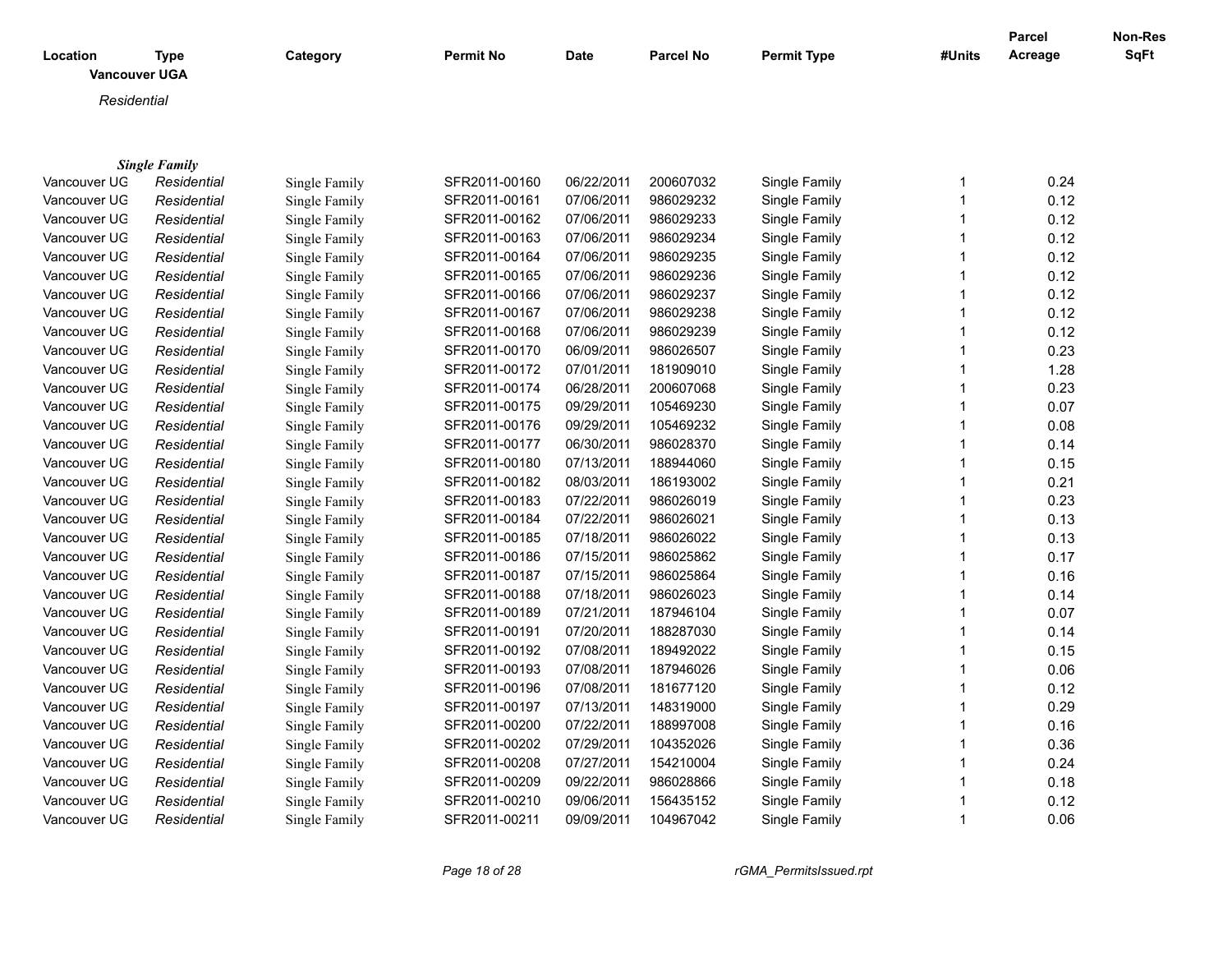| <b>Permit Type</b><br>Acreage<br>Category<br><b>Permit No</b><br><b>Date</b><br><b>Parcel No</b><br>#Units<br>Location<br>Type<br><b>Vancouver UGA</b><br>Residential<br><b>Single Family</b><br>0.12<br>Vancouver UG<br>SFR2011-00213<br>07/25/2011<br>181677014<br>Single Family<br>$\mathbf{1}$<br>Residential<br>Single Family<br>$\mathbf{1}$<br>0.13<br>Vancouver UG<br>SFR2011-00215<br>07/25/2011<br>986028346<br>Single Family<br>Residential<br>Single Family<br>$\mathbf{1}$<br>0.19<br>Vancouver UG<br>Residential<br>SFR2011-00217<br>08/01/2011<br>156442094<br>Single Family<br>Single Family<br>183302000<br>$\mathbf{1}$<br>5.88<br>Vancouver UG<br>Residential<br>SFR2011-00218<br>07/21/2011<br>Single Family<br>Single Family<br>07/28/2011<br>986026014<br>$\mathbf{1}$<br>0.13<br>Vancouver UG<br>Residential<br>SFR2011-00222<br>Single Family<br>Single Family<br>$\mathbf{1}$<br>Vancouver UG<br>SFR2011-00223<br>08/01/2011<br>119575023<br>Single Family<br>0.11<br>Residential<br>Single Family<br>Vancouver UG<br>SFR2011-00224<br>08/02/2011<br>104530154<br>Single Family<br>$\mathbf{1}$<br>0.24<br>Residential<br>Single Family<br>Vancouver UG<br>SFR2011-00225<br>09/29/2011<br>146670000<br>$\mathbf{1}$<br>2.00<br>Residential<br>Single Family<br>Single Family<br>08/01/2011<br>986026499<br>$\mathbf{1}$<br>0.23<br>Vancouver UG<br>Residential<br>Single Family<br>SFR2011-00227<br>Single Family<br>Vancouver UG<br>SFR2011-00228<br>08/03/2011<br>986028862<br>Single Family<br>$\mathbf{1}$<br>0.21<br>Residential<br>Single Family<br>0.12<br>Vancouver UG<br>SFR2011-00230<br>08/08/2011<br>986028347<br>Single Family<br>$\mathbf{1}$<br>Residential<br>Single Family<br>$\mathbf{1}$<br>Vancouver UG<br>SFR2011-00235<br>08/10/2011<br>986025992<br>0.14<br>Residential<br>Single Family<br>Single Family<br>Vancouver UG<br>SFR2011-00237<br>08/30/2011<br>186197016<br>$\mathbf{1}$<br>0.25<br>Single Family<br>Residential<br>Single Family<br>SFR2011-00238<br>08/16/2011<br>200607016<br>Single Family<br>$\mathbf{1}$<br>0.30<br>Vancouver UG<br>Residential<br>Single Family<br>$\mathbf{1}$<br>0.15<br>Vancouver UG<br>SFR2011-00239<br>08/18/2011<br>181677130<br>Single Family<br>Residential<br>Single Family<br>09/21/2011<br>$\mathbf{1}$<br>0.50<br>Vancouver UG<br>SFR2011-00240<br>986026110<br>Single Family<br>Residential<br>Single Family<br>$\mathbf{1}$<br>0.24<br>Vancouver UG<br>SFR2011-00245<br>09/01/2011<br>104070074<br>Single Family<br>Residential<br>Single Family<br>SFR2011-00246<br>986026508<br>$\mathbf{1}$<br>0.23<br>Vancouver UG<br>08/26/2011<br>Single Family<br>Residential<br>Single Family<br>105459005<br>$\mathbf{1}$<br>1.26<br>Vancouver UG<br>Single Family<br>SFR2011-00250<br>09/15/2011<br>Single Family<br>Residential<br>SFR2011-00252<br>10/05/2011<br>105000162<br>$\mathbf{1}$<br>0.07<br>Vancouver UG<br>Single Family<br>Residential<br>Single Family<br>105000164<br>$\mathbf{1}$<br>Vancouver UG<br>SFR2011-00253<br>10/05/2011<br>Single Family<br>0.07<br>Residential<br>Single Family<br>SFR2011-00255<br>09/13/2011<br>104280009<br>$\mathbf{1}$<br>0.14<br>Vancouver UG<br>Residential<br>Single Family<br>Single Family<br>0.17<br>986026060<br>$\mathbf{1}$<br>Vancouver UG<br>Residential<br>Single Family<br>SFR2011-00256<br>09/19/2011<br>Single Family<br>$\mathbf{1}$<br>0.21<br>Vancouver UG<br>SFR2011-00257<br>09/09/2011<br>200607060<br>Residential<br>Single Family<br>Single Family<br>$\mathbf{1}$<br>10/10/2011<br>986029857<br>0.28<br>Vancouver UG<br>Residential<br>Single Family<br>SFR2011-00259<br>Single Family<br>$\mathbf{1}$<br>SFR2011-00260<br>08/31/2011<br>145043002<br>0.14<br>Vancouver UG<br>Residential<br>Single Family<br>Single Family<br>Vancouver UG<br>SFR2011-00261<br>10/17/2011<br>187946058<br>$\mathbf{1}$<br>0.11<br>Residential<br>Single Family<br>Single Family<br>$\mathbf{1}$<br>SFR2011-00263<br>09/07/2011<br>108160032<br>Vancouver UG<br>Single Family<br>0.13<br>Residential<br>Single Family<br>$\mathbf{1}$<br>SFR2011-00268<br>09/23/2011<br>986025859<br>Vancouver UG<br>Single Family<br>0.13<br>Residential<br>Single Family<br>$\mathbf{1}$<br>0.06<br>Vancouver UG<br>SFR2011-00269<br>09/20/2011<br>187946106<br>Single Family<br>Residential<br>Single Family<br>$\mathbf{1}$<br>0.44<br>Vancouver UG<br>SFR2011-00270<br>10/03/2011<br>188220012<br>Single Family<br>Residential<br>Single Family<br>986028366<br>$\mathbf{1}$<br>0.14<br>Vancouver UG<br>Residential<br>SFR2011-00272<br>10/14/2011<br>Single Family<br>Single Family<br>$\mathbf{1}$<br>0.23<br>Vancouver UG<br>SFR2011-00273<br>09/23/2011<br>986025851<br>Single Family<br>Residential<br>Single Family<br>3.89<br>Vancouver UG<br>Residential<br>SFR2011-00274<br>10/18/2011<br>183262000<br>Single Family<br>$\mathbf 1$<br>Single Family<br>$\mathbf{1}$<br>Vancouver UG<br>SFR2011-00280<br>09/23/2011<br>119575010<br>Single Family<br>0.11<br>Residential<br>Single Family |  |  |  |  | <b>Parcel</b> | Non-Res     |
|---------------------------------------------------------------------------------------------------------------------------------------------------------------------------------------------------------------------------------------------------------------------------------------------------------------------------------------------------------------------------------------------------------------------------------------------------------------------------------------------------------------------------------------------------------------------------------------------------------------------------------------------------------------------------------------------------------------------------------------------------------------------------------------------------------------------------------------------------------------------------------------------------------------------------------------------------------------------------------------------------------------------------------------------------------------------------------------------------------------------------------------------------------------------------------------------------------------------------------------------------------------------------------------------------------------------------------------------------------------------------------------------------------------------------------------------------------------------------------------------------------------------------------------------------------------------------------------------------------------------------------------------------------------------------------------------------------------------------------------------------------------------------------------------------------------------------------------------------------------------------------------------------------------------------------------------------------------------------------------------------------------------------------------------------------------------------------------------------------------------------------------------------------------------------------------------------------------------------------------------------------------------------------------------------------------------------------------------------------------------------------------------------------------------------------------------------------------------------------------------------------------------------------------------------------------------------------------------------------------------------------------------------------------------------------------------------------------------------------------------------------------------------------------------------------------------------------------------------------------------------------------------------------------------------------------------------------------------------------------------------------------------------------------------------------------------------------------------------------------------------------------------------------------------------------------------------------------------------------------------------------------------------------------------------------------------------------------------------------------------------------------------------------------------------------------------------------------------------------------------------------------------------------------------------------------------------------------------------------------------------------------------------------------------------------------------------------------------------------------------------------------------------------------------------------------------------------------------------------------------------------------------------------------------------------------------------------------------------------------------------------------------------------------------------------------------------------------------------------------------------------------------------------------------------------------------------------------------------------------------------------------------------------------------------------------------------------------------------------------------------------------------------------------------------------------------------------------------------------------------------------------------------------------------------------------------------------------------------------------------------------------------------------------------------------------------------------------------------------------------------------------------------------------------------------------------------------------------------------------------------------------------------------------------------------------------------------------------------------------------------------------------------------------------|--|--|--|--|---------------|-------------|
|                                                                                                                                                                                                                                                                                                                                                                                                                                                                                                                                                                                                                                                                                                                                                                                                                                                                                                                                                                                                                                                                                                                                                                                                                                                                                                                                                                                                                                                                                                                                                                                                                                                                                                                                                                                                                                                                                                                                                                                                                                                                                                                                                                                                                                                                                                                                                                                                                                                                                                                                                                                                                                                                                                                                                                                                                                                                                                                                                                                                                                                                                                                                                                                                                                                                                                                                                                                                                                                                                                                                                                                                                                                                                                                                                                                                                                                                                                                                                                                                                                                                                                                                                                                                                                                                                                                                                                                                                                                                                                                                                                                                                                                                                                                                                                                                                                                                                                                                                                                                                                             |  |  |  |  |               | <b>SqFt</b> |
|                                                                                                                                                                                                                                                                                                                                                                                                                                                                                                                                                                                                                                                                                                                                                                                                                                                                                                                                                                                                                                                                                                                                                                                                                                                                                                                                                                                                                                                                                                                                                                                                                                                                                                                                                                                                                                                                                                                                                                                                                                                                                                                                                                                                                                                                                                                                                                                                                                                                                                                                                                                                                                                                                                                                                                                                                                                                                                                                                                                                                                                                                                                                                                                                                                                                                                                                                                                                                                                                                                                                                                                                                                                                                                                                                                                                                                                                                                                                                                                                                                                                                                                                                                                                                                                                                                                                                                                                                                                                                                                                                                                                                                                                                                                                                                                                                                                                                                                                                                                                                                             |  |  |  |  |               |             |
|                                                                                                                                                                                                                                                                                                                                                                                                                                                                                                                                                                                                                                                                                                                                                                                                                                                                                                                                                                                                                                                                                                                                                                                                                                                                                                                                                                                                                                                                                                                                                                                                                                                                                                                                                                                                                                                                                                                                                                                                                                                                                                                                                                                                                                                                                                                                                                                                                                                                                                                                                                                                                                                                                                                                                                                                                                                                                                                                                                                                                                                                                                                                                                                                                                                                                                                                                                                                                                                                                                                                                                                                                                                                                                                                                                                                                                                                                                                                                                                                                                                                                                                                                                                                                                                                                                                                                                                                                                                                                                                                                                                                                                                                                                                                                                                                                                                                                                                                                                                                                                             |  |  |  |  |               |             |
|                                                                                                                                                                                                                                                                                                                                                                                                                                                                                                                                                                                                                                                                                                                                                                                                                                                                                                                                                                                                                                                                                                                                                                                                                                                                                                                                                                                                                                                                                                                                                                                                                                                                                                                                                                                                                                                                                                                                                                                                                                                                                                                                                                                                                                                                                                                                                                                                                                                                                                                                                                                                                                                                                                                                                                                                                                                                                                                                                                                                                                                                                                                                                                                                                                                                                                                                                                                                                                                                                                                                                                                                                                                                                                                                                                                                                                                                                                                                                                                                                                                                                                                                                                                                                                                                                                                                                                                                                                                                                                                                                                                                                                                                                                                                                                                                                                                                                                                                                                                                                                             |  |  |  |  |               |             |
|                                                                                                                                                                                                                                                                                                                                                                                                                                                                                                                                                                                                                                                                                                                                                                                                                                                                                                                                                                                                                                                                                                                                                                                                                                                                                                                                                                                                                                                                                                                                                                                                                                                                                                                                                                                                                                                                                                                                                                                                                                                                                                                                                                                                                                                                                                                                                                                                                                                                                                                                                                                                                                                                                                                                                                                                                                                                                                                                                                                                                                                                                                                                                                                                                                                                                                                                                                                                                                                                                                                                                                                                                                                                                                                                                                                                                                                                                                                                                                                                                                                                                                                                                                                                                                                                                                                                                                                                                                                                                                                                                                                                                                                                                                                                                                                                                                                                                                                                                                                                                                             |  |  |  |  |               |             |
|                                                                                                                                                                                                                                                                                                                                                                                                                                                                                                                                                                                                                                                                                                                                                                                                                                                                                                                                                                                                                                                                                                                                                                                                                                                                                                                                                                                                                                                                                                                                                                                                                                                                                                                                                                                                                                                                                                                                                                                                                                                                                                                                                                                                                                                                                                                                                                                                                                                                                                                                                                                                                                                                                                                                                                                                                                                                                                                                                                                                                                                                                                                                                                                                                                                                                                                                                                                                                                                                                                                                                                                                                                                                                                                                                                                                                                                                                                                                                                                                                                                                                                                                                                                                                                                                                                                                                                                                                                                                                                                                                                                                                                                                                                                                                                                                                                                                                                                                                                                                                                             |  |  |  |  |               |             |
|                                                                                                                                                                                                                                                                                                                                                                                                                                                                                                                                                                                                                                                                                                                                                                                                                                                                                                                                                                                                                                                                                                                                                                                                                                                                                                                                                                                                                                                                                                                                                                                                                                                                                                                                                                                                                                                                                                                                                                                                                                                                                                                                                                                                                                                                                                                                                                                                                                                                                                                                                                                                                                                                                                                                                                                                                                                                                                                                                                                                                                                                                                                                                                                                                                                                                                                                                                                                                                                                                                                                                                                                                                                                                                                                                                                                                                                                                                                                                                                                                                                                                                                                                                                                                                                                                                                                                                                                                                                                                                                                                                                                                                                                                                                                                                                                                                                                                                                                                                                                                                             |  |  |  |  |               |             |
|                                                                                                                                                                                                                                                                                                                                                                                                                                                                                                                                                                                                                                                                                                                                                                                                                                                                                                                                                                                                                                                                                                                                                                                                                                                                                                                                                                                                                                                                                                                                                                                                                                                                                                                                                                                                                                                                                                                                                                                                                                                                                                                                                                                                                                                                                                                                                                                                                                                                                                                                                                                                                                                                                                                                                                                                                                                                                                                                                                                                                                                                                                                                                                                                                                                                                                                                                                                                                                                                                                                                                                                                                                                                                                                                                                                                                                                                                                                                                                                                                                                                                                                                                                                                                                                                                                                                                                                                                                                                                                                                                                                                                                                                                                                                                                                                                                                                                                                                                                                                                                             |  |  |  |  |               |             |
|                                                                                                                                                                                                                                                                                                                                                                                                                                                                                                                                                                                                                                                                                                                                                                                                                                                                                                                                                                                                                                                                                                                                                                                                                                                                                                                                                                                                                                                                                                                                                                                                                                                                                                                                                                                                                                                                                                                                                                                                                                                                                                                                                                                                                                                                                                                                                                                                                                                                                                                                                                                                                                                                                                                                                                                                                                                                                                                                                                                                                                                                                                                                                                                                                                                                                                                                                                                                                                                                                                                                                                                                                                                                                                                                                                                                                                                                                                                                                                                                                                                                                                                                                                                                                                                                                                                                                                                                                                                                                                                                                                                                                                                                                                                                                                                                                                                                                                                                                                                                                                             |  |  |  |  |               |             |
|                                                                                                                                                                                                                                                                                                                                                                                                                                                                                                                                                                                                                                                                                                                                                                                                                                                                                                                                                                                                                                                                                                                                                                                                                                                                                                                                                                                                                                                                                                                                                                                                                                                                                                                                                                                                                                                                                                                                                                                                                                                                                                                                                                                                                                                                                                                                                                                                                                                                                                                                                                                                                                                                                                                                                                                                                                                                                                                                                                                                                                                                                                                                                                                                                                                                                                                                                                                                                                                                                                                                                                                                                                                                                                                                                                                                                                                                                                                                                                                                                                                                                                                                                                                                                                                                                                                                                                                                                                                                                                                                                                                                                                                                                                                                                                                                                                                                                                                                                                                                                                             |  |  |  |  |               |             |
|                                                                                                                                                                                                                                                                                                                                                                                                                                                                                                                                                                                                                                                                                                                                                                                                                                                                                                                                                                                                                                                                                                                                                                                                                                                                                                                                                                                                                                                                                                                                                                                                                                                                                                                                                                                                                                                                                                                                                                                                                                                                                                                                                                                                                                                                                                                                                                                                                                                                                                                                                                                                                                                                                                                                                                                                                                                                                                                                                                                                                                                                                                                                                                                                                                                                                                                                                                                                                                                                                                                                                                                                                                                                                                                                                                                                                                                                                                                                                                                                                                                                                                                                                                                                                                                                                                                                                                                                                                                                                                                                                                                                                                                                                                                                                                                                                                                                                                                                                                                                                                             |  |  |  |  |               |             |
|                                                                                                                                                                                                                                                                                                                                                                                                                                                                                                                                                                                                                                                                                                                                                                                                                                                                                                                                                                                                                                                                                                                                                                                                                                                                                                                                                                                                                                                                                                                                                                                                                                                                                                                                                                                                                                                                                                                                                                                                                                                                                                                                                                                                                                                                                                                                                                                                                                                                                                                                                                                                                                                                                                                                                                                                                                                                                                                                                                                                                                                                                                                                                                                                                                                                                                                                                                                                                                                                                                                                                                                                                                                                                                                                                                                                                                                                                                                                                                                                                                                                                                                                                                                                                                                                                                                                                                                                                                                                                                                                                                                                                                                                                                                                                                                                                                                                                                                                                                                                                                             |  |  |  |  |               |             |
|                                                                                                                                                                                                                                                                                                                                                                                                                                                                                                                                                                                                                                                                                                                                                                                                                                                                                                                                                                                                                                                                                                                                                                                                                                                                                                                                                                                                                                                                                                                                                                                                                                                                                                                                                                                                                                                                                                                                                                                                                                                                                                                                                                                                                                                                                                                                                                                                                                                                                                                                                                                                                                                                                                                                                                                                                                                                                                                                                                                                                                                                                                                                                                                                                                                                                                                                                                                                                                                                                                                                                                                                                                                                                                                                                                                                                                                                                                                                                                                                                                                                                                                                                                                                                                                                                                                                                                                                                                                                                                                                                                                                                                                                                                                                                                                                                                                                                                                                                                                                                                             |  |  |  |  |               |             |
|                                                                                                                                                                                                                                                                                                                                                                                                                                                                                                                                                                                                                                                                                                                                                                                                                                                                                                                                                                                                                                                                                                                                                                                                                                                                                                                                                                                                                                                                                                                                                                                                                                                                                                                                                                                                                                                                                                                                                                                                                                                                                                                                                                                                                                                                                                                                                                                                                                                                                                                                                                                                                                                                                                                                                                                                                                                                                                                                                                                                                                                                                                                                                                                                                                                                                                                                                                                                                                                                                                                                                                                                                                                                                                                                                                                                                                                                                                                                                                                                                                                                                                                                                                                                                                                                                                                                                                                                                                                                                                                                                                                                                                                                                                                                                                                                                                                                                                                                                                                                                                             |  |  |  |  |               |             |
|                                                                                                                                                                                                                                                                                                                                                                                                                                                                                                                                                                                                                                                                                                                                                                                                                                                                                                                                                                                                                                                                                                                                                                                                                                                                                                                                                                                                                                                                                                                                                                                                                                                                                                                                                                                                                                                                                                                                                                                                                                                                                                                                                                                                                                                                                                                                                                                                                                                                                                                                                                                                                                                                                                                                                                                                                                                                                                                                                                                                                                                                                                                                                                                                                                                                                                                                                                                                                                                                                                                                                                                                                                                                                                                                                                                                                                                                                                                                                                                                                                                                                                                                                                                                                                                                                                                                                                                                                                                                                                                                                                                                                                                                                                                                                                                                                                                                                                                                                                                                                                             |  |  |  |  |               |             |
|                                                                                                                                                                                                                                                                                                                                                                                                                                                                                                                                                                                                                                                                                                                                                                                                                                                                                                                                                                                                                                                                                                                                                                                                                                                                                                                                                                                                                                                                                                                                                                                                                                                                                                                                                                                                                                                                                                                                                                                                                                                                                                                                                                                                                                                                                                                                                                                                                                                                                                                                                                                                                                                                                                                                                                                                                                                                                                                                                                                                                                                                                                                                                                                                                                                                                                                                                                                                                                                                                                                                                                                                                                                                                                                                                                                                                                                                                                                                                                                                                                                                                                                                                                                                                                                                                                                                                                                                                                                                                                                                                                                                                                                                                                                                                                                                                                                                                                                                                                                                                                             |  |  |  |  |               |             |
|                                                                                                                                                                                                                                                                                                                                                                                                                                                                                                                                                                                                                                                                                                                                                                                                                                                                                                                                                                                                                                                                                                                                                                                                                                                                                                                                                                                                                                                                                                                                                                                                                                                                                                                                                                                                                                                                                                                                                                                                                                                                                                                                                                                                                                                                                                                                                                                                                                                                                                                                                                                                                                                                                                                                                                                                                                                                                                                                                                                                                                                                                                                                                                                                                                                                                                                                                                                                                                                                                                                                                                                                                                                                                                                                                                                                                                                                                                                                                                                                                                                                                                                                                                                                                                                                                                                                                                                                                                                                                                                                                                                                                                                                                                                                                                                                                                                                                                                                                                                                                                             |  |  |  |  |               |             |
|                                                                                                                                                                                                                                                                                                                                                                                                                                                                                                                                                                                                                                                                                                                                                                                                                                                                                                                                                                                                                                                                                                                                                                                                                                                                                                                                                                                                                                                                                                                                                                                                                                                                                                                                                                                                                                                                                                                                                                                                                                                                                                                                                                                                                                                                                                                                                                                                                                                                                                                                                                                                                                                                                                                                                                                                                                                                                                                                                                                                                                                                                                                                                                                                                                                                                                                                                                                                                                                                                                                                                                                                                                                                                                                                                                                                                                                                                                                                                                                                                                                                                                                                                                                                                                                                                                                                                                                                                                                                                                                                                                                                                                                                                                                                                                                                                                                                                                                                                                                                                                             |  |  |  |  |               |             |
|                                                                                                                                                                                                                                                                                                                                                                                                                                                                                                                                                                                                                                                                                                                                                                                                                                                                                                                                                                                                                                                                                                                                                                                                                                                                                                                                                                                                                                                                                                                                                                                                                                                                                                                                                                                                                                                                                                                                                                                                                                                                                                                                                                                                                                                                                                                                                                                                                                                                                                                                                                                                                                                                                                                                                                                                                                                                                                                                                                                                                                                                                                                                                                                                                                                                                                                                                                                                                                                                                                                                                                                                                                                                                                                                                                                                                                                                                                                                                                                                                                                                                                                                                                                                                                                                                                                                                                                                                                                                                                                                                                                                                                                                                                                                                                                                                                                                                                                                                                                                                                             |  |  |  |  |               |             |
|                                                                                                                                                                                                                                                                                                                                                                                                                                                                                                                                                                                                                                                                                                                                                                                                                                                                                                                                                                                                                                                                                                                                                                                                                                                                                                                                                                                                                                                                                                                                                                                                                                                                                                                                                                                                                                                                                                                                                                                                                                                                                                                                                                                                                                                                                                                                                                                                                                                                                                                                                                                                                                                                                                                                                                                                                                                                                                                                                                                                                                                                                                                                                                                                                                                                                                                                                                                                                                                                                                                                                                                                                                                                                                                                                                                                                                                                                                                                                                                                                                                                                                                                                                                                                                                                                                                                                                                                                                                                                                                                                                                                                                                                                                                                                                                                                                                                                                                                                                                                                                             |  |  |  |  |               |             |
|                                                                                                                                                                                                                                                                                                                                                                                                                                                                                                                                                                                                                                                                                                                                                                                                                                                                                                                                                                                                                                                                                                                                                                                                                                                                                                                                                                                                                                                                                                                                                                                                                                                                                                                                                                                                                                                                                                                                                                                                                                                                                                                                                                                                                                                                                                                                                                                                                                                                                                                                                                                                                                                                                                                                                                                                                                                                                                                                                                                                                                                                                                                                                                                                                                                                                                                                                                                                                                                                                                                                                                                                                                                                                                                                                                                                                                                                                                                                                                                                                                                                                                                                                                                                                                                                                                                                                                                                                                                                                                                                                                                                                                                                                                                                                                                                                                                                                                                                                                                                                                             |  |  |  |  |               |             |
|                                                                                                                                                                                                                                                                                                                                                                                                                                                                                                                                                                                                                                                                                                                                                                                                                                                                                                                                                                                                                                                                                                                                                                                                                                                                                                                                                                                                                                                                                                                                                                                                                                                                                                                                                                                                                                                                                                                                                                                                                                                                                                                                                                                                                                                                                                                                                                                                                                                                                                                                                                                                                                                                                                                                                                                                                                                                                                                                                                                                                                                                                                                                                                                                                                                                                                                                                                                                                                                                                                                                                                                                                                                                                                                                                                                                                                                                                                                                                                                                                                                                                                                                                                                                                                                                                                                                                                                                                                                                                                                                                                                                                                                                                                                                                                                                                                                                                                                                                                                                                                             |  |  |  |  |               |             |
|                                                                                                                                                                                                                                                                                                                                                                                                                                                                                                                                                                                                                                                                                                                                                                                                                                                                                                                                                                                                                                                                                                                                                                                                                                                                                                                                                                                                                                                                                                                                                                                                                                                                                                                                                                                                                                                                                                                                                                                                                                                                                                                                                                                                                                                                                                                                                                                                                                                                                                                                                                                                                                                                                                                                                                                                                                                                                                                                                                                                                                                                                                                                                                                                                                                                                                                                                                                                                                                                                                                                                                                                                                                                                                                                                                                                                                                                                                                                                                                                                                                                                                                                                                                                                                                                                                                                                                                                                                                                                                                                                                                                                                                                                                                                                                                                                                                                                                                                                                                                                                             |  |  |  |  |               |             |
|                                                                                                                                                                                                                                                                                                                                                                                                                                                                                                                                                                                                                                                                                                                                                                                                                                                                                                                                                                                                                                                                                                                                                                                                                                                                                                                                                                                                                                                                                                                                                                                                                                                                                                                                                                                                                                                                                                                                                                                                                                                                                                                                                                                                                                                                                                                                                                                                                                                                                                                                                                                                                                                                                                                                                                                                                                                                                                                                                                                                                                                                                                                                                                                                                                                                                                                                                                                                                                                                                                                                                                                                                                                                                                                                                                                                                                                                                                                                                                                                                                                                                                                                                                                                                                                                                                                                                                                                                                                                                                                                                                                                                                                                                                                                                                                                                                                                                                                                                                                                                                             |  |  |  |  |               |             |
|                                                                                                                                                                                                                                                                                                                                                                                                                                                                                                                                                                                                                                                                                                                                                                                                                                                                                                                                                                                                                                                                                                                                                                                                                                                                                                                                                                                                                                                                                                                                                                                                                                                                                                                                                                                                                                                                                                                                                                                                                                                                                                                                                                                                                                                                                                                                                                                                                                                                                                                                                                                                                                                                                                                                                                                                                                                                                                                                                                                                                                                                                                                                                                                                                                                                                                                                                                                                                                                                                                                                                                                                                                                                                                                                                                                                                                                                                                                                                                                                                                                                                                                                                                                                                                                                                                                                                                                                                                                                                                                                                                                                                                                                                                                                                                                                                                                                                                                                                                                                                                             |  |  |  |  |               |             |
|                                                                                                                                                                                                                                                                                                                                                                                                                                                                                                                                                                                                                                                                                                                                                                                                                                                                                                                                                                                                                                                                                                                                                                                                                                                                                                                                                                                                                                                                                                                                                                                                                                                                                                                                                                                                                                                                                                                                                                                                                                                                                                                                                                                                                                                                                                                                                                                                                                                                                                                                                                                                                                                                                                                                                                                                                                                                                                                                                                                                                                                                                                                                                                                                                                                                                                                                                                                                                                                                                                                                                                                                                                                                                                                                                                                                                                                                                                                                                                                                                                                                                                                                                                                                                                                                                                                                                                                                                                                                                                                                                                                                                                                                                                                                                                                                                                                                                                                                                                                                                                             |  |  |  |  |               |             |
|                                                                                                                                                                                                                                                                                                                                                                                                                                                                                                                                                                                                                                                                                                                                                                                                                                                                                                                                                                                                                                                                                                                                                                                                                                                                                                                                                                                                                                                                                                                                                                                                                                                                                                                                                                                                                                                                                                                                                                                                                                                                                                                                                                                                                                                                                                                                                                                                                                                                                                                                                                                                                                                                                                                                                                                                                                                                                                                                                                                                                                                                                                                                                                                                                                                                                                                                                                                                                                                                                                                                                                                                                                                                                                                                                                                                                                                                                                                                                                                                                                                                                                                                                                                                                                                                                                                                                                                                                                                                                                                                                                                                                                                                                                                                                                                                                                                                                                                                                                                                                                             |  |  |  |  |               |             |
|                                                                                                                                                                                                                                                                                                                                                                                                                                                                                                                                                                                                                                                                                                                                                                                                                                                                                                                                                                                                                                                                                                                                                                                                                                                                                                                                                                                                                                                                                                                                                                                                                                                                                                                                                                                                                                                                                                                                                                                                                                                                                                                                                                                                                                                                                                                                                                                                                                                                                                                                                                                                                                                                                                                                                                                                                                                                                                                                                                                                                                                                                                                                                                                                                                                                                                                                                                                                                                                                                                                                                                                                                                                                                                                                                                                                                                                                                                                                                                                                                                                                                                                                                                                                                                                                                                                                                                                                                                                                                                                                                                                                                                                                                                                                                                                                                                                                                                                                                                                                                                             |  |  |  |  |               |             |
|                                                                                                                                                                                                                                                                                                                                                                                                                                                                                                                                                                                                                                                                                                                                                                                                                                                                                                                                                                                                                                                                                                                                                                                                                                                                                                                                                                                                                                                                                                                                                                                                                                                                                                                                                                                                                                                                                                                                                                                                                                                                                                                                                                                                                                                                                                                                                                                                                                                                                                                                                                                                                                                                                                                                                                                                                                                                                                                                                                                                                                                                                                                                                                                                                                                                                                                                                                                                                                                                                                                                                                                                                                                                                                                                                                                                                                                                                                                                                                                                                                                                                                                                                                                                                                                                                                                                                                                                                                                                                                                                                                                                                                                                                                                                                                                                                                                                                                                                                                                                                                             |  |  |  |  |               |             |
|                                                                                                                                                                                                                                                                                                                                                                                                                                                                                                                                                                                                                                                                                                                                                                                                                                                                                                                                                                                                                                                                                                                                                                                                                                                                                                                                                                                                                                                                                                                                                                                                                                                                                                                                                                                                                                                                                                                                                                                                                                                                                                                                                                                                                                                                                                                                                                                                                                                                                                                                                                                                                                                                                                                                                                                                                                                                                                                                                                                                                                                                                                                                                                                                                                                                                                                                                                                                                                                                                                                                                                                                                                                                                                                                                                                                                                                                                                                                                                                                                                                                                                                                                                                                                                                                                                                                                                                                                                                                                                                                                                                                                                                                                                                                                                                                                                                                                                                                                                                                                                             |  |  |  |  |               |             |
|                                                                                                                                                                                                                                                                                                                                                                                                                                                                                                                                                                                                                                                                                                                                                                                                                                                                                                                                                                                                                                                                                                                                                                                                                                                                                                                                                                                                                                                                                                                                                                                                                                                                                                                                                                                                                                                                                                                                                                                                                                                                                                                                                                                                                                                                                                                                                                                                                                                                                                                                                                                                                                                                                                                                                                                                                                                                                                                                                                                                                                                                                                                                                                                                                                                                                                                                                                                                                                                                                                                                                                                                                                                                                                                                                                                                                                                                                                                                                                                                                                                                                                                                                                                                                                                                                                                                                                                                                                                                                                                                                                                                                                                                                                                                                                                                                                                                                                                                                                                                                                             |  |  |  |  |               |             |
|                                                                                                                                                                                                                                                                                                                                                                                                                                                                                                                                                                                                                                                                                                                                                                                                                                                                                                                                                                                                                                                                                                                                                                                                                                                                                                                                                                                                                                                                                                                                                                                                                                                                                                                                                                                                                                                                                                                                                                                                                                                                                                                                                                                                                                                                                                                                                                                                                                                                                                                                                                                                                                                                                                                                                                                                                                                                                                                                                                                                                                                                                                                                                                                                                                                                                                                                                                                                                                                                                                                                                                                                                                                                                                                                                                                                                                                                                                                                                                                                                                                                                                                                                                                                                                                                                                                                                                                                                                                                                                                                                                                                                                                                                                                                                                                                                                                                                                                                                                                                                                             |  |  |  |  |               |             |
|                                                                                                                                                                                                                                                                                                                                                                                                                                                                                                                                                                                                                                                                                                                                                                                                                                                                                                                                                                                                                                                                                                                                                                                                                                                                                                                                                                                                                                                                                                                                                                                                                                                                                                                                                                                                                                                                                                                                                                                                                                                                                                                                                                                                                                                                                                                                                                                                                                                                                                                                                                                                                                                                                                                                                                                                                                                                                                                                                                                                                                                                                                                                                                                                                                                                                                                                                                                                                                                                                                                                                                                                                                                                                                                                                                                                                                                                                                                                                                                                                                                                                                                                                                                                                                                                                                                                                                                                                                                                                                                                                                                                                                                                                                                                                                                                                                                                                                                                                                                                                                             |  |  |  |  |               |             |
|                                                                                                                                                                                                                                                                                                                                                                                                                                                                                                                                                                                                                                                                                                                                                                                                                                                                                                                                                                                                                                                                                                                                                                                                                                                                                                                                                                                                                                                                                                                                                                                                                                                                                                                                                                                                                                                                                                                                                                                                                                                                                                                                                                                                                                                                                                                                                                                                                                                                                                                                                                                                                                                                                                                                                                                                                                                                                                                                                                                                                                                                                                                                                                                                                                                                                                                                                                                                                                                                                                                                                                                                                                                                                                                                                                                                                                                                                                                                                                                                                                                                                                                                                                                                                                                                                                                                                                                                                                                                                                                                                                                                                                                                                                                                                                                                                                                                                                                                                                                                                                             |  |  |  |  |               |             |
|                                                                                                                                                                                                                                                                                                                                                                                                                                                                                                                                                                                                                                                                                                                                                                                                                                                                                                                                                                                                                                                                                                                                                                                                                                                                                                                                                                                                                                                                                                                                                                                                                                                                                                                                                                                                                                                                                                                                                                                                                                                                                                                                                                                                                                                                                                                                                                                                                                                                                                                                                                                                                                                                                                                                                                                                                                                                                                                                                                                                                                                                                                                                                                                                                                                                                                                                                                                                                                                                                                                                                                                                                                                                                                                                                                                                                                                                                                                                                                                                                                                                                                                                                                                                                                                                                                                                                                                                                                                                                                                                                                                                                                                                                                                                                                                                                                                                                                                                                                                                                                             |  |  |  |  |               |             |
|                                                                                                                                                                                                                                                                                                                                                                                                                                                                                                                                                                                                                                                                                                                                                                                                                                                                                                                                                                                                                                                                                                                                                                                                                                                                                                                                                                                                                                                                                                                                                                                                                                                                                                                                                                                                                                                                                                                                                                                                                                                                                                                                                                                                                                                                                                                                                                                                                                                                                                                                                                                                                                                                                                                                                                                                                                                                                                                                                                                                                                                                                                                                                                                                                                                                                                                                                                                                                                                                                                                                                                                                                                                                                                                                                                                                                                                                                                                                                                                                                                                                                                                                                                                                                                                                                                                                                                                                                                                                                                                                                                                                                                                                                                                                                                                                                                                                                                                                                                                                                                             |  |  |  |  |               |             |
|                                                                                                                                                                                                                                                                                                                                                                                                                                                                                                                                                                                                                                                                                                                                                                                                                                                                                                                                                                                                                                                                                                                                                                                                                                                                                                                                                                                                                                                                                                                                                                                                                                                                                                                                                                                                                                                                                                                                                                                                                                                                                                                                                                                                                                                                                                                                                                                                                                                                                                                                                                                                                                                                                                                                                                                                                                                                                                                                                                                                                                                                                                                                                                                                                                                                                                                                                                                                                                                                                                                                                                                                                                                                                                                                                                                                                                                                                                                                                                                                                                                                                                                                                                                                                                                                                                                                                                                                                                                                                                                                                                                                                                                                                                                                                                                                                                                                                                                                                                                                                                             |  |  |  |  |               |             |
|                                                                                                                                                                                                                                                                                                                                                                                                                                                                                                                                                                                                                                                                                                                                                                                                                                                                                                                                                                                                                                                                                                                                                                                                                                                                                                                                                                                                                                                                                                                                                                                                                                                                                                                                                                                                                                                                                                                                                                                                                                                                                                                                                                                                                                                                                                                                                                                                                                                                                                                                                                                                                                                                                                                                                                                                                                                                                                                                                                                                                                                                                                                                                                                                                                                                                                                                                                                                                                                                                                                                                                                                                                                                                                                                                                                                                                                                                                                                                                                                                                                                                                                                                                                                                                                                                                                                                                                                                                                                                                                                                                                                                                                                                                                                                                                                                                                                                                                                                                                                                                             |  |  |  |  |               |             |
|                                                                                                                                                                                                                                                                                                                                                                                                                                                                                                                                                                                                                                                                                                                                                                                                                                                                                                                                                                                                                                                                                                                                                                                                                                                                                                                                                                                                                                                                                                                                                                                                                                                                                                                                                                                                                                                                                                                                                                                                                                                                                                                                                                                                                                                                                                                                                                                                                                                                                                                                                                                                                                                                                                                                                                                                                                                                                                                                                                                                                                                                                                                                                                                                                                                                                                                                                                                                                                                                                                                                                                                                                                                                                                                                                                                                                                                                                                                                                                                                                                                                                                                                                                                                                                                                                                                                                                                                                                                                                                                                                                                                                                                                                                                                                                                                                                                                                                                                                                                                                                             |  |  |  |  |               |             |
|                                                                                                                                                                                                                                                                                                                                                                                                                                                                                                                                                                                                                                                                                                                                                                                                                                                                                                                                                                                                                                                                                                                                                                                                                                                                                                                                                                                                                                                                                                                                                                                                                                                                                                                                                                                                                                                                                                                                                                                                                                                                                                                                                                                                                                                                                                                                                                                                                                                                                                                                                                                                                                                                                                                                                                                                                                                                                                                                                                                                                                                                                                                                                                                                                                                                                                                                                                                                                                                                                                                                                                                                                                                                                                                                                                                                                                                                                                                                                                                                                                                                                                                                                                                                                                                                                                                                                                                                                                                                                                                                                                                                                                                                                                                                                                                                                                                                                                                                                                                                                                             |  |  |  |  |               |             |

*Page 19 of 28 rGMA\_PermitsIssued.rpt*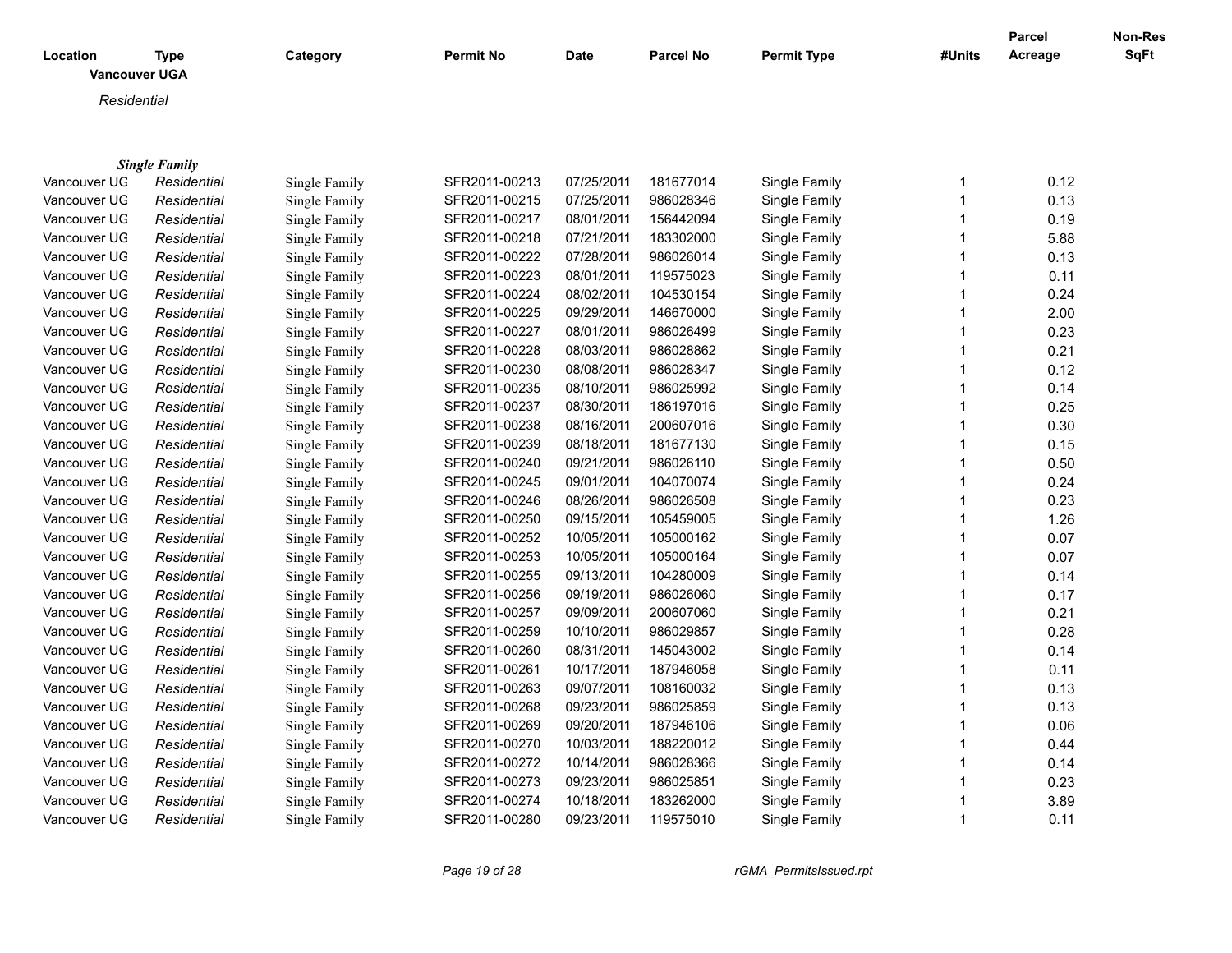| Location<br><b>Vancouver UGA</b> | <b>Type</b>          | Category      | <b>Permit No</b> | <b>Date</b> | <b>Parcel No</b> | <b>Permit Type</b> | #Units       | Parcel<br>Acreage | Non-Res<br>SqFt |
|----------------------------------|----------------------|---------------|------------------|-------------|------------------|--------------------|--------------|-------------------|-----------------|
| Residential                      |                      |               |                  |             |                  |                    |              |                   |                 |
|                                  |                      |               |                  |             |                  |                    |              |                   |                 |
|                                  |                      |               |                  |             |                  |                    |              |                   |                 |
|                                  | <b>Single Family</b> |               |                  |             |                  |                    |              |                   |                 |
| Vancouver UG                     | Residential          | Single Family | SFR2011-00281    | 10/12/2011  | 117892021        | Single Family      | 1            | 0.47              |                 |
| Vancouver UG                     | Residential          | Single Family | SFR2011-00282    | 11/30/2011  | 117892020        | Single Family      | $\mathbf{1}$ | 0.47              |                 |
| Vancouver UG                     | Residential          | Single Family | SFR2011-00283    | 11/30/2011  | 117892025        | Single Family      | 1            | 0.94              |                 |
| Vancouver UG                     | Residential          | Single Family | SFR2011-00284    | 09/28/2011  | 986026105        | Single Family      | 1            | 0.68              |                 |
| Vancouver UG                     | Residential          | Single Family | SFR2011-00285    | 10/04/2011  | 986028385        | Single Family      | 1            | 0.24              |                 |
| Vancouver UG                     | Residential          | Single Family | SFR2011-00286    | 10/17/2011  | 153937024        | Single Family      | 1            | 0.22              |                 |
| Vancouver UG                     | Residential          | Single Family | SFR2011-00287    | 10/07/2011  | 107358622        | Single Family      | 1            | 0.24              |                 |
| Vancouver UG                     | Residential          | Single Family | SFR2011-00288    | 10/14/2011  | 185668044        | Single Family      | 1            | 0.15              |                 |
| Vancouver UG                     | Residential          | Single Family | SFR2011-00289    | 10/14/2011  | 185668054        | Single Family      | 1            | 0.14              |                 |
| Vancouver UG                     | Residential          | Single Family | SFR2011-00290    | 10/14/2011  | 185668060        | Single Family      | 1            | 0.14              |                 |
| Vancouver UG                     | Residential          | Single Family | SFR2011-00291    | 10/14/2011  | 185668058        | Single Family      | 1            | 0.15              |                 |
| Vancouver UG                     | Residential          | Single Family | SFR2011-00295    | 10/11/2011  | 986026789        | Single Family      | 1            | 0.29              |                 |
| Vancouver UG                     | Residential          | Single Family | SFR2011-00296    | 10/17/2011  | 187946052        | Single Family      | 1            | 0.06              |                 |
| Vancouver UG                     | Residential          | Single Family | SFR2011-00298    | 11/03/2011  | 156442026        | Single Family      | 1            | 0.15              |                 |
| Vancouver UG                     | Residential          | Single Family | SFR2011-00305    | 10/26/2011  | 185668130        | Single Family      | 1            | 0.15              |                 |
| Vancouver UG                     | Residential          | Single Family | SFR2011-00306    | 10/26/2011  | 188944014        | Single Family      | 1            | 0.16              |                 |
| Vancouver UG                     | Residential          | Single Family | SFR2011-00307    | 10/26/2011  | 188944062        | Single Family      | 1            | 0.18              |                 |
| Vancouver UG                     | Residential          | Single Family | SFR2011-00309    | 10/26/2011  | 119575063        | Single Family      | 1            | 0.12              |                 |
| Vancouver UG                     | Residential          | Single Family | SFR2011-00310    | 10/26/2011  | 185668128        | Single Family      | 1            | 0.17              |                 |
| Vancouver UG                     | Residential          | Single Family | SFR2011-00311    | 11/16/2011  | 185668132        | Single Family      | 1            | 0.15              |                 |
| Vancouver UG                     | Residential          | Single Family | SFR2011-00317    | 10/27/2011  | 186197018        | Single Family      | $\mathbf 1$  | 0.26              |                 |
| Vancouver UG                     | Residential          | Single Family | SFR2011-00319    | 10/26/2011  | 156442090        | Single Family      | 1            | 0.11              |                 |
| Vancouver UG                     | Residential          | Single Family | SFR2011-00320    | 10/07/2011  | 161029000        | Single Family      |              | 0.58              |                 |
| Vancouver UG                     | Residential          | Single Family | SFR2011-00321    | 10/28/2011  | 156442088        | Single Family      | 1            | 0.11              |                 |
| Vancouver UG                     | Residential          | Single Family | SFR2011-00325    | 10/25/2011  | 106421006        | Single Family      |              | 0.13              |                 |
| Vancouver UG                     | Residential          | Single Family | SFR2011-00326    | 12/16/2011  | 986026503        | Single Family      |              | 0.26              |                 |
| Vancouver UG                     | Residential          | Single Family | SFR2011-00327    | 11/01/2011  | 104070020        | Single Family      |              | 0.25              |                 |
| Vancouver UG                     | Residential          | Single Family | SFR2011-00330    | 11/09/2011  | 117891062        | Single Family      |              | 0.69              |                 |
| Vancouver UG                     | Residential          | Single Family | SFR2011-00335    | 11/04/2011  | 188731010        | Single Family      | 1            | 0.19              |                 |

Vancouver UGA *Residential* Single Family SFR2011-00339 12/13/2011 986028869 Single Family 1 0.21 Vancouver UG *Residential* Single Family SFR2011-00341 12/07/2011 185668148 Single Family 1 0.15 Vancouver UGA *Residential* Single Family SFR2011-00342 12/07/2011 185668150 Single Family 1 0.16 Vancouver UG *Residential* Single Family SFR2011-00343 11/30/2011 986028867 Single Family 1 0.18 Vancouver UGA *Residential* Single Family SFR2011-00345 12/05/2011 200607050 Single Family 1 0.26 Vancouver UGA *Residential* Single Family SFR2011-00346 12/08/2011 986026476 Single Family 1 0.14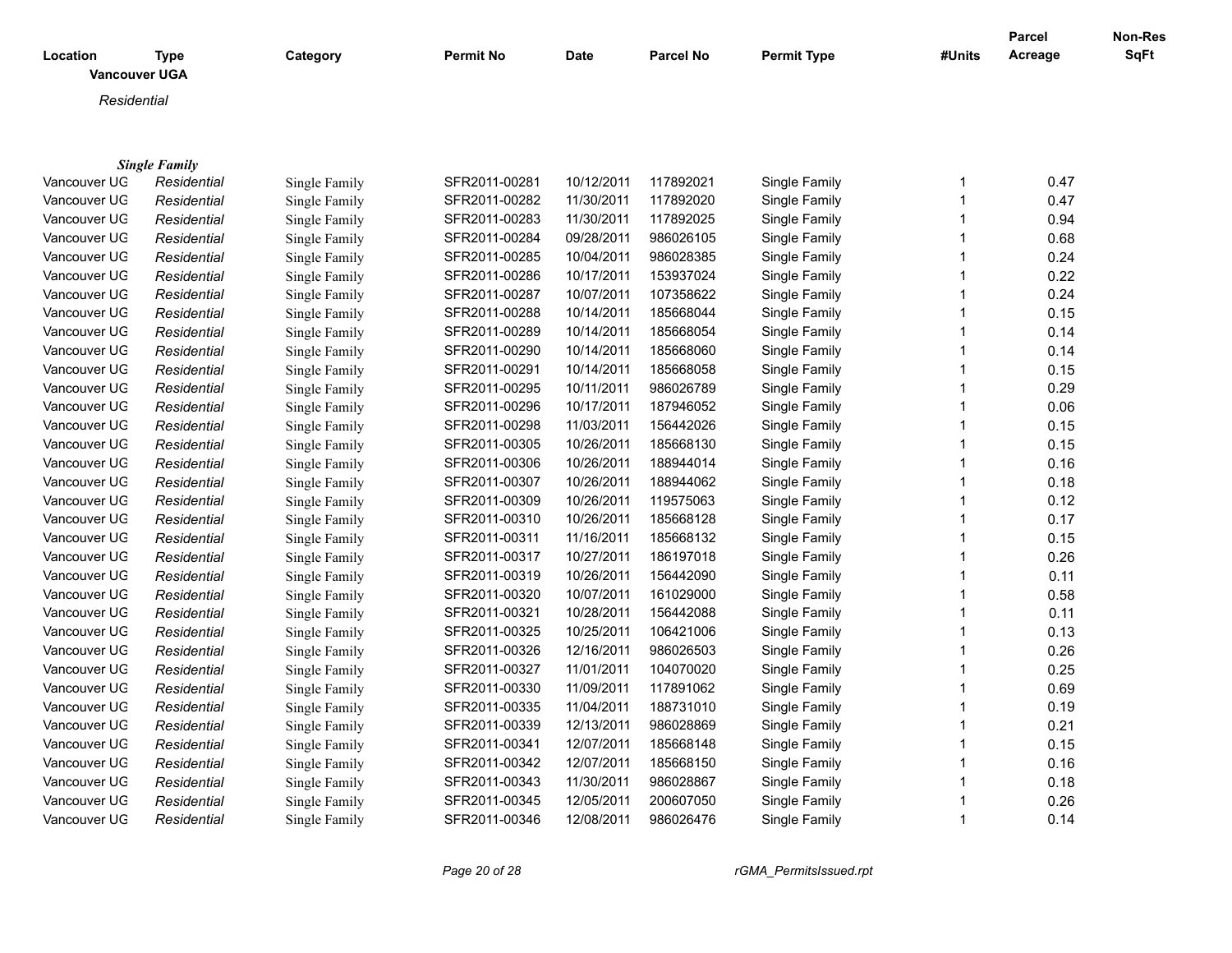| Location<br><b>Vancouver UGA</b> | Type                 | Category      | <b>Permit No</b> | <b>Date</b> | <b>Parcel No</b> | <b>Permit Type</b>      | #Units | <b>Parcel</b><br>Acreage | Non-Res<br>SqFt |
|----------------------------------|----------------------|---------------|------------------|-------------|------------------|-------------------------|--------|--------------------------|-----------------|
| Residential                      |                      |               |                  |             |                  |                         |        |                          |                 |
|                                  |                      |               |                  |             |                  |                         |        |                          |                 |
|                                  | <b>Single Family</b> |               |                  |             |                  |                         |        |                          |                 |
| Vancouver UG                     | Residential          | Single Family | SFR2011-00347    | 11/21/2011  | 106350012        | Single Family           |        | 0.17                     |                 |
| Vancouver UG                     | Residential          | Single Family | SFR2011-00351    | 12/27/2011  | 104967032        | Single Family           |        | 0.08                     |                 |
| Vancouver UG                     | Residential          | Single Family | SFR2011-00353    | 12/13/2011  | 187837000        | Single Family           |        | 0.36                     |                 |
| Vancouver UG                     | Residential          | Single Family | SFR2011-00356    | 12/09/2011  | 986028356        | Single Family           |        | 0.17                     |                 |
| Vancouver UG                     | Residential          | Single Family | SFR2011-00357    | 12/21/2011  | 185668134        | Single Family           |        | 0.15                     |                 |
| Vancouver UG                     | Residential          | Single Family | SFR2011-00361    | 11/28/2011  | 156442096        | Single Family           |        | 0.10                     |                 |
| Vancouver UG                     | Residential          | Single Family | SFR2011-00369    | 12/08/2011  | 156442086        | Single Family           |        | 0.11                     |                 |
| Vancouver UG                     | Residential          | Single Family | SFR2011-00372    | 12/16/2011  | 187946110        | Single Family           |        | 0.06                     |                 |
| Vancouver UG                     | Residential          | Single Family | SFR2011-00383    | 12/23/2011  | 986029849        | Single Family           |        | 0.38                     |                 |
|                                  |                      |               |                  |             |                  |                         | 234    | Total Single Family      |                 |
|                                  |                      |               |                  |             |                  | Vancouver UGA Sub Total |        | 440                      | 72,974          |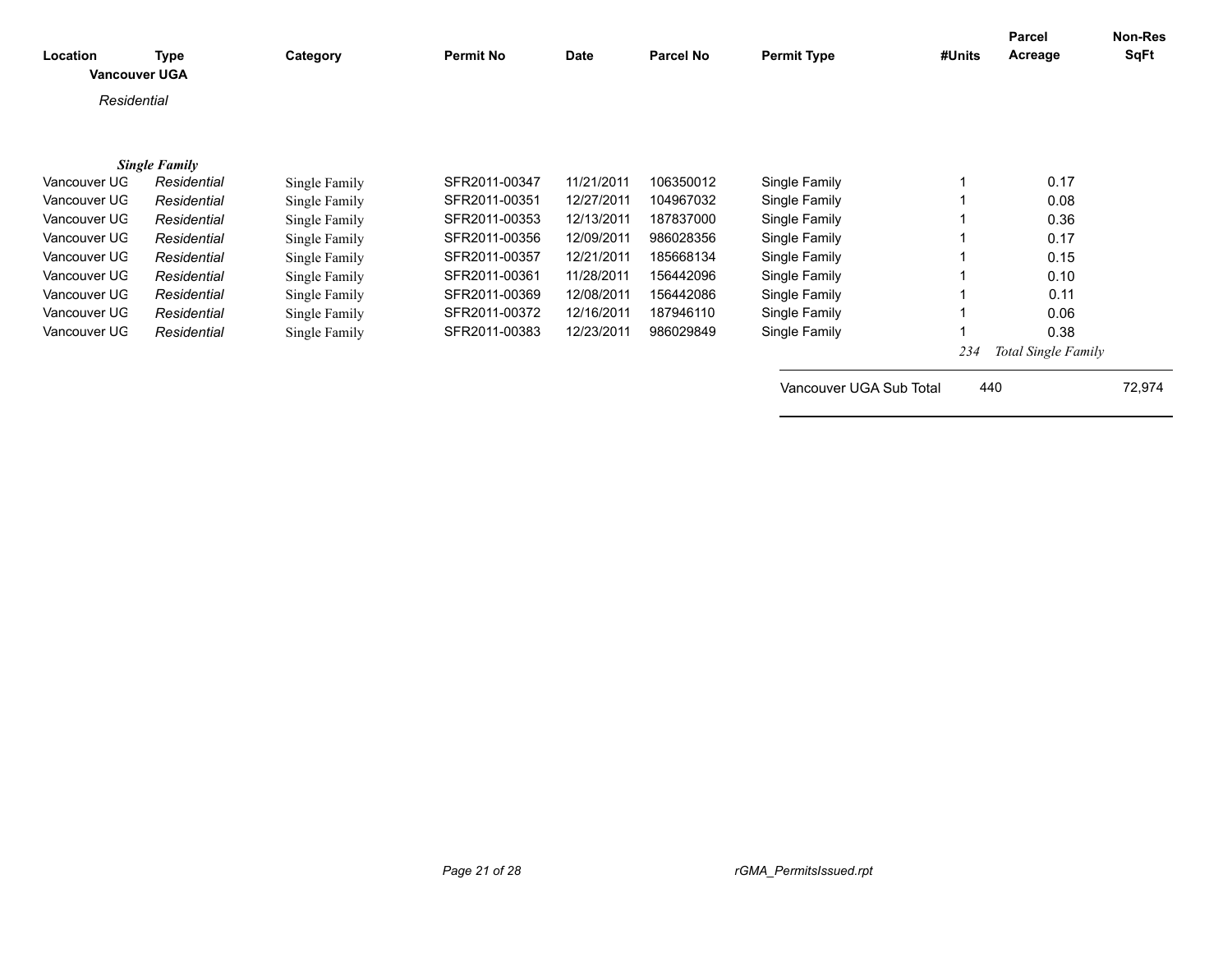|                       |                      |               |                  |             |                  |                    |        | Parcel  | Non-Res     |
|-----------------------|----------------------|---------------|------------------|-------------|------------------|--------------------|--------|---------|-------------|
| Location<br>Washougal | <b>Type</b>          | Category      | <b>Permit No</b> | <b>Date</b> | <b>Parcel No</b> | <b>Permit Type</b> | #Units | Acreage | <b>SqFt</b> |
| Residential           |                      |               |                  |             |                  |                    |        |         |             |
|                       |                      |               |                  |             |                  |                    |        |         |             |
|                       |                      |               |                  |             |                  |                    |        |         |             |
|                       | <b>Single Family</b> |               |                  |             |                  |                    |        |         |             |
| Washougal             | Residential          | Single Family | 10110051         | 01/06/2011  | 132839024        | Single Family      | 1      | 0.22    |             |
| Washougal             | Residential          | Single Family | 11010022         | 02/16/2011  | 132377004        | Single Family      | 1      | 0.18    |             |
| Washougal             | Residential          | Single Family | 11010036         | 02/09/2011  | 132839020        | Single Family      | 1      | 0.11    |             |
| Washougal             | Residential          | Single Family | 11010041         | 02/09/2011  | 132839012        | Single Family      | 1      | 0.11    |             |
| Washougal             | Residential          | Single Family | 11010046         | 02/09/2011  | 132839002        | Single Family      | 1      | 0.11    |             |
| Washougal             | Residential          | Single Family | 11010060         | 02/18/2011  | 130046018        | Single Family      | 1      | 0.14    |             |
| Washougal             | Residential          | Single Family | 11020009         | 03/08/2011  | 130046022        | Single Family      | 1      | 0.14    |             |
| Washougal             | Residential          | Single Family | 11020015         | 02/28/2011  | 130046024        | Single Family      | 1      | 0.14    |             |
| Washougal             | Residential          | Single Family | 11020046         | 04/08/2011  | 122996074        | Single Family      | 1      | 0.07    |             |
| Washougal             | Residential          | Single Family | 11020047         | 04/08/2011  | 122996076        | Single Family      | 1      | 0.07    |             |
| Washougal             | Residential          | Single Family | 11020048         | 04/08/2011  | 122996078        | Single Family      | 1      | 0.07    |             |
| Washougal             | Residential          | Single Family | 11020049         | 04/08/2011  | 122996080        | Single Family      | 1      | 0.06    |             |
| Washougal             | Residential          | Single Family | 11020070         | 03/14/2011  | 131530034        | Single Family      | 1      | 0.15    |             |
| Washougal             | Residential          | Single Family | 11030006         | 04/07/2011  | 132349068        | Single Family      | 1      | 0.17    |             |
| Washougal             | Residential          | Single Family | 11030007         | 04/07/2011  | 132349050        | Single Family      | 1      | 0.15    |             |
| Washougal             | Residential          | Single Family | 11030018         | 04/01/2011  | 132839022        | Single Family      | 1      | 0.14    |             |
| Washougal             | Residential          | Single Family | 11030035         | 04/05/2011  | 131530036        | Single Family      | 1      | 0.16    |             |
| Washougal             | Residential          | Single Family | 11040001         | 04/12/2011  | 130046020        | Single Family      | 1      | 0.14    |             |
| Washougal             | Residential          | Single Family | 11040008         | 04/28/2011  | 130050126        | Single Family      | 1      | 0.13    |             |
| Washougal             | Residential          | Single Family | 11040012         | 05/10/2011  | 130050034        | Single Family      | 1      | 0.19    |             |
| Washougal             | Residential          | Single Family | 11040016         | 04/28/2011  | 130050128        | Single Family      | 1      | 0.12    |             |
| Washougal             | Residential          | Single Family | 11040020         | 05/10/2011  | 130050024        | Single Family      | 1      | 0.19    |             |
| Washougal             | Residential          | Single Family | 11040024         | 04/18/2011  | 123621016        | Single Family      | 1      | 0.17    |             |
| Washougal             | Residential          | Single Family | 11040028         | 05/10/2011  | 130050026        | Single Family      | 1      | 0.19    |             |
| Washougal             | Residential          | Single Family | 11040032         | 04/28/2011  | 130050130        | Single Family      | 1      | 0.12    |             |
| Washougal             | Residential          | Single Family | 11040036         | 04/18/2011  | 132839054        | Single Family      | 1      | 0.14    |             |
| Washougal             | Residential          | Single Family | 11040041         | 04/18/2011  | 132839080        | Single Family      | 1      | 0.19    |             |
| Washougal             | Residential          | Single Family | 11040047         | 04/18/2011  | 132839026        | Single Family      | 1      | 0.11    |             |
| Washougal             | Residential          | Single Family | 11040054         | 04/28/2011  | 128358170        | Single Family      | 1      | 0.12    |             |
| Washougal             | Residential          | Single Family | 11040063         | 06/16/2011  | 132839044        | Single Family      | 1      | 0.10    |             |
| Washougal             | Residential          | Single Family | 11040125         | 05/06/2011  | 134140348        | Single Family      | 1      | 0.18    |             |
| Washougal             | Residential          | Single Family | 11040136         | 05/13/2011  | 132839052        | Single Family      | 1      | 0.11    |             |
| Washougal             | Residential          | Single Family | 11050032         | 06/07/2011  | 130050046        | Single Family      |        | 0.19    |             |
| Washougal             | Residential          | Single Family | 11050036         | 06/13/2011  | 130050122        | Single Family      |        | 0.12    |             |
| Washougal             | Residential          | Single Family | 11050045         | 06/21/2011  | 122996020        | Single Family      | 1      | 0.23    |             |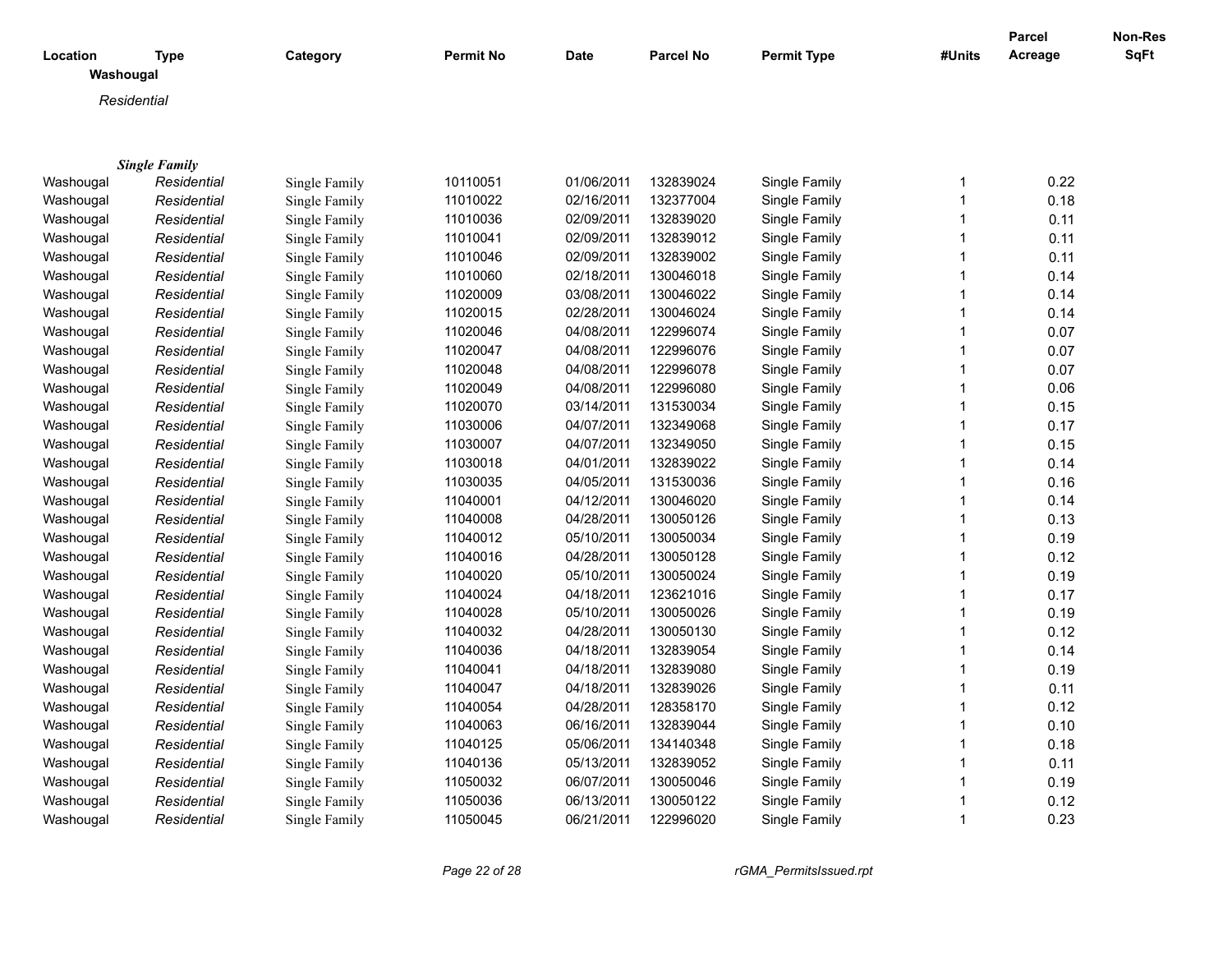| Location  | <b>Type</b>                         | Category      | <b>Permit No</b> | <b>Date</b> | <b>Parcel No</b> | <b>Permit Type</b> | #Units | <b>Parcel</b><br>Acreage | Non-Res<br><b>SqFt</b> |
|-----------|-------------------------------------|---------------|------------------|-------------|------------------|--------------------|--------|--------------------------|------------------------|
| Washougal |                                     |               |                  |             |                  |                    |        |                          |                        |
|           | Residential                         |               |                  |             |                  |                    |        |                          |                        |
|           |                                     |               |                  |             |                  |                    |        |                          |                        |
|           |                                     |               |                  |             |                  |                    |        |                          |                        |
| Washougal | <b>Single Family</b><br>Residential | Single Family | 11060016         | 07/06/2011  | 130050194        | Single Family      | -1     | 0.16                     |                        |
| Washougal | Residential                         | Single Family | 11060021         | 07/06/2011  | 130050084        | Single Family      |        | 0.29                     |                        |
| Washougal | Residential                         | Single Family | 11060030         | 07/07/2011  | 132839048        | Single Family      |        | 0.13                     |                        |
| Washougal | Residential                         | Single Family | 11060034         | 07/07/2011  | 132839018        | Single Family      |        | 0.13                     |                        |
| Washougal | Residential                         | Single Family | 11060052         | 07/22/2011  | 130562026        | Single Family      |        | 0.20                     |                        |
| Washougal | Residential                         | Single Family | 11060061         | 12/20/2011  | 130050192        | Single Family      |        | 0.15                     |                        |
| Washougal | Residential                         | Single Family | 11070003         | 08/05/2011  | 132839008        | Single Family      |        | 0.11                     |                        |
| Washougal | Residential                         | Single Family | 11070008         | 08/05/2011  | 132839006        | Single Family      |        | 0.10                     |                        |
| Washougal | Residential                         | Single Family | 11070033         | 08/02/2011  | 131530030        | Single Family      |        | 0.27                     |                        |
| Washougal | Residential                         | Single Family | 11070042         | 08/22/2011  | 123011030        | Single Family      |        | 0.24                     |                        |
| Washougal | Residential                         | Single Family | 11070053         | 08/09/2011  | 131530032        | Single Family      |        | 0.13                     |                        |
| Washougal | Residential                         | Single Family | 11070061         | 08/15/2011  | 130046006        | Single Family      |        | 0.26                     |                        |
| Washougal | Residential                         | Single Family | 11080018         | 08/23/2011  | 132591122        | Single Family      |        | 0.18                     |                        |
| Washougal | Residential                         | Single Family | 11080024         | 09/02/2011  | 131530024        | Single Family      |        | 0.19                     |                        |
| Washougal | Residential                         | Single Family | 11080060         | 09/23/2011  | 130050198        | Single Family      |        | 0.13                     |                        |
| Washougal | Residential                         | Single Family | 11080065         | 12/19/2011  | 130050186        | Single Family      |        | 0.12                     |                        |
| Washougal | Residential                         | Single Family | 11080070         | 10/03/2011  | 130050048        | Single Family      |        | 0.18                     |                        |
| Washougal | Residential                         | Single Family | 11090004         | 10/03/2011  | 132839046        | Single Family      |        | 0.12                     |                        |
| Washougal | Residential                         | Single Family | 11090025         | 10/03/2011  | 131187010        | Single Family      |        | 0.18                     |                        |
| Washougal | Residential                         | Single Family | 11090048         | 10/05/2011  | 131530014        | Single Family      |        | 0.16                     |                        |
| Washougal | Residential                         | Single Family | 11090057         | 11/23/2011  | 095571000        | Single Family      |        | 0.50                     |                        |
| Washougal | Residential                         | Single Family | 11100002         | 11/23/2011  | 134140346        | Single Family      |        | 0.14                     |                        |
| Washougal | Residential                         | Single Family | 11100007         | 11/07/2011  | 134140358        | Single Family      |        | 0.14                     |                        |
| Washougal | Residential                         | Single Family | 11100020         | 10/31/2011  | 132377016        | Single Family      |        | 0.22                     |                        |
| Washougal | Residential                         | Single Family | 11110007         | 11/18/2011  | 131530016        | Single Family      |        | 0.16                     |                        |
| Washougal | Residential                         | Single Family | 11110013         | 11/28/2011  | 128358032        | Single Family      |        | 0.22                     |                        |
|           |                                     |               |                  |             |                  |                    | 61     | Total Single Family      |                        |

**Washougal UGA**

*Residential*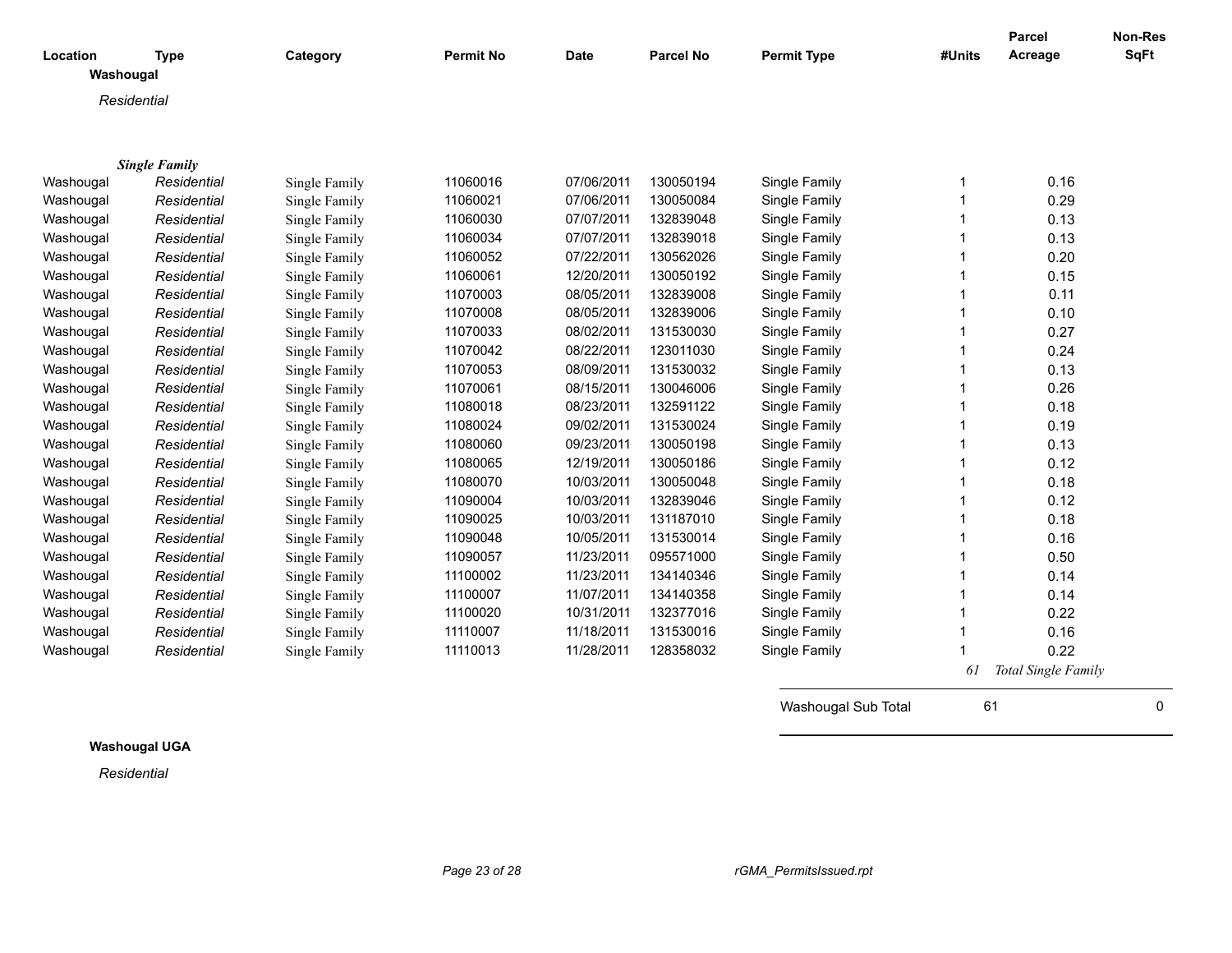| Location<br><b>Washougal UGA</b> | <b>Type</b>                         | Category      | <b>Permit No</b> | Date       | <b>Parcel No</b> | <b>Permit Type</b>      | #Units | Parcel<br>Acreage                  | <b>Non-Res</b><br><b>SqFt</b> |
|----------------------------------|-------------------------------------|---------------|------------------|------------|------------------|-------------------------|--------|------------------------------------|-------------------------------|
| Residential                      |                                     |               |                  |            |                  |                         |        |                                    |                               |
| Washougal UC                     | <b>Single Family</b><br>Residential | Single Family | SFR2011-00132    | 07/22/2011 | 123628006        | Single Family           |        | 1.39<br><b>Total Single Family</b> |                               |
|                                  |                                     |               |                  |            |                  | Washougal UGA Sub Total |        |                                    | 0                             |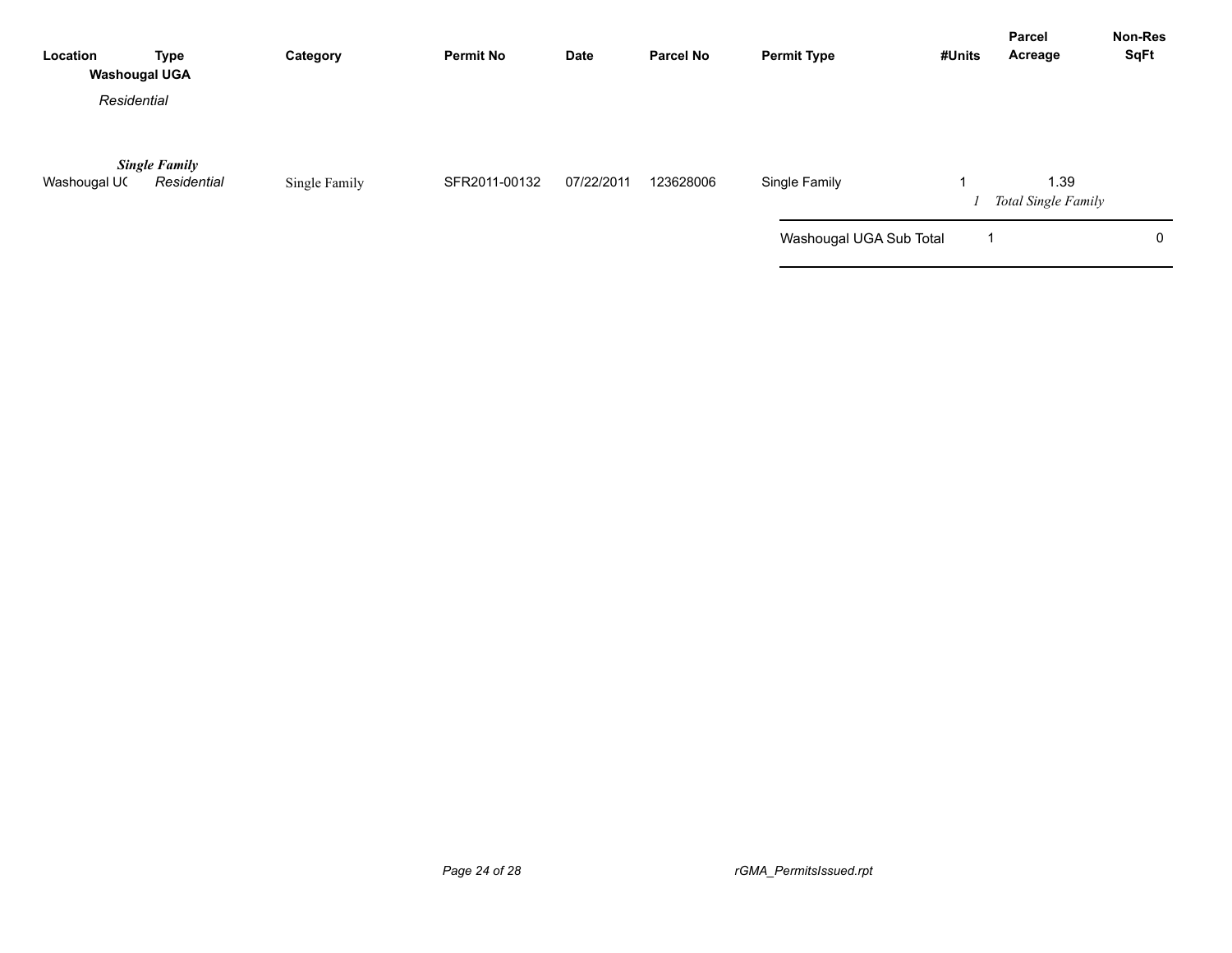| Location | <b>Type</b><br>Yacolt               | Category      | <b>Permit No</b> | <b>Date</b> | <b>Parcel No</b> | <b>Permit Type</b> | #Units | Parcel<br>Acreage           | Non-Res<br><b>SqFt</b> |
|----------|-------------------------------------|---------------|------------------|-------------|------------------|--------------------|--------|-----------------------------|------------------------|
|          | Residential                         |               |                  |             |                  |                    |        |                             |                        |
| Yacolt   | <b>Single Family</b><br>Residential | Single Family | SFR2011-00297    | 11/01/2011  | 065820000        | Single Family      |        | 0.18<br>Total Single Family |                        |
|          |                                     |               |                  |             |                  | Yacolt Sub Total   |        |                             | 0                      |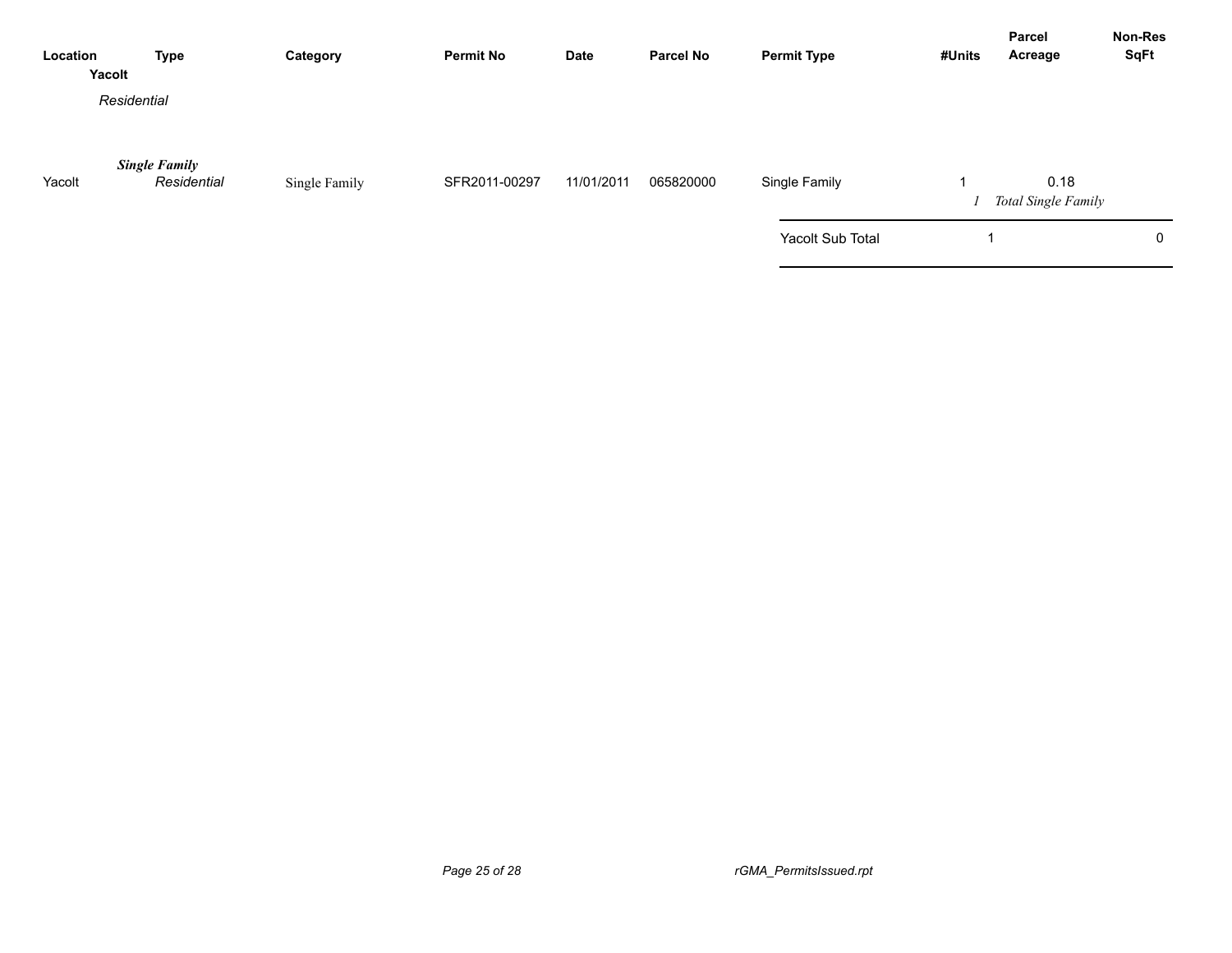| Location       | <b>Type</b><br><b>Clark County (Rural)</b> | Category         | <b>Permit No</b> | Date       | <b>Parcel No</b> | <b>Permit Type</b>      | #Units | <b>Parcel</b><br>Acreage | <b>Non-Res</b><br>SqFt |
|----------------|--------------------------------------------|------------------|------------------|------------|------------------|-------------------------|--------|--------------------------|------------------------|
|                | Non-Residential                            |                  |                  |            |                  |                         |        |                          |                        |
|                |                                            |                  |                  |            |                  |                         |        |                          |                        |
| Clark County ( | Non-Residential                            | Industrial       | COM2011-00030    | 03/17/2011 | 268727000        | Industrial              |        | 151.07                   | 34,000                 |
| Clark County ( | Non-Residential                            | Institutional    | COM2011-00177    | 07/21/2011 | 191919000        | Institutional           |        | 58.39                    | 592                    |
| Clark County ( | Non-Residential                            | Other Commercial | COM2010-00243    | 03/17/2011 | 268727000        | <b>Other Commercial</b> |        | 151.07                   | 600,000                |
| Clark County ( | Non-Residential                            | Other Commercial | COM2011-00002    | 04/27/2011 | 215141000        | <b>Other Commercial</b> |        | 14.84                    | 3,500                  |
| Clark County ( | Non-Residential                            | Other Commercial | COM2011-00172    | 08/17/2011 | 133250000        | <b>Other Commercial</b> |        | 150.54                   | 1,600                  |
| Residential    |                                            |                  |                  |            |                  |                         |        |                          |                        |
|                | <b>Multi-Family</b>                        |                  |                  |            |                  |                         |        |                          |                        |
| Clark County ( | Residential                                | Multi-Family     | SFR2011-00057    | 04/13/2011 | 225604014        | Multi-Family            | 1      | 0.94                     |                        |
|                |                                            |                  |                  |            |                  |                         |        | Total Multi-Family       |                        |
|                | <b>Single Family</b>                       |                  |                  |            |                  |                         |        |                          |                        |
| Clark County ( | Residential                                | Mobile Home      | MOH2010-00042    | 01/13/2011 | 195962000        | Mobile Home             |        | 3.94                     |                        |
| Clark County ( | Residential                                | Mobile Home      | MOH2011-00005    | 03/09/2011 | 222970000        | Mobile Home             |        | 5.00                     |                        |
| Clark County ( | Residential                                | Single Family    | SFR2010-00248    | 01/03/2011 | 230274000        | Single Family           |        | 5.13                     |                        |
| Clark County ( | Residential                                | Single Family    | SFR2010-00302    | 01/10/2011 | 265121000        | Single Family           |        | 1.17                     |                        |
| Clark County ( | Residential                                | Single Family    | SFR2010-00394    | 03/01/2011 | 281170000        | Single Family           |        | 15.00                    |                        |
| Clark County ( | Residential                                | Single Family    | SFR2010-00420    | 03/03/2011 | 206488000        | Single Family           |        | 5.00                     |                        |
| Clark County ( | Residential                                | Single Family    | SFR2010-00429    | 04/19/2011 | 195562000        | Single Family           |        | 5.00                     |                        |
| Clark County ( | Residential                                | Single Family    | SFR2010-00464    | 01/20/2011 | 200959014        | Single Family           |        | 1.68                     |                        |
| Clark County ( | Residential                                | Single Family    | SFR2010-00467    | 01/03/2011 | 986025820        | Single Family           |        | 1.00                     |                        |
| Clark County ( | Residential                                | Single Family    | SFR2010-00474    | 01/05/2011 | 226050014        | Single Family           |        | 1.56                     |                        |
| Clark County ( | Residential                                | Single Family    | SFR2010-00496    | 02/07/2011 | 140883000        | Single Family           |        | 5.19                     |                        |
| Clark County ( | Residential                                | Single Family    | SFR2010-00497    | 05/23/2011 | 214482000        | Single Family           |        | 1.24                     |                        |
| Clark County ( | Residential                                | Single Family    | SFR2010-00499    | 05/18/2011 | 276867000        | Single Family           |        | 18.66                    |                        |
| Clark County ( | Residential                                | Single Family    | SFR2010-00501    | 02/23/2011 | 218257000        | Single Family           |        | 5.44                     |                        |
| Clark County ( | Residential                                | Single Family    | SFR2010-00504    | 03/03/2011 | 169706000        | Single Family           |        | 5.06                     |                        |
| Clark County ( | Residential                                | Single Family    | SFR2011-00002    | 02/17/2011 | 223485000        | Single Family           |        | 5.00                     |                        |
| Clark County ( | Residential                                | Single Family    | SFR2011-00003    | 03/18/2011 | 231354000        | Single Family           |        | 2.70                     |                        |
| Clark County ( | Residential                                | Single Family    | SFR2011-00009    | 04/08/2011 | 262389000        | Single Family           | 1      | 10.00                    |                        |
| Clark County ( | Residential                                | Single Family    | SFR2011-00017    | 04/12/2011 | 258447000        | Single Family           |        | 1.33                     |                        |
| Clark County ( | Residential                                | Single Family    | SFR2011-00018    | 06/09/2011 | 140847015        | Single Family           |        | 5.42                     |                        |
| Clark County ( | Residential                                | Single Family    | SFR2011-00027    | 03/23/2011 | 262367000        | Single Family           |        | 1.96                     |                        |
| Clark County ( | Residential                                | Single Family    | SFR2011-00032    | 03/15/2011 | 266575000        | Single Family           |        | 5.00                     |                        |
| Clark County ( | Residential                                | Single Family    | SFR2011-00043    | 06/17/2011 | 986027563        | Single Family           |        | 1.50                     |                        |
| Clark County ( | Residential                                | Single Family    | SFR2011-00046    | 04/01/2011 | 222573000        | Single Family           |        | 5.00                     |                        |
|                |                                            |                  |                  |            |                  |                         |        |                          |                        |

*Page 26 of 28 rGMA\_PermitsIssued.rpt*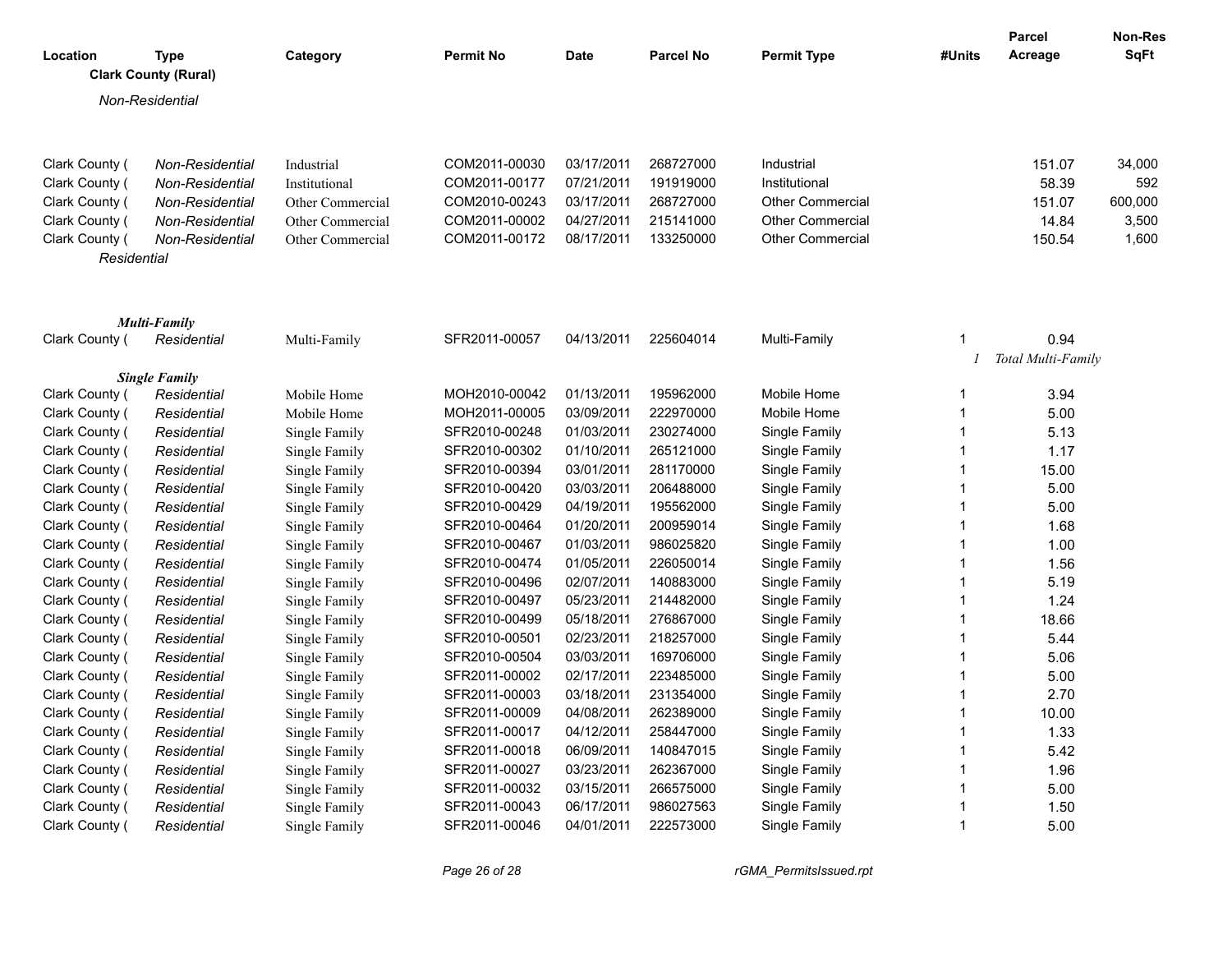| Location       | Type<br><b>Clark County (Rural)</b> | Category      | <b>Permit No</b> | Date       | <b>Parcel No</b> | <b>Permit Type</b> | #Units | Parcel<br>Acreage | <b>Non-Res</b><br>SqFt |
|----------------|-------------------------------------|---------------|------------------|------------|------------------|--------------------|--------|-------------------|------------------------|
| Residential    |                                     |               |                  |            |                  |                    |        |                   |                        |
|                |                                     |               |                  |            |                  |                    |        |                   |                        |
|                | <b>Single Family</b>                |               |                  |            |                  |                    |        |                   |                        |
| Clark County ( | Residential                         | Single Family | SFR2011-00058    | 04/12/2011 | 223407005        | Single Family      |        | 5.00              |                        |
| Clark County ( | Residential                         | Single Family | SFR2011-00070    | 04/20/2011 | 986026206        | Single Family      |        | 5.06              |                        |
| Clark County ( | Residential                         | Single Family | SFR2011-00073    | 04/21/2011 | 226968004        | Single Family      |        | 1.26              |                        |
| Clark County ( | Residential                         | Single Family | SFR2011-00077    | 07/06/2011 | 986025818        | Single Family      |        | 1.47              |                        |
| Clark County ( | Residential                         | Single Family | SFR2011-00085    | 05/11/2011 | 986027560        | Single Family      |        | 1.50              |                        |
| Clark County ( | Residential                         | Single Family | SFR2011-00096    | 06/06/2011 | 179158000        | Single Family      |        | 3.76              |                        |
| Clark County ( | Residential                         | Single Family | SFR2011-00097    | 05/10/2011 | 986025819        | Single Family      |        | 1.00              |                        |
| Clark County ( | Residential                         | Single Family | SFR2011-00098    | 05/26/2011 | 205198000        | Single Family      |        | 2.39              |                        |
| Clark County ( | Residential                         | Single Family | SFR2011-00106    | 06/20/2011 | 256719000        | Single Family      |        | 40.00             |                        |
| Clark County ( | Residential                         | Single Family | SFR2011-00113    | 06/06/2011 | 198315000        | Single Family      |        | 7.37              |                        |
| Clark County ( | Residential                         | Single Family | SFR2011-00118    | 06/06/2011 | 129824000        | Single Family      |        | 4.53              |                        |
| Clark County ( | Residential                         | Single Family | SFR2011-00119    | 06/10/2011 | 226936000        | Single Family      |        | 5.00              |                        |
| Clark County ( | Residential                         | Single Family | SFR2011-00127    | 07/21/2011 | 226594014        | Single Family      |        | 2.15              |                        |
| Clark County ( | Residential                         | Single Family | SFR2011-00128    | 05/25/2011 | 253075000        | Single Family      |        | 4.37              |                        |
| Clark County ( | Residential                         | Single Family | SFR2011-00131    | 08/02/2011 | 171320000        | Single Family      |        | 4.00              |                        |
| Clark County ( | Residential                         | Single Family | SFR2011-00134    | 07/13/2011 | 180094000        | Single Family      |        | 5.01              |                        |
| Clark County ( | Residential                         | Single Family | SFR2011-00141    | 06/14/2011 | 986029213        | Single Family      |        | 5.33              |                        |
| Clark County   | Residential                         | Single Family | SFR2011-00147    | 06/14/2011 | 264352000        | Single Family      |        | 20.06             |                        |

Clark County ( Residential Single Family SFR2011-00151 06/16/2011 211704000 Single Family 1 6.78 Clark County ( Residential Single Family SFR2011-00152 06/21/2011 222774000 Single Family 1 7.36 Clark County ( Residential Single Family SFR2011-00155 07/19/2011 209108000 Single Family 1 1 15.45 Clark County ( Residential Single Family SFR2011-00157 06/14/2011 204965016 Single Family 1999 1.02 Clark County (Rural)*Residential* Single Family SFR2011-00169 07/28/2011 255221000 Single Family 1 2.00 Clark County ( Residential Single Family SFR2011-00171 06/29/2011 182672000 Single Family 1 5.49 Clark County ( Residential Single Family SFR2011-00173 07/07/2011 201828004 Single Family 1 5.47 Clark County ( Residential Single Family SFR2011-00190 11/15/2011 986029214 Single Family 1 5.01 Clark County ( Residential Single Family SFR2011-00194 08/30/2011 195520016 Single Family 195520016 Strate 1.00 Clark County (Rural)*Residential* Single Family SFR2011-00201 08/03/2011 986027184 Single Family 1 20.02 Clark County ( Residential Single Family SFR2011-00204 07/29/2011 265768000 Single Family 1 5.03 Clark County ( Residential Single Family SFR2011-00216 07/25/2011 120333000 Single Family 1 2.50 Clark County ( Residential Single Family SFR2011-00219 08/17/2011 202117005 Single Family 1 3.56 Clark County ( Residential Single Family SFR2011-00221 08/08/2011 196694000 Single Family 1 3.95 Clark County ( Residential Single Family SFR2011-00226 09/21/2011 133251000 Single Family 1 4.89 Clark County ( Residential Single Family SFR2011-00234 08/25/2011 986029212 Single Family 1 5.00 Clark County (Rural)*Residential* Single Family SFR2011-00241 08/25/2011 201828014 Single Family 1 5.02

| Page 27 of 28 |  |  |  |
|---------------|--|--|--|
|---------------|--|--|--|

*Page 27 of 28 rGMA\_PermitsIssued.rpt*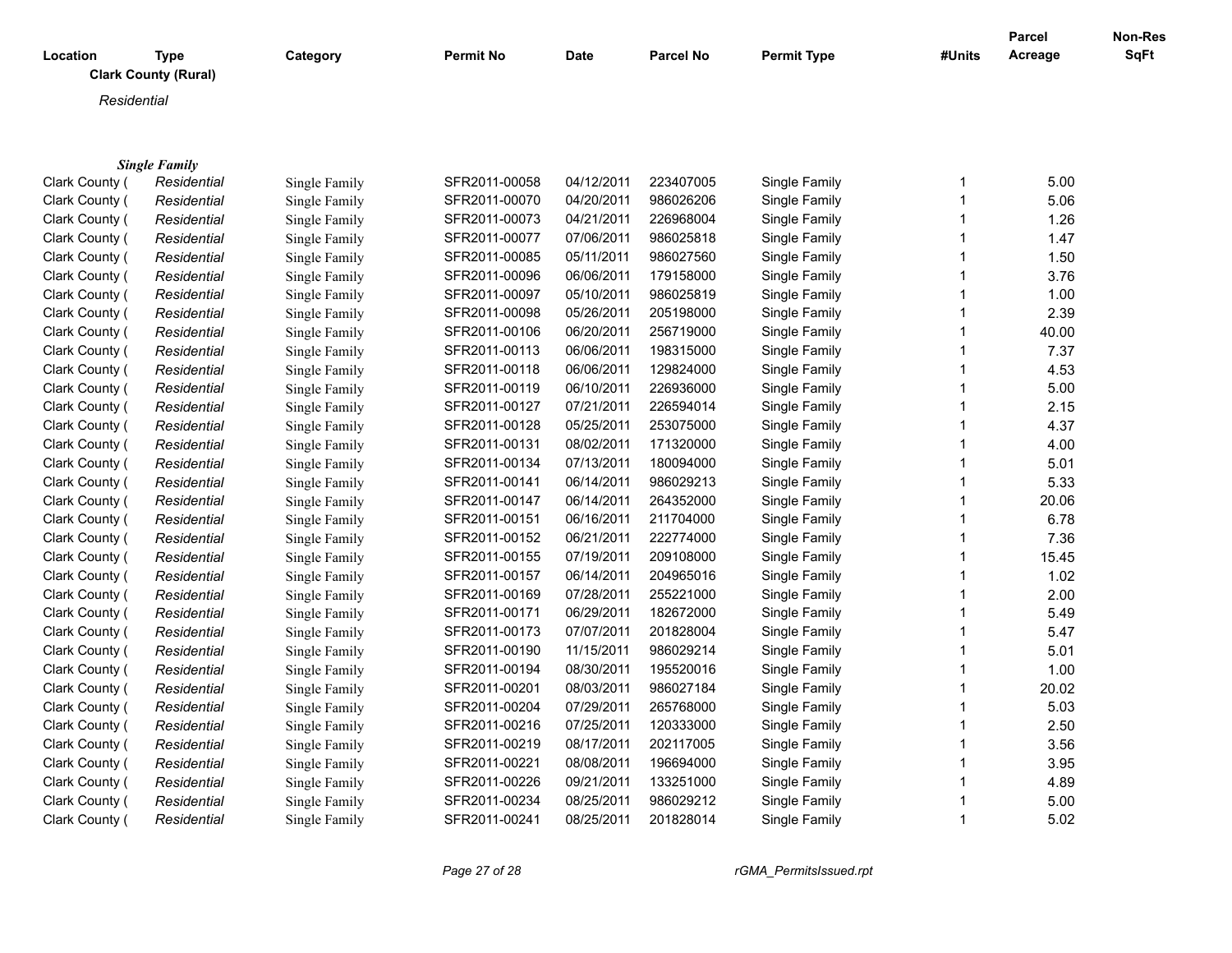| Location                         | Type<br><b>Clark County (Rural)</b> | Category                       | <b>Permit No</b>               | Date                     | <b>Parcel No</b>       | <b>Permit Type</b>             | #Units | <b>Parcel</b><br>Acreage | <b>Non-Res</b><br><b>SqFt</b> |
|----------------------------------|-------------------------------------|--------------------------------|--------------------------------|--------------------------|------------------------|--------------------------------|--------|--------------------------|-------------------------------|
| Residential                      |                                     |                                |                                |                          |                        |                                |        |                          |                               |
|                                  | <b>Single Family</b>                |                                |                                |                          |                        |                                |        |                          |                               |
| Clark County (<br>Clark County ( | Residential<br>Residential          | Single Family<br>Single Family | SFR2011-00244<br>SFR2011-00247 | 08/23/2011<br>09/23/2011 | 986028854<br>277497000 | Single Family<br>Single Family |        | 5.00<br>6.01             |                               |

|                | $\sim$  |
|----------------|---------|
| Clark County ( | Resider |
| Clark County ( | Resider |
| Clark County ( | Resider |
| Clark County ( | Resider |
| Clark County ( | Resider |
| Clark County ( | Resider |
| Clark County ( | Resider |
| Clark County ( | Resider |
| Clark County ( | Resider |
| Clark County ( | Resider |
| Clark County ( | Resider |
| Clark County ( | Resider |
| Clark County ( | Resider |
| Clark County ( | Resider |
| Clark County ( | Resider |
| Clark County ( | Resider |
| Clark County ( | Resider |
| Clark County ( | Resider |
| Clark County ( | Resider |
| Clark County ( | Resider |
| Clark County ( | Resider |
| Clark County ( | Resider |
| Clark County ( | Resider |
| Clark County ( | Resider |
| Clark County ( | Resider |

| Glark County ( | Residential | Single Family | SFRZUTI-UUZ44 | <u>UOIZJIZU I I</u> | 900∪∠000 <del>4</del> | Single Family |    | O.UU                |
|----------------|-------------|---------------|---------------|---------------------|-----------------------|---------------|----|---------------------|
| Clark County ( | Residential | Single Family | SFR2011-00247 | 09/23/2011          | 277497000             | Single Family |    | 6.01                |
| Clark County ( | Residential | Single Family | SFR2011-00248 | 09/09/2011          | 204965012             | Single Family |    | 1.04                |
| Clark County ( | Residential | Single Family | SFR2011-00249 | 08/25/2011          | 201828016             | Single Family |    | 5.53                |
| Clark County ( | Residential | Single Family | SFR2011-00251 | 08/25/2011          | 173467000             | Single Family |    | 5.00                |
| Clark County ( | Residential | Single Family | SFR2011-00254 | 09/16/2011          | 233822000             | Single Family |    | 15.58               |
| Clark County ( | Residential | Single Family | SFR2011-00258 | 10/11/2011          | 257594000             | Single Family |    | 7.58                |
| Clark County ( | Residential | Single Family | SFR2011-00264 | 09/22/2011          | 204965014             | Single Family |    | 1.01                |
| Clark County ( | Residential | Single Family | SFR2011-00266 | 09/13/2011          | 195529000             | Single Family |    | 1.03                |
| Clark County ( | Residential | Single Family | SFR2011-00275 | 09/27/2011          | 266761012             | Single Family |    | 3.46                |
| Clark County ( | Residential | Single Family | SFR2011-00276 | 10/11/2011          | 208017000             | Single Family |    | 2.89                |
| Clark County ( | Residential | Single Family | SFR2011-00278 | 10/18/2011          | 230484000             | Single Family |    | 26.43               |
| Clark County ( | Residential | Single Family | SFR2011-00279 | 10/03/2011          | 195520018             | Single Family |    | 1.00                |
| Clark County ( | Residential | Single Family | SFR2011-00299 | 11/03/2011          | 264165000             | Single Family |    | 5.00                |
| Clark County ( | Residential | Single Family | SFR2011-00304 | 12/01/2011          | 207908000             | Single Family |    | 5.00                |
| Clark County ( | Residential | Single Family | SFR2011-00308 | 11/01/2011          | 168148000             | Single Family |    | 0.69                |
| Clark County ( | Residential | Single Family | SFR2011-00313 | 11/08/2011          | 170709000             | Single Family |    | 5.00                |
| Clark County ( | Residential | Single Family | SFR2011-00314 | 10/25/2011          | 224950010             | Single Family |    | 10.01               |
| Clark County ( | Residential | Single Family | SFR2011-00329 | 11/09/2011          | 229645000             | Single Family |    | 3.52                |
| Clark County ( | Residential | Single Family | SFR2011-00332 | 12/14/2011          | 115621070             | Single Family |    | 4.11                |
| Clark County ( | Residential | Single Family | SFR2011-00333 | 12/06/2011          | 257176000             | Single Family |    | 3.75                |
| Clark County ( | Residential | Single Family | SFR2011-00337 | 11/03/2011          | 195472008             | Single Family |    | 1.00                |
| Clark County ( | Residential | Single Family | SFR2011-00348 | 12/15/2011          | 204965018             | Single Family |    | 1.03                |
| Clark County ( | Residential | Single Family | SFR2011-00349 | 11/22/2011          | 225424000             | Single Family |    | 5.17                |
| Clark County ( | Residential | Single Family | SFR2011-00354 | 12/13/2011          | 224292000             | Single Family |    | 20.00               |
|                |             |               |               |                     |                       |               | 84 | Total Single Family |

Clark County (Rural) Sub Total 85 639,692

Total All Jurisdictions: **1,495,634**